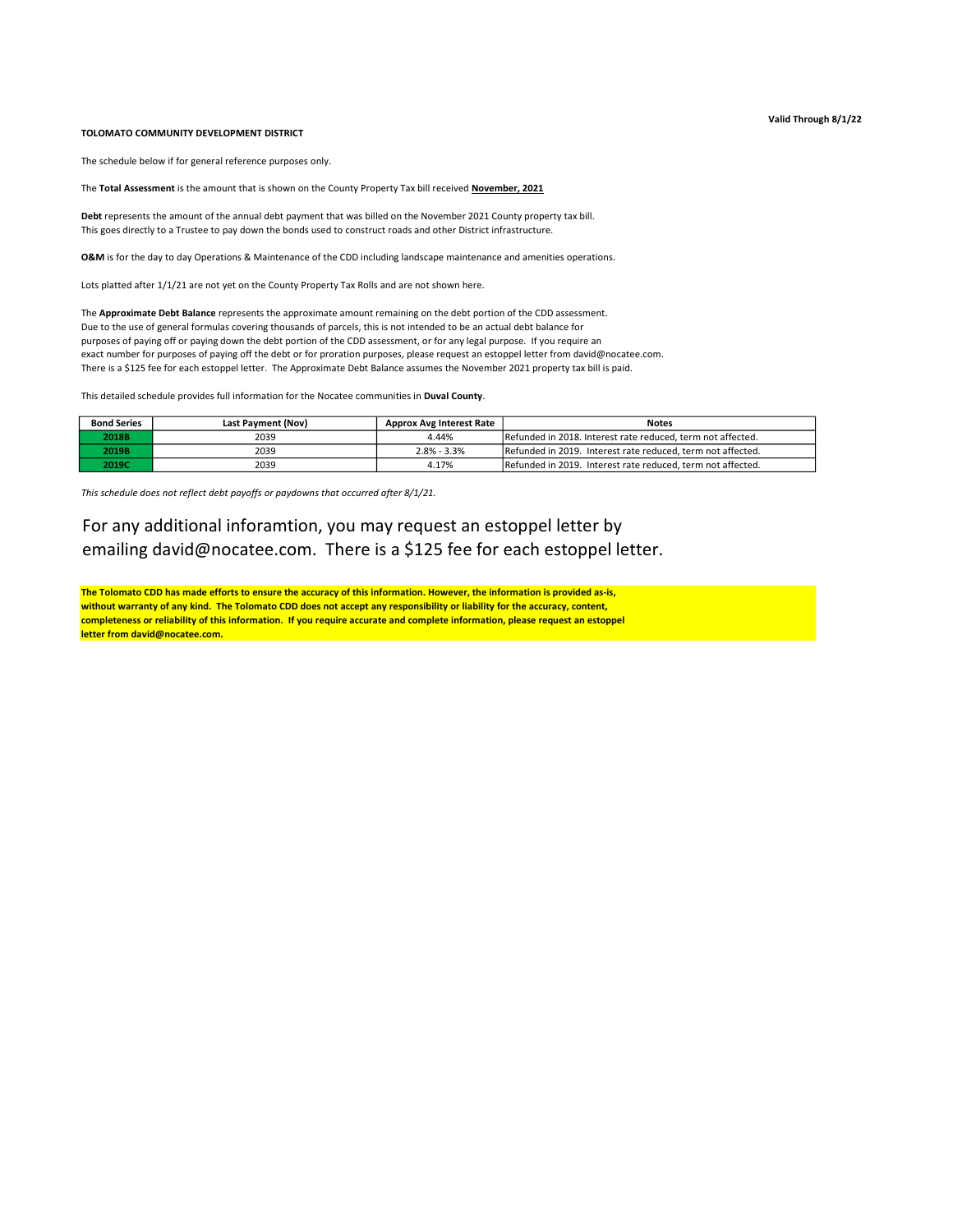|                       | Information is provided as-is and without warranty. See page 1 for details. For an Estoppel Letter contact david@nocatee.com |     |                         |                 |                    |           |                    |               |                |
|-----------------------|------------------------------------------------------------------------------------------------------------------------------|-----|-------------------------|-----------------|--------------------|-----------|--------------------|---------------|----------------|
|                       |                                                                                                                              |     |                         |                 |                    |           |                    |               | <b>Approx</b>  |
| <b>County Account</b> |                                                                                                                              |     |                         |                 | <b>Annual Debt</b> |           | <b>Total Assmt</b> | <b>Bond</b>   | <b>Bond</b>    |
| #                     | Neighborhood                                                                                                                 |     | <b>Address</b>          | <b>Lot Size</b> | Assmt              | FY 22 O&M | <b>Nov 2021</b>    | <b>Series</b> | <b>Balance</b> |
| R-168148-0275         | CYPRESS TRAILS AT NOCATEE PHASE 1 LOT 1                                                                                      | 29  | <b>CYPRESS KNOLL CT</b> | 60              | 1,452.65           | 676.42    | 2,129.07           | 2018B         | 16,436.29      |
| R-168148-0280         | CYPRESS TRAILS AT NOCATEE PHASE 1 LOT 2                                                                                      | 35  | <b>CYPRESS KNOLL CT</b> | 60              | 1,452.65           | 676.42    | 2,129.07           | 2018B         | 16,436.29      |
| R-168148-0285         | CYPRESS TRAILS AT NOCATEE PHASE 1 LOT 3                                                                                      | 41  | <b>CYPRESS KNOLL CT</b> | 50              | 1,348.89           | 614.92    | 1,963.81           | 2018B         | 15,262.35      |
| R-168148-0290         | CYPRESS TRAILS AT NOCATEE PHASE 1 LOT 4                                                                                      | 57  | <b>CYPRESS KNOLL CT</b> | 50              | 1,348.89           | 614.92    | 1,963.81           | 2018B         | 15,262.35      |
| R-168148-0295         | CYPRESS TRAILS AT NOCATEE PHASE 1 LOT 5                                                                                      | 61  | <b>CYPRESS KNOLL CT</b> | 60              | 1,452.65           | 676.42    | 2,129.07           | 2018B         | 16,436.29      |
| R-168148-0300         | CYPRESS TRAILS AT NOCATEE PHASE 1 LOT 6                                                                                      | 25  | <b>STONY FORD DR</b>    | 60              | 1,452.65           | 676.42    | 2,129.07           | 2018B         | 16,436.29      |
|                       | CYPRESS TRAILS AT NOCATEE PHASE 01 LOT 7                                                                                     | 47  | STONY FORD DR           |                 |                    | 676.42    |                    | 2018B         | 16,436.29      |
| R-168148-0305         |                                                                                                                              |     |                         | 60              | 1,452.65           |           | 2,129.07           |               |                |
| R-168148-0310         | CYPRESS TRAILS AT NOCATEE PHASE 01 LOT 8                                                                                     | 67  | STONY FORD DR           | 60              | 1,452.65           | 676.42    | 2,129.07           | 2018B         | 16,436.29      |
| R-168148-0315         | CYPRESS TRAILS AT NOCATEE PHASE 01 LOT 9                                                                                     | 83  | STONY FORD DR           | 60              | 1,452.65           | 676.42    | 2,129.07           | 2018B         | 16,436.29      |
| R-168148-0320         | CYPRESS TRAILS AT NOCATEE PHASE 01 LOT 10                                                                                    | 95  | STONY FORD DR           | 60              | 1,452.65           | 676.42    | 2,129.07           | 2018B         | 16,436.29      |
| R-168148-0325         | CYPRESS TRAILS AT NOCATEE PHASE 01 LOT 11                                                                                    | 105 | STONY FORD DR           | 60              | 1,452.65           | 676.42    | 2,129.07           | 2018B         | 16,436.29      |
| R-168148-0330         | CYPRESS TRAILS AT NOCATEE PHASE 01 LOT 12                                                                                    | 113 | STONY FORD DR           | 60              | 1,452.65           | 676.42    | 2,129.07           | 2018B         | 16,436.29      |
| R-168148-0335         | CYPRESS TRAILS AT NOCATEE PHASE 01 LOT 13                                                                                    | 123 | STONY FORD DR           | 60              | 1,452.65           | 676.42    | 2,129.07           | 2018B         | 16,436.29      |
| R-168148-0340         | CYPRESS TRAILS AT NOCATEE PHASE 01 LOT 14                                                                                    | 133 | STONY FORD DR           | 60              | 1,452.65           | 676.42    | 2,129.07           | 2018B         | 16,436.29      |
| R-168148-0345         | CYPRESS TRAILS AT NOCATEE PHASE 01 LOT 15                                                                                    | 141 | STONY FORD DR           |                 |                    |           |                    | 2018B         | 16,436.29      |
|                       |                                                                                                                              |     |                         | 60              | 1,452.65           | 676.42    | 2,129.07           |               |                |
| R-168148-0350         | CYPRESS TRAILS AT NOCATEE PHASE 01 LOT 16                                                                                    | 153 | STONY FORD DR           | 60              | 1,452.65           | 676.42    | 2,129.07           | 2018B         | 16,436.29      |
| R-168148-0355         | CYPRESS TRAILS AT NOCATEE PHASE 01 LOT 17                                                                                    | 165 | STONY FORD DR           | 60              | 1,452.65           | 676.42    | 2,129.07           | 2018B         | 16,436.29      |
| R-168148-0360         | CYPRESS TRAILS AT NOCATEE PHASE 01 LOT 18                                                                                    | 175 | STONY FORD DR           | 60              | 1,452.65           | 676.42    | 2,129.07           | 2018B         | 16,436.29      |
| R-168148-0365         | CYPRESS TRAILS AT NOCATEE PHASE 01 LOT 19                                                                                    | 187 | STONY FORD DR           | 60              | 1,452.65           | 676.42    | 2,129.07           | 2018B         | 16,436.29      |
| R-168148-0370         | CYPRESS TRAILS AT NOCATEE PHASE 01 LOT 20                                                                                    | 197 | STONY FORD DR           | 60              | 1,452.65           | 676.42    | 2,129.07           | 2018B         | 16,436.29      |
| R-168148-0375         | CYPRESS TRAILS AT NOCATEE PHASE 01 LOT 21                                                                                    | 209 | STONY FORD DR           | 60              | 1,452.65           | 676.42    | 2,129.07           | 2018B         | 16,436.29      |
| R-168148-0380         | CYPRESS TRAILS AT NOCATEE PHASE 01 LOT 22                                                                                    | 221 | STONY FORD DR           | 60              | 1,452.65           | 676.42    | 2,129.07           | 2018B         | 16,436.29      |
|                       |                                                                                                                              |     | STONY FORD DR           |                 |                    |           |                    |               |                |
| R-168148-0385         | CYPRESS TRAILS AT NOCATEE PHASE 01 LOT 23                                                                                    | 231 |                         | 60              | 1,452.65           | 676.42    | 2,129.07           | 2018B         | 16,436.29      |
| R-168148-0390         | CYPRESS TRAILS AT NOCATEE PHASE 01 LOT 24                                                                                    | 243 | STONY FORD DR           | 60              | 1,452.65           | 676.42    | 2,129.07           | 2018B         | 16,436.29      |
| R-168148-0395         | CYPRESS TRAILS AT NOCATEE PHASE 01 LOT 25                                                                                    | 240 | STONY FORD DR           | 60              | 1,452.65           | 676.42    | 2,129.07           | 2018B         | 16,436.29      |
| R-168148-0400         | CYPRESS TRAILS AT NOCATEE PHASE 01 LOT 26                                                                                    | 226 | STONY FORD DR           | 60              | 1,452.65           | 676.42    | 2,129.07           | 2018B         | 16,436.29      |
| R-168148-0405         | CYPRESS TRAILS AT NOCATEE PHASE 01 LOT 27                                                                                    | 210 | STONY FORD DR           | 60              | 1,452.65           | 676.42    | 2,129.07           | 2018B         | 16,436.29      |
| R-168148-0410         | CYPRESS TRAILS AT NOCATEE PHASE 01 LOT 28                                                                                    | 200 | STONY FORD DR           | 60              | 1,452.65           | 676.42    | 2,129.07           | 2018B         | 16,436.29      |
| R-168148-0415         | CYPRESS TRAILS AT NOCATEE PHASE 01 LOT 29                                                                                    | 188 | STONY FORD DR           | 60              |                    | 676.42    | 676.42             |               |                |
| R-168148-0420         | CYPRESS TRAILS AT NOCATEE PHASE 01 LOT 30                                                                                    | 176 | STONY FORD DR           | 60              | 1,452.65           | 676.42    | 2,129.07           | 2018B         | 16,436.29      |
| R-168148-0425         | CYPRESS TRAILS AT NOCATEE PHASE 01 LOT 31                                                                                    | 164 | STONY FORD DR           |                 |                    |           |                    | 2018B         | 16,436.29      |
|                       |                                                                                                                              |     |                         | 60              | 1,452.65           | 676.42    | 2,129.07           |               |                |
| R-168148-0430         | CYPRESS TRAILS AT NOCATEE PHASE 01 LOT 32                                                                                    | 152 | STONY FORD DR           | 60              | 1,452.65           | 676.42    | 2,129.07           | 2018B         | 16,436.29      |
| R-168148-0435         | CYPRESS TRAILS AT NOCATEE PHASE 01 LOT 33                                                                                    | 140 | STONY FORD DR           | 60              | 1,452.65           | 676.42    | 2,129.07           | 2018B         | 16,436.29      |
| R-168148-0440         | CYPRESS TRAILS AT NOCATEE PHASE 01 LOT 34                                                                                    | 118 | STONY FORD DR           | 60              | 1,452.65           | 676.42    | 2,129.07           | 2018B         | 16,436.29      |
| R-168148-0445         | CYPRESS TRAILS AT NOCATEE PHASE 01 LOT 35                                                                                    | 96  | STONY FORD DR           | 60              | 1,452.65           | 676.42    | 2,129.07           | 2018B         | 16,436.29      |
| R-168148-0450         | CYPRESS TRAILS AT NOCATEE PHASE 01 LOT 36                                                                                    | 84  | STONY FORD DR           | 60              | 1,452.65           | 676.42    | 2,129.07           | 2018B         | 16,436.29      |
| R-168148-0455         | CYPRESS TRAILS AT NOCATEE PHASE 01 LOT 37                                                                                    | 43  | WHITE MARSH DR          | 50              | 1,348.89           | 614.92    | 1,963.81           | 2018B         | 15,262.35      |
| R-168148-0460         | CYPRESS TRAILS AT NOCATEE PHASE 01 LOT 38                                                                                    | 53  | WHITE MARSH DR          | 50              | 1,348.89           | 614.92    | 1,963.81           | 2018B         | 15,262.35      |
| R-168148-0465         | CYPRESS TRAILS AT NOCATEE PHASE 01 LOT 39                                                                                    | 63  | WHITE MARSH DR          | 50              | 1,348.89           | 614.92    | 1,963.81           | 2018B         | 15,262.35      |
|                       | CYPRESS TRAILS AT NOCATEE PHASE 1 LOT 40                                                                                     | 73  | WHITE MARSH DR          |                 |                    |           |                    | 2018B         |                |
| R-168148-0470         |                                                                                                                              |     |                         | 50              | 1,348.89           | 614.92    | 1,963.81           |               | 15,262.35      |
| R-168148-0475         | CYPRESS TRAILS AT NOCATEE PHASE 01 LOT 41                                                                                    | 81  | WHITE MARSH DR          | 50              | 1,348.89           | 614.92    | 1,963.81           | 2018B         | 15,262.35      |
| R-168148-0480         | CYPRESS TRAILS AT NOCATEE PHASE 01 LOT 42                                                                                    | 91  | WHITE MARSH DR          | 50              | 1,348.89           | 614.92    | 1,963.81           | 2018B         | 15,262.35      |
| R-168148-0485         | CYPRESS TRAILS AT NOCATEE PHASE 01 LOT 43                                                                                    | 99  | WHITE MARSH DR          | 50              | 1,348.89           | 614.92    | 1,963.81           | 2018B         | 15,262.35      |
| R-168148-0490         | CYPRESS TRAILS AT NOCATEE PHASE 01 LOT 44                                                                                    | 109 | WHITE MARSH DR          | 50              | 1,348.89           | 614.92    | 1,963.81           | 2018B         | 15,262.35      |
| R-168148-0495         | CYPRESS TRAILS AT NOCATEE PHASE 01 LOT 45                                                                                    | 117 | WHITE MARSH DR          | 50              | 1,348.89           | 614.92    | 1,963.81           | 2018B         | 15,262.35      |
| R-168148-0500         | CYPRESS TRAILS AT NOCATEE PHASE 01 LOT 46                                                                                    | 127 | WHITE MARSH DR          | 50              | 1,348.89           | 614.92    | 1,963.81           | 2018B         | 15,262.35      |
| R-168148-0505         | CYPRESS TRAILS AT NOCATEE PHASE 01 LOT 47                                                                                    | 137 | WHITE MARSH DR          | 50              | 1,348.89           | 614.92    | 1,963.81           | 2018B         | 15,262.35      |
| R-168148-0510         | CYPRESS TRAILS AT NOCATEE PHASE 01 LOT 48                                                                                    | 147 | WHITE MARSH DR          | 50              | 1,348.89           | 614.92    | 1,963.81           | 2018B         | 15,262.35      |
|                       |                                                                                                                              |     |                         |                 |                    |           |                    |               |                |
| R-168148-0515         | CYPRESS TRAILS AT NOCATEE PHASE 01 LOT 49                                                                                    | 155 | WHITE MARSH DR          | 50              | 1,348.89           | 614.92    | 1,963.81           | 2018B         | 15,262.35      |
| R-168148-0520         | CYPRESS TRAILS AT NOCATEE PHASE 01 LOT 50                                                                                    | 0   | WHITE MARSH DR          | 50              | 1,348.89           | 614.92    | 1,963.81           | 2018B         | 15,262.35      |
| R-168148-0525         | CYPRESS TRAILS AT NOCATEE PHASE 01 LOT 51                                                                                    | 175 | WHITE MARSH DR          | 50              | 1,348.89           | 614.92    | 1,963.81           | 2018B         | 15,262.35      |
| R-168148-0530         | CYPRESS TRAILS AT NOCATEE PHASE 01 LOT 52                                                                                    | 187 | WHITE MARSH DR          | 50              | 1,348.89           | 614.92    | 1,963.81           | 2018B         | 15,262.35      |
| R-168148-0535         | CYPRESS TRAILS AT NOCATEE PHASE 01 LOT 53                                                                                    | 201 | WHITE MARSH DR          | 50              | 1,348.89           | 614.92    | 1,963.81           | 2018B         | 15,262.35      |
| R-168148-0540         | CYPRESS TRAILS AT NOCATEE PHASE 01 LOT 54                                                                                    | 215 | WHITE MARSH DR          | 50              | 1,348.89           | 614.92    | 1,963.81           | 2018B         | 15,262.35      |
| R-168148-0545         | CYPRESS TRAILS AT NOCATEE PHASE 01 LOT 55                                                                                    | 229 | WHITE MARSH DR          | 50              | 1,348.89           | 614.92    | 1,963.81           | 2018B         | 15,262.35      |
| R-168148-0550         | CYPRESS TRAILS AT NOCATEE PHASE 01 LOT 56                                                                                    | 237 | WHITE MARSH DR          | 50              | 1,348.89           | 614.92    | 1,963.81           | 2018B         | 15,262.35      |
| R-168148-0555         | CYPRESS TRAILS AT NOCATEE PHASE 01 LOT 57                                                                                    |     |                         |                 |                    |           |                    |               |                |
|                       |                                                                                                                              | 245 | WHITE MARSH DR          | 50              | 1,348.89           | 614.92    | 1,963.81           | 2018B         | 15,262.35      |
| R-168148-0560         | CYPRESS TRAILS AT NOCATEE PHASE 01 LOT 58                                                                                    | 253 | WHITE MARSH DR          | 50              | 1,348.89           | 614.92    | 1,963.81           | 2018B         | 15,262.35      |
| R-168148-0565         | CYPRESS TRAILS AT NOCATEE PHASE 1 LOT 59                                                                                     | 263 | WHITE MARSH DR          | 50              | 1,348.89           | 614.92    | 1,963.81           | 2018B         | 15,262.35      |
| R-168148-0570         | CYPRESS TRAILS AT NOCATEE PHASE 01 LOT 60                                                                                    | 271 | WHITE MARSH DR          | 50              | 1,348.89           | 614.92    | 1,963.81           | 2018B         | 15,262.35      |
| R-168148-0575         | CYPRESS TRAILS AT NOCATEE PHASE 01 LOT 61                                                                                    | 281 | WHITE MARSH DR          | 50              | 1,348.89           | 614.92    | 1,963.81           | 2018B         | 15,262.35      |
| R-168148-0580         | CYPRESS TRAILS AT NOCATEE PHASE 01 LOT 62                                                                                    | 185 | <b>GRAY WOLF TRL</b>    | 60              | 1,452.65           | 676.42    | 2,129.07           | 2018B         | 16,436.29      |
| R-168148-0585         | CYPRESS TRAILS AT NOCATEE PHASE 01 LOT 63                                                                                    | 197 | <b>GRAY WOLF TRL</b>    | 60              | 1,452.65           | 676.42    | 2,129.07           | 2018B         | 16,436.29      |
| R-168148-0590         | CYPRESS TRAILS AT NOCATEE PHASE 01 LOT 64                                                                                    | 219 | <b>GRAY WOLF TRL</b>    | 60              | 1,452.65           | 676.42    | 2,129.07           | 2018B         | 16,436.29      |
| R-168148-0595         | CYPRESS TRAILS AT NOCATEE PHASE 01 LOT 65                                                                                    | 243 | <b>GRAY WOLF TRL</b>    |                 |                    |           |                    | 2018B         |                |
|                       |                                                                                                                              |     |                         | 60              | 1,452.65           | 676.42    | 2,129.07           |               | 16,436.29      |
| R-168148-0600         | CYPRESS TRAILS AT NOCATEE PHASE 01 LOT 66                                                                                    | 259 | <b>GRAY WOLF TRL</b>    | 60              | 1,452.65           | 676.42    | 2,129.07           | 2018B         | 16,436.29      |
| R-168148-0605         | CYPRESS TRAILS AT NOCATEE PHASE 01 LOT 67                                                                                    | 269 | <b>GRAY WOLF TRL</b>    | 60              | 1,452.65           | 676.42    | 2,129.07           | 2018B         | 16,436.29      |
| R-168148-0610         | CYPRESS TRAILS AT NOCATEE PHASE 01 LOT 68                                                                                    | 275 | <b>GRAY WOLF TRL</b>    | 60              | 1,452.65           | 676.42    | 2,129.07           | 2018B         | 16,436.29      |
| R-168148-0615         | CYPRESS TRAILS AT NOCATEE PHASE 01 LOT 69                                                                                    | 283 | <b>GRAY WOLF TRL</b>    | 60              | 1,452.65           | 676.42    | 2,129.07           | 2018B         | 16,436.29      |
| R-168148-0620         | CYPRESS TRAILS AT NOCATEE PHASE 01 LOT 70                                                                                    | 291 | <b>GRAY WOLF TRL</b>    | 60              | 1,452.65           | 676.42    | 2,129.07           | 2018B         | 16,436.29      |
| R-168148-0625         | CYPRESS TRAILS AT NOCATEE PHASE 01 LOT 71                                                                                    | 294 | <b>GRAY WOLF TRL</b>    | 60              | 1,452.65           | 676.42    | 2,129.07           | 2018B         | 16,436.29      |
| R-168148-0630         | CYPRESS TRAILS AT NOCATEE PHASE 01 LOT 72                                                                                    | 288 | <b>GRAY WOLF TRL</b>    | 60              | 1,452.65           | 676.42    | 2,129.07           | 2018B         | 16,436.29      |
|                       |                                                                                                                              |     |                         |                 |                    |           |                    |               |                |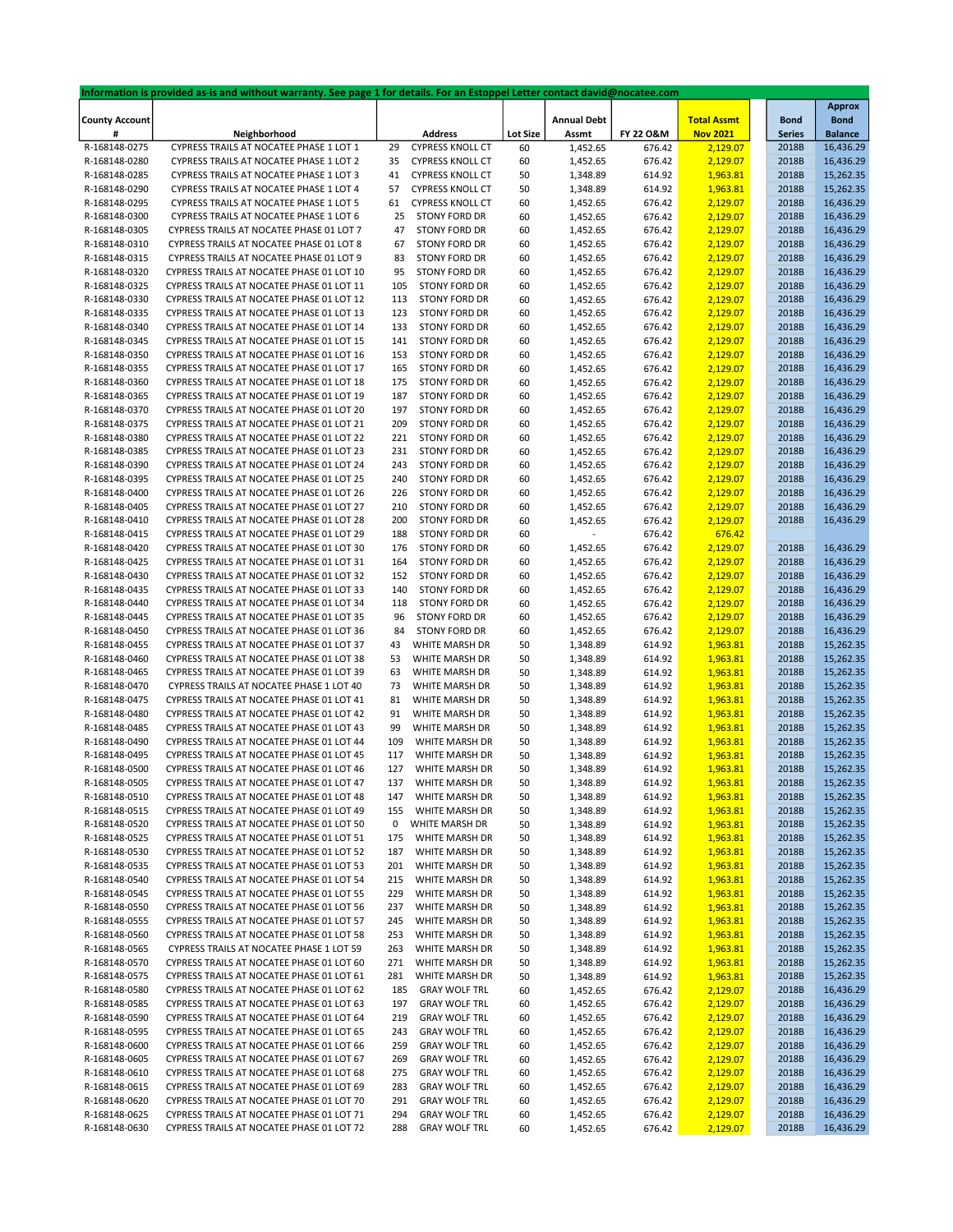|                       | Information is provided as-is and without warranty. See page 1 for details. For an Estoppel Letter contact david@nocatee.com |     |                          |                 |                    |           |                    |               |                |
|-----------------------|------------------------------------------------------------------------------------------------------------------------------|-----|--------------------------|-----------------|--------------------|-----------|--------------------|---------------|----------------|
|                       |                                                                                                                              |     |                          |                 |                    |           |                    |               | <b>Approx</b>  |
| <b>County Account</b> |                                                                                                                              |     |                          |                 | <b>Annual Debt</b> |           | <b>Total Assmt</b> | <b>Bond</b>   | <b>Bond</b>    |
| #                     | Neighborhood                                                                                                                 |     | <b>Address</b>           | <b>Lot Size</b> | Assmt              | FY 22 O&M | <b>Nov 2021</b>    | <b>Series</b> | <b>Balance</b> |
| R-168148-0635         | CYPRESS TRAILS AT NOCATEE PHASE 01 LOT 73                                                                                    | 282 | <b>GRAY WOLF TRL</b>     | 60              | 1,452.65           | 676.42    | 2,129.07           | 2018B         | 16,436.29      |
| R-168148-0640         | CYPRESS TRAILS AT NOCATEE PHASE 1 LOT 74                                                                                     | 276 | <b>GRAY WOLF TRL</b>     | 60              | 1,452.65           | 676.42    | 2,129.07           | 2018B         | 16,436.29      |
| R-168148-0645         | CYPRESS TRAILS AT NOCATEE PHASE 01 LOT 75                                                                                    | 264 | <b>GRAY WOLF TRL</b>     | 60              | 1,452.65           | 676.42    | 2,129.07           | 2018B         | 16,436.29      |
| R-168148-0650         | CYPRESS TRAILS AT NOCATEE PHASE 01 LOT 76                                                                                    | 254 | <b>GRAY WOLF TRL</b>     | 60              | 1,452.65           | 676.42    | 2,129.07           | 2018B         | 16,436.29      |
| R-168148-0655         | CYPRESS TRAILS AT NOCATEE PHASE 01 LOT 77                                                                                    | 244 | <b>GRAY WOLF TRL</b>     | 60              | 1,452.65           | 676.42    | 2,129.07           | 2018B         | 16,436.29      |
| R-168148-0660         | CYPRESS TRAILS AT NOCATEE PHASE 01 LOT 78                                                                                    | 234 | <b>GRAY WOLF TRL</b>     | 60              | 1,452.65           | 676.42    | 2,129.07           | 2018B         | 16,436.29      |
| R-168148-0665         | CYPRESS TRAILS AT NOCATEE PHASE 01 LOT 79                                                                                    | 206 | <b>GRAY WOLF TRL</b>     | 60              | 1,452.65           | 676.42    | 2,129.07           | 2018B         | 16,436.29      |
| R-168148-0670         | CYPRESS TRAILS AT NOCATEE PHASE 01 LOT 80                                                                                    | 196 | <b>GRAY WOLF TRL</b>     | 60              | 1,452.65           | 676.42    | 2,129.07           | 2018B         | 16,436.29      |
| R-168148-0675         | CYPRESS TRAILS AT NOCATEE PHASE 01 LOT 81                                                                                    | 186 | <b>GRAY WOLF TRL</b>     |                 |                    |           | 1,963.81           |               |                |
|                       |                                                                                                                              |     |                          | 50              | 1,348.89           | 614.92    |                    | 2018B         | 15,262.35      |
| R-168148-0680         | CYPRESS TRAILS AT NOCATEE PHASE 01 LOT 82                                                                                    | 178 | <b>GRAY WOLF TRL</b>     | 50              | 1,348.89           | 614.92    | 1,963.81           | 2018B         | 15,262.35      |
| R-168148-0685         | CYPRESS TRAILS AT NOCATEE PHASE 01 LOT 83                                                                                    | 168 | <b>GRAY WOLF TRL</b>     | 50              | 1,348.89           | 614.92    | 1,963.81           | 2018B         | 15,262.35      |
| R-168148-0690         | CYPRESS TRAILS AT NOCATEE PHASE 01 LOT 84                                                                                    | 158 | <b>GRAY WOLF TRL</b>     | 50              | 1,348.89           | 614.92    | 1,963.81           | 2018B         | 15,262.35      |
| R-168148-0695         | CYPRESS TRAILS AT NOCATEE PHASE 01 LOT 85                                                                                    | 144 | <b>GRAY WOLF TRL</b>     | 50              | 1,348.89           | 614.92    | 1,963.81           | 2018B         | 15,262.35      |
| R-168148-0700         | CYPRESS TRAILS AT NOCATEE PHASE 01 LOT 86                                                                                    | 134 | <b>GRAY WOLF TRL</b>     | 50              | 1,348.89           | 614.92    | 1,963.81           | 2018B         | 15,262.35      |
| R-168148-0705         | CYPRESS TRAILS AT NOCATEE PHASE 01 LOT 87                                                                                    | 116 | <b>GRAY WOLF TRL</b>     | 50              | 1,348.89           | 614.92    | 1,963.81           | 2018B         | 15,262.35      |
| R-168148-0710         | CYPRESS TRAILS AT NOCATEE PHASE 01 LOT 88                                                                                    | 100 | <b>GRAY WOLF TRL</b>     | 50              | 1,348.89           | 614.92    | 1,963.81           | 2018B         | 15,262.35      |
| R-168148-0715         | CYPRESS TRAILS AT NOCATEE PHASE 01 LOT 89                                                                                    | 86  | <b>GRAY WOLF TRL</b>     | 50              | 1,348.89           | 614.92    | 1,963.81           | 2018B         | 15,262.35      |
| R-168148-0720         | CYPRESS TRAILS AT NOCATEE PHASE 01 LOT 90                                                                                    | 76  | <b>GRAY WOLF TRL</b>     | 50              | 1,348.89           | 614.92    | 1,963.81           | 2018B         | 15,262.35      |
| R-168148-0725         | CYPRESS TRAILS AT NOCATEE PHASE 01 LOT 91                                                                                    | 66  | <b>GRAY WOLF TRL</b>     | 50              | 1,348.89           | 614.92    | 1,963.81           | 2018B         | 15,262.35      |
| R-168148-0730         | CYPRESS TRAILS AT NOCATEE PHASE 01 LOT 92                                                                                    | 56  | <b>GRAY WOLF TRL</b>     | 50              | 1,348.89           | 614.92    | 1,963.81           | 2018B         | 15,262.35      |
| R-168148-0735         | CYPRESS TRAILS AT NOCATEE PHASE 01 LOT 93                                                                                    | 48  | <b>GRAY WOLF TRL</b>     | 50              | 1,348.89           | 614.92    | 1,963.81           | 2018B         | 15,262.35      |
| R-168148-0740         | CYPRESS TRAILS AT NOCATEE PHASE 01 LOT 94                                                                                    | 36  | <b>GRAY WOLF TRL</b>     | 50              | 1,348.89           | 614.92    | 1,963.81           | 2018B         | 15,262.35      |
|                       |                                                                                                                              |     |                          |                 |                    |           |                    |               | 15,262.35      |
| R-168148-0745         | CYPRESS TRAILS AT NOCATEE PHASE 01 LOT 95                                                                                    | 11  | <b>GRAY WOLF TRL</b>     | 50              | 1,348.89           | 614.92    | 1,963.81           | 2018B         |                |
| R-168148-0750         | CYPRESS TRAILS AT NOCATEE PHASE 01 LOT 96                                                                                    | 15  | <b>GRAY WOLF TRL</b>     | 50              | 1,348.89           | 614.92    | 1,963.81           | 2018B         | 15,262.35      |
| R-168148-0755         | CYPRESS TRAILS AT NOCATEE PHASE 01 LOT 97                                                                                    | 25  | <b>GRAY WOLF TRL</b>     | 50              | 1,348.89           | 614.92    | 1,963.81           | 2018B         | 15,262.35      |
| R-168148-0760         | CYPRESS TRAILS AT NOCATEE PHASE 01 LOT 98                                                                                    | 35  | <b>GRAY WOLF TRL</b>     | 50              | 1,348.89           | 614.92    | 1,963.81           | 2018B         | 15,262.35      |
| R-168148-0765         | CYPRESS TRAILS AT NOCATEE PHASE 01 LOT 99                                                                                    | 45  | <b>GRAY WOLF TRL</b>     | 50              | 1,348.89           | 614.92    | 1,963.81           | 2018B         | 15,262.35      |
| R-168148-0770         | CYPRESS TRAILS AT NOCATEE PHASE 01 LOT 100                                                                                   | 55  | <b>GRAY WOLF TRL</b>     | 50              | 1,348.89           | 614.92    | 1,963.81           | 2018B         | 15,262.35      |
| R-168148-0775         | CYPRESS TRAILS AT NOCATEE PHASE 01 LOT 101                                                                                   | 65  | <b>GRAY WOLF TRL</b>     | 50              | 1,348.89           | 614.92    | 1,963.81           | 2018B         | 15,262.35      |
| R-168148-0780         | CYPRESS TRAILS AT NOCATEE PHASE 01 LOT 102                                                                                   | 75  | <b>GRAY WOLF TRL</b>     | 50              | 1,348.89           | 614.92    | 1,963.81           | 2018B         | 15,262.35      |
| R-168148-0785         | CYPRESS TRAILS AT NOCATEE PHASE 01 LOT 103                                                                                   | 83  | <b>GRAY WOLF TRL</b>     | 50              | 1,348.89           | 614.92    | 1,963.81           | 2018B         | 15,262.35      |
| R-168148-0790         | CYPRESS TRAILS AT NOCATEE PHASE 01 LOT 104                                                                                   | 93  | <b>GRAY WOLF TRL</b>     | 50              | 1,348.89           | 614.92    | 1,963.81           | 2018B         | 15,262.35      |
| R-168148-0795         | CYPRESS TRAILS AT NOCATEE PHASE 01 LOT 105                                                                                   | 101 | <b>GRAY WOLF TRL</b>     | 50              | 1,348.89           | 614.92    | 1,963.81           | 2018B         | 15,262.35      |
| R-168148-0800         | CYPRESS TRAILS AT NOCATEE PHASE 01 LOT 106                                                                                   | 109 | <b>GRAY WOLF TRL</b>     | 50              | 1,348.89           | 614.92    | 1,963.81           | 2018B         | 15,262.35      |
| R-168148-0805         | CYPRESS TRAILS AT NOCATEE PHASE 01 LOT 107                                                                                   | 117 | <b>GRAY WOLF TRL</b>     | 50              | 1,348.89           | 614.92    | 1,963.81           | 2018B         | 15,262.35      |
| R-168148-0810         | CYPRESS TRAILS AT NOCATEE PHASE 01 LOT 108                                                                                   | 276 | WHITE MARSH DR           | 50              | 1,348.89           | 614.92    | 1,963.81           | 2018B         | 15,262.35      |
| R-168148-0815         | CYPRESS TRAILS AT NOCATEE PHASE 01 LOT 109                                                                                   | 262 | WHITE MARSH DR           |                 | 1,348.89           | 614.92    |                    | 2018B         | 15,262.35      |
|                       |                                                                                                                              |     |                          | 50              |                    |           | 1,963.81           |               |                |
| R-168148-0820         | CYPRESS TRAILS AT NOCATEE PHASE 01 LOT 110                                                                                   | 248 | WHITE MARSH DR           | 50              | 1,348.89           | 614.92    | 1,963.81           | 2018B         | 15,262.35      |
| R-168148-0825         | CYPRESS TRAILS AT NOCATEE PHASE 01 LOT 111                                                                                   | 236 | WHITE MARSH DR           | 50              | 1,348.89           | 614.92    | 1,963.81           | 2018B         | 15,262.35      |
| R-168148-0830         | CYPRESS TRAILS AT NOCATEE PHASE 01 LOT 112                                                                                   | 224 | WHITE MARSH DR           | 50              | 1,348.89           | 614.92    | 1,963.81           | 2018B         | 15,262.35      |
| R-168148-0835         | CYPRESS TRAILS AT NOCATEE PHASE 01 LOT 113                                                                                   | 218 | WHITE MARSH DR           | 50              | 1,348.89           | 614.92    | 1,963.81           | 2018B         | 15,262.35      |
| R-168148-0840         | CYPRESS TRAILS AT NOCATEE PHASE 01 LOT 114                                                                                   | 210 | WHITE MARSH DR           | 50              | 1,348.89           | 614.92    | 1,963.81           | 2018B         | 15,262.35      |
| R-168148-0845         | CYPRESS TRAILS AT NOCATEE PHASE 01 LOT 115                                                                                   | 200 | WHITE MARSH DR           | 50              | 1,348.89           | 614.92    | 1,963.81           | 2018B         | 15,262.35      |
| R-168148-0850         | CYPRESS TRAILS AT NOCATEE PHASE 01 LOT 116                                                                                   | 192 | WHITE MARSH DR           | 50              | 1,348.89           | 614.92    | 1,963.81           | 2018B         | 15,262.35      |
| R-168148-0855         | CYPRESS TRAILS AT NOCATEE PHASE 01 LOT 117                                                                                   | 184 | WHITE MARSH DR           | 50              | 1,348.89           | 614.92    | 1,963.81           | 2018B         | 15,262.35      |
| R-168148-0860         | CYPRESS TRAILS AT NOCATEE PHASE 01 LOT 118                                                                                   | 176 | WHITE MARSH DR           | 50              | 1,348.89           | 614.92    | 1,963.81           | 2018B         | 15,262.35      |
| R-168148-0865         | CYPRESS TRAILS AT NOCATEE PHASE 01 LOT 119                                                                                   | 166 | WHITE MARSH DR           | 50              | 1,348.89           | 614.92    | 1,963.81           | 2018B         | 15,262.35      |
| R-168148-0870         | CYPRESS TRAILS AT NOCATEE PHASE 01 LOT 120                                                                                   | 156 | WHITE MARSH DR           | 50              | 1,348.89           | 614.92    | 1,963.81           | 2018B         | 15,262.35      |
| R-168148-0875         | CYPRESS TRAILS AT NOCATEE PHASE 01 LOT 121                                                                                   | 146 | WHITE MARSH DR           | 50              | 1,348.89           | 614.92    | 1,963.81           | 2018B         | 15,262.35      |
| R-168148-0880         | CYPRESS TRAILS AT NOCATEE PHASE 01 LOT 122                                                                                   | 136 | WHITE MARSH DR           | 50              | 1,348.89           | 614.92    | 1,963.81           | 2018B         | 15,262.35      |
| R-168148-0885         | CYPRESS TRAILS AT NOCATEE PHASE 01 LOT 123                                                                                   | 128 | WHITE MARSH DR           | 50              | 1,348.89           | 614.92    | 1,963.81           | 2018B         | 15,262.35      |
| R-168148-0890         | CYPRESS TRAILS AT NOCATEE PHASE 01 LOT 124                                                                                   | 118 | WHITE MARSH DR           | 50              | 1,348.89           | 614.92    | 1,963.81           | 2018B         | 15,262.35      |
| R-168148-0895         | CYPRESS TRAILS AT NOCATEE PHASE 01 LOT 125                                                                                   | 110 | WHITE MARSH DR           |                 |                    | 614.92    | 1,963.81           | 2018B         | 15,262.35      |
|                       |                                                                                                                              |     |                          | 50              | 1,348.89           |           |                    |               |                |
| R-168148-0900         | CYPRESS TRAILS AT NOCATEE PHASE 01 LOT 126                                                                                   | 100 | WHITE MARSH DR           | 50              | 1,348.89           | 614.92    | 1,963.81           | 2018B         | 15,262.35      |
| R-168148-0905         | CYPRESS TRAILS AT NOCATEE PHASE 01 LOT 127                                                                                   | 86  | WHITE MARSH DR           | 50              | 1,348.89           | 614.92    | 1,963.81           | 2018B         | 15,262.35      |
| R-168148-0910         | CYPRESS TRAILS AT NOCATEE PHASE 01 LOT 128                                                                                   | 72  | WHITE MARSH DR           | 50              | 1,348.89           | 614.92    | 1,963.81           | 2018B         | 15,262.35      |
| R-168148-0915         | CYPRESS TRAILS AT NOCATEE PHASE 01 LOT 129                                                                                   | 56  | WHITE MARSH DR           | 50              | 1,348.89           | 614.92    | 1,963.81           | 2018B         | 15,262.35      |
| R-168148-0920         | CYPRESS TRAILS AT NOCATEE PHASE 01 LOT 130                                                                                   | 60  | STONY FORD DR            | 60              | 1,452.65           | 676.42    | 2,129.07           | 2018B         | 16,436.29      |
| R-168148-0925         | CYPRESS TRAILS AT NOCATEE PHASE 01 LOT 131                                                                                   | 50  | STONY FORD DR            | 60              | 1,452.65           | 676.42    | 2,129.07           | 2018B         | 16,436.29      |
| R-168148-0930         | CYPRESS TRAILS AT NOCATEE PHASE 01 LOT 132                                                                                   | 40  | STONY FORD DR            | 60              | 1,452.65           | 676.42    | 2,129.07           | 2018B         | 16,436.29      |
| R-168148-0935         | CYPRESS TRAILS AT NOCATEE PHASE 01 LOT 133                                                                                   | 32  | STONY FORD DR            | 60              | 1,452.65           | 676.42    | 2,129.07           | 2018B         | 16,436.29      |
| R-168148-0940         | CYPRESS TRAILS AT NOCATEE PHASE 01 LOT 134                                                                                   | 24  | STONY FORD DR            | 60              | 1,452.65           | 676.42    | 2,129.07           | 2018B         | 16,436.29      |
| R-168148-0945         | CYPRESS TRAILS AT NOCATEE PHASE 01 LOT 135                                                                                   | 454 | <b>CYPRESS TRAILS DR</b> | 60              | 1,452.65           | 676.42    | 2,129.07           | 2018B         | 16,436.29      |
| R-168148-0950         | CYPRESS TRAILS AT NOCATEE PHASE 01 LOT 136                                                                                   | 468 | <b>CYPRESS TRAILS DR</b> | 60              | 1,452.65           | 676.42    | 2,129.07           | 2018B         | 16,436.29      |
| R-168148-0955         | CYPRESS TRAILS AT NOCATEE PHASE 01 LOT 137                                                                                   | 480 | <b>CYPRESS TRAILS DR</b> | 60              | 1,452.65           | 676.42    | 2,129.07           | 2018B         | 16,436.29      |
| R-168148-0960         | CYPRESS TRAILS AT NOCATEE PHASE 01 LOT 138                                                                                   | 490 | <b>CYPRESS TRAILS DR</b> | 60              | 1,452.65           | 676.42    | 2,129.07           | 2018B         | 16,436.29      |
| R-168148-0965         | CYPRESS TRAILS AT NOCATEE PHASE 01 LOT 139                                                                                   | 502 | <b>CYPRESS TRAILS DR</b> | 60              | 1,452.65           | 676.42    | 2,129.07           | 2018B         | 16,436.29      |
| R-168148-0970         | CYPRESS TRAILS AT NOCATEE PHASE 01 LOT 181                                                                                   | 577 | ASPEN LEAF DR            | 60              | 1,452.65           | 676.42    | 2,129.07           | 2018B         | 16,436.29      |
| R-168148-0975         | CYPRESS TRAILS AT NOCATEE PHASE 01 LOT 182                                                                                   | 565 | ASPEN LEAF DR            |                 | 1,452.65           |           |                    | 2018B         | 16,436.29      |
|                       |                                                                                                                              |     |                          | 60              |                    | 676.42    | 2,129.07           |               |                |
| R-168148-0980         | CYPRESS TRAILS AT NOCATEE PHASE 01 LOT 183                                                                                   | 553 | ASPEN LEAF DR            | 60              | 1,452.65           | 676.42    | 2,129.07           | 2018B         | 16,436.29      |
| R-168148-0985         | CYPRESS TRAILS AT NOCATEE PHASE 01 LOT 184                                                                                   | 543 | ASPEN LEAF DR            | 60              | 1,452.65           | 676.42    | 2,129.07           | 2018B         | 16,436.29      |
| R-168148-0990         | CYPRESS TRAILS AT NOCATEE PHASE 01 LOT 185                                                                                   | 531 | ASPEN LEAF DR            | 60              | 1,452.65           | 676.42    | 2,129.07           | 2018B         | 16,436.29      |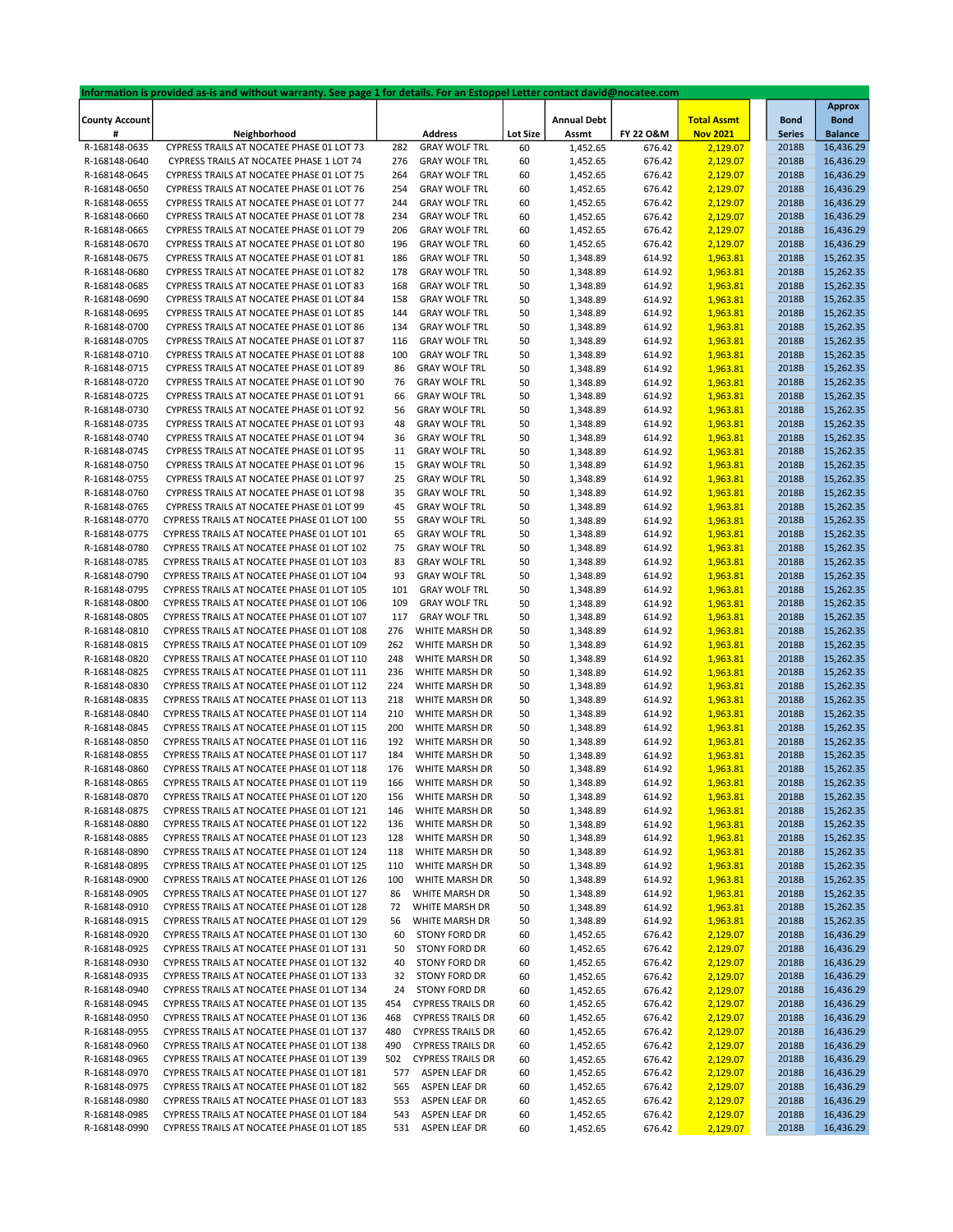|                       | Information is provided as-is and without warranty. See page 1 for details. For an Estoppel Letter contact david@nocatee.com |     |                          |                 |                    |                      |                    |               |                |
|-----------------------|------------------------------------------------------------------------------------------------------------------------------|-----|--------------------------|-----------------|--------------------|----------------------|--------------------|---------------|----------------|
|                       |                                                                                                                              |     |                          |                 |                    |                      |                    |               | <b>Approx</b>  |
| <b>County Account</b> |                                                                                                                              |     |                          |                 | <b>Annual Debt</b> |                      | <b>Total Assmt</b> | <b>Bond</b>   | <b>Bond</b>    |
| #                     | Neighborhood                                                                                                                 |     | <b>Address</b>           | <b>Lot Size</b> | Assmt              | <b>FY 22 O&amp;M</b> | <b>Nov 2021</b>    | <b>Series</b> | <b>Balance</b> |
| R-168148-0995         | CYPRESS TRAILS AT NOCATEE PHASE 01 LOT 186                                                                                   | 519 | ASPEN LEAF DR            | 60              | 1,452.65           | 676.42               | 2,129.07           | 2018B         | 16,436.29      |
| R-168148-1000         | CYPRESS TRAILS AT NOCATEE PHASE 01 LOT 187                                                                                   | 509 | ASPEN LEAF DR            | 60              | 1,452.65           | 676.42               | 2,129.07           | 2018B         | 16,436.29      |
| R-168148-1005         | CYPRESS TRAILS AT NOCATEE PHASE 01 LOT 188                                                                                   | 497 | ASPEN LEAF DR            | 60              | 1,452.65           | 676.42               | 2,129.07           | 2018B         | 16,436.29      |
| R-168148-1010         | CYPRESS TRAILS AT NOCATEE PHASE 01 LOT 189                                                                                   | 469 | ASPEN LEAF DR            | 60              | 1,452.65           | 676.42               | 2,129.07           | 2018B         | 16,436.29      |
| R-168148-1015         | CYPRESS TRAILS AT NOCATEE PHASE 01 LOT 285                                                                                   | 480 | ASPEN LEAF DR            | 60              | 1,452.65           | 676.42               | 2,129.07           | 2018B         | 16,436.29      |
| R-168148-1020         | CYPRESS TRAILS AT NOCATEE PHASE 01 LOT 286                                                                                   | 490 | ASPEN LEAF DR            | 60              | 1,452.65           | 676.42               | 2,129.07           | 2018B         | 16,436.29      |
| R-168148-1025         | CYPRESS TRAILS AT NOCATEE PHASE 01 LOT 287                                                                                   |     | ASPEN LEAF DR            |                 |                    | 676.42               |                    | 2018B         | 16,436.29      |
|                       |                                                                                                                              | 502 |                          | 60              | 1,452.65           |                      | 2,129.07           |               |                |
| R-168148-1030         | CYPRESS TRAILS AT NOCATEE PHASE 01 LOT 288                                                                                   | 514 | ASPEN LEAF DR            | 60              | 1,452.65           | 676.42               | 2,129.07           | 2018B         | 16,436.29      |
| R-168148-1035         | CYPRESS TRAILS AT NOCATEE PHASE 01 LOT 289                                                                                   | 524 | ASPEN LEAF DR            | 60              | 1,452.65           | 676.42               | 2,129.07           | 2018B         | 16,436.29      |
| R-168148-1040         | CYPRESS TRAILS AT NOCATEE PHASE 01 LOT 290                                                                                   | 536 | ASPEN LEAF DR            | 60              | 1,452.65           | 676.42               | 2,129.07           | 2018B         | 16,436.29      |
| R-168148-1045         | CYPRESS TRAILS AT NOCATEE PHASE 01 LOT 291                                                                                   | 515 | <b>CYPRESS TRAILS DR</b> | 60              | 1,452.65           | 676.42               | 2,129.07           | 2018B         | 16,436.29      |
| R-168148-1050         | CYPRESS TRAILS AT NOCATEE PHASE 01 LOT 292                                                                                   | 503 | <b>CYPRESS TRAILS DR</b> | 60              | 1,452.65           | 676.42               | 2,129.07           | 2018B         | 16,436.29      |
| R-168148-1055         | CYPRESS TRAILS AT NOCATEE PHASE 01 LOT 293                                                                                   | 491 | <b>CYPRESS TRAILS DR</b> | 60              | 1,452.65           | 676.42               | 2,129.07           | 2018B         | 16,436.29      |
| R-168148-1060         | CYPRESS TRAILS AT NOCATEE PHASE 01 LOT 294                                                                                   | 481 | <b>CYPRESS TRAILS DR</b> | 60              | 1,452.65           | 676.42               | 2,129.07           | 2018B         | 16,436.29      |
| R-168148-1065         | CYPRESS TRAILS AT NOCATEE PHASE 01 LOT 295                                                                                   | 469 | <b>CYPRESS TRAILS DR</b> | 60              | 1,452.65           | 676.42               | 2,129.07           | 2018B         | 16,436.29      |
| R-168148-1225         | CYPRESS TRAILS AT NOCATEE PHASE 02 LOT 140                                                                                   | 514 | <b>CYPRESS TRAILS DR</b> | 60              | 1,452.65           | 676.42               | 2,129.07           | 2018B         | 16,436.29      |
| R-168148-1230         | CYPRESS TRAILS AT NOCATEE PHASE 02 LOT 141                                                                                   | 614 | ASPEN LEAF DR            | 60              | 1,452.65           | 676.42               | 2,129.07           | 2018B         | 16,436.29      |
| R-168148-1235         | CYPRESS TRAILS AT NOCATEE PHASE 02 LOT 142                                                                                   | 624 | ASPEN LEAF DR            |                 |                    |                      |                    | 2018B         | 16,436.29      |
|                       |                                                                                                                              |     |                          | 60              | 1,452.65           | 676.42               | 2,129.07           |               |                |
| R-168148-1240         | CYPRESS TRAILS AT NOCATEE PHASE 02 LOT 143                                                                                   | 636 | ASPEN LEAF DR            | 60              | 1,452.65           | 676.42               | 2,129.07           | 2018B         | 16,436.29      |
| R-168148-1245         | CYPRESS TRAILS AT NOCATEE PHASE 02 LOT 144                                                                                   | 648 | ASPEN LEAF DR            | 60              | 1,452.65           | 676.42               | 2,129.07           | 2018B         | 16,436.29      |
| R-168148-1250         | CYPRESS TRAILS AT NOCATEE PHASE 02 LOT 145                                                                                   | 658 | ASPEN LEAF DR            | 60              | 1,452.65           | 676.42               | 2,129.07           | 2018B         | 16,436.29      |
| R-168148-1255         | CYPRESS TRAILS AT NOCATEE PHASE 02 LOT 146                                                                                   | 670 | ASPEN LEAF DR            | 60              | 1,452.65           | 676.42               | 2,129.07           | 2018B         | 16,436.29      |
| R-168148-1260         | CYPRESS TRAILS AT NOCATEE PHASE 02 LOT 147                                                                                   | 680 | ASPEN LEAF DR            | 60              | 1,452.65           | 676.42               | 2,129.07           | 2018B         | 16,436.29      |
| R-168148-1265         | CYPRESS TRAILS AT NOCATEE PHASE 02 LOT 148                                                                                   | 690 | ASPEN LEAF DR            | 60              | 1,452.65           | 676.42               | 2,129.07           | 2018B         | 16,436.29      |
| R-168148-1270         | CYPRESS TRAILS AT NOCATEE PHASE 02 LOT 149                                                                                   | 702 | ASPEN LEAF DR            | 60              | 1,452.65           | 676.42               | 2,129.07           | 2018B         | 16,436.29      |
| R-168148-1275         | CYPRESS TRAILS AT NOCATEE PHASE 02 LOT 150                                                                                   | 714 | ASPEN LEAF DR            | 60              | 1,452.65           | 676.42               | 2,129.07           | 2018B         | 16,436.29      |
| R-168148-1280         | CYPRESS TRAILS AT NOCATEE PHASE 02 LOT 151                                                                                   | 726 | ASPEN LEAF DR            | 60              | 1,452.65           | 676.42               | 2,129.07           | 2018B         | 16,436.29      |
| R-168148-1285         | CYPRESS TRAILS AT NOCATEE PHASE 02 LOT 152                                                                                   | 736 | ASPEN LEAF DR            | 60              | 1,452.65           | 676.42               | 2,129.07           | 2018B         | 16,436.29      |
|                       | CYPRESS TRAILS AT NOCATEE PHASE 02 LOT 153                                                                                   | 748 |                          |                 |                    |                      |                    |               |                |
| R-168148-1290         |                                                                                                                              |     | ASPEN LEAF DR            | 60              | 1,452.65           | 676.42               | 2,129.07           | 2018B         | 16,436.29      |
| R-168148-1295         | CYPRESS TRAILS AT NOCATEE PHASE 02 LOT 154                                                                                   | 776 | ASPEN LEAF DR            | 60              | 1,452.65           | 676.42               | 2,129.07           | 2018B         | 16,436.29      |
| R-168148-1300         | CYPRESS TRAILS AT NOCATEE PHASE 02 LOT 155                                                                                   | 804 | ASPEN LEAF DR            | 60              | 1,452.65           | 676.42               | 2,129.07           | 2018B         | 16,436.29      |
| R-168148-1305         | CYPRESS TRAILS AT NOCATEE PHASE 02 LOT 156                                                                                   | 818 | ASPEN LEAF DR            | 60              | 1,452.65           | 676.42               | 2,129.07           | 2018B         | 16,436.29      |
| R-168148-1310         | CYPRESS TRAILS AT NOCATEE PHASE 02 LOT 157                                                                                   | 826 | ASPEN LEAF DR            | 60              | 1,452.65           | 676.42               | 2,129.07           | 2018B         | 16,436.29      |
| R-168148-1315         | CYPRESS TRAILS AT NOCATEE PHASE 02 LOT 158                                                                                   | 831 | ASPEN LEAF DR            | 60              | 1,452.65           | 676.42               | 2,129.07           | 2018B         | 16,436.29      |
| R-168148-1320         | CYPRESS TRAILS AT NOCATEE PHASE 02 LOT 159                                                                                   | 825 | ASPEN LEAF DR            | 60              | 1,452.65           | 676.42               | 2,129.07           | 2018B         | 16,436.29      |
| R-168148-1325         | CYPRESS TRAILS AT NOCATEE PHASE 02 LOT 160                                                                                   | 817 | ASPEN LEAF DR            | 60              | 1,452.65           | 676.42               | 2,129.07           | 2018B         | 16,436.29      |
| R-168148-1330         | CYPRESS TRAILS AT NOCATEE PHASE 02 LOT 161                                                                                   | 809 | ASPEN LEAF DR            | 60              | 1,452.65           | 676.42               | 2,129.07           | 2018B         | 16,436.29      |
| R-168148-1335         | CYPRESS TRAILS AT NOCATEE PHASE 02 LOT 162                                                                                   | 799 | ASPEN LEAF DR            | 60              | 1,452.65           | 676.42               | 2,129.07           | 2018B         | 16,436.29      |
| R-168148-1340         | CYPRESS TRAILS AT NOCATEE PHASE 02 LOT 163                                                                                   | 789 | ASPEN LEAF DR            | 60              | 1,452.65           | 676.42               | 2,129.07           | 2018B         | 16,436.29      |
| R-168148-1345         | CYPRESS TRAILS AT NOCATEE PHASE 02 LOT 164                                                                                   | 781 | ASPEN LEAF DR            | 60              | 1,452.65           | 676.42               | 2,129.07           | 2018B         | 16,436.29      |
| R-168148-1350         | CYPRESS TRAILS AT NOCATEE PHASE 02 LOT 165                                                                                   | 771 | ASPEN LEAF DR            | 60              | 1,452.65           | 676.42               | 2,129.07           | 2018B         | 16,436.29      |
|                       |                                                                                                                              | 763 |                          |                 |                    |                      |                    |               |                |
| R-168148-1355         | CYPRESS TRAILS AT NOCATEE PHASE 02 LOT 166                                                                                   |     | ASPEN LEAF DR            | 60              | 1,452.65           | 676.42               | 2,129.07           | 2018B         | 16,436.29      |
| R-168148-1360         | CYPRESS TRAILS AT NOCATEE PHASE 02 LOT 167                                                                                   | 753 | ASPEN LEAF DR            | 60              | 1,452.65           | 676.42               | 2,129.07           | 2018B         | 16,436.29      |
| R-168148-1365         | CYPRESS TRAILS AT NOCATEE PHASE 02 LOT 168                                                                                   | 743 | ASPEN LEAF DR            | 60              | 1,452.65           | 676.42               | 2,129.07           | 2018B         | 16,436.29      |
| R-168148-1370         | CYPRESS TRAILS AT NOCATEE PHASE 02 LOT 169                                                                                   | 729 | ASPEN LEAF DR            | 60              | 1,452.65           | 676.42               | 2,129.07           | 2018B         | 16,436.29      |
| R-168148-1375         | CYPRESS TRAILS AT NOCATEE PHASE 02 LOT 170                                                                                   | 715 | ASPEN LEAF DR            | 60              | 1,452.65           | 676.42               | 2,129.07           | 2018B         | 16,436.29      |
| R-168148-1380         | CYPRESS TRAILS AT NOCATEE PHASE 02 LOT 171                                                                                   | 699 | ASPEN LEAF DR            | 60              | 1,452.65           | 676.42               | 2,129.07           | 2018B         | 16,436.29      |
| R-168148-1385         | CYPRESS TRAILS AT NOCATEE PHASE 02 LOT 172                                                                                   | 685 | ASPEN LEAF DR            | 60              | 1,452.65           | 676.42               | 2,129.07           | 2018B         | 16,436.29      |
| R-168148-1390         | CYPRESS TRAILS AT NOCATEE PHASE 02 LOT 173                                                                                   | 669 | ASPEN LEAF DR            | 60              | 1,452.65           | 676.42               | 2,129.07           | 2018B         | 16,436.29      |
| R-168148-1395         | CYPRESS TRAILS AT NOCATEE PHASE 02 LOT 174                                                                                   | 657 | ASPEN LEAF DR            | 60              | 1,452.65           | 676.42               | 2,129.07           | 2018B         | 16,436.29      |
| R-168148-1400         | CYPRESS TRAILS AT NOCATEE PHASE 02 LOT 175                                                                                   | 645 | ASPEN LEAF DR            | 60              | 1,452.65           | 676.42               | 2,129.07           | 2018B         | 16,436.29      |
| R-168148-1405         | CYPRESS TRAILS AT NOCATEE PHASE 02 LOT 176                                                                                   | 635 | ASPEN LEAF DR            | 60              | 1,452.65           | 676.42               | 2,129.07           | 2018B         | 16,436.29      |
| R-168148-1415         | CYPRESS TRAILS AT NOCATEE PHASE 02 LOT 178                                                                                   | 611 | ASPEN LEAF DR            | 60              | 1,452.65           | 676.42               | 2,129.07           | 2018B         | 16,436.29      |
| R-168148-1420         | CYPRESS TRAILS AT NOCATEE PHASE 02 LOT 179                                                                                   | 601 | ASPEN LEAF DR            | 60              | 1,452.65           | 676.42               | 2,129.07           | 2018B         | 16,436.29      |
|                       |                                                                                                                              |     |                          |                 |                    |                      |                    |               |                |
| R-168148-1425         | CYPRESS TRAILS AT NOCATEE PHASE 02 LOT 180                                                                                   | 589 | ASPEN LEAF DR            | 60              | 1,452.65           | 676.42               | 2,129.07           | 2018B         | 16,436.29      |
| R-168148-1435         | CYPRESS TRAILS AT NOCATEE PHASE 02 LOT 191                                                                                   | 433 | ASPEN LEAF DR            | 50              | 1,348.89           | 614.92               | 1,963.81           | 2018B         | 15,262.35      |
| R-168148-1440         | CYPRESS TRAILS AT NOCATEE PHASE 02 LOT 192                                                                                   | 423 | ASPEN LEAF DR            | 50              | 1,348.89           | 614.92               | 1,963.81           | 2018B         | 15,262.35      |
| R-168148-1445         | CYPRESS TRAILS AT NOCATEE PHASE 02 LOT 193                                                                                   | 413 | ASPEN LEAF DR            | 50              | 1,348.89           | 614.92               | 1,963.81           | 2018B         | 15,262.35      |
| R-168148-1450         | CYPRESS TRAILS AT NOCATEE PHASE 02 LOT 194                                                                                   | 405 | ASPEN LEAF DR            | 50              | 1,348.89           | 614.92               | 1,963.81           | 2018B         | 15,262.35      |
| R-168148-1455         | CYPRESS TRAILS AT NOCATEE PHASE 02 LOT 195                                                                                   | 395 | ASPEN LEAF DR            | 50              | 1,348.89           | 614.92               | 1,963.81           | 2018B         | 15,262.35      |
| R-168148-1460         | CYPRESS TRAILS AT NOCATEE PHASE 02 LOT 196                                                                                   | 385 | ASPEN LEAF DR            | 50              | 1,348.89           | 614.92               | 1,963.81           | 2018B         | 15,262.35      |
| R-168148-1465         | CYPRESS TRAILS AT NOCATEE PHASE 02 LOT 197                                                                                   | 377 | ASPEN LEAF DR            | 50              | 1,348.89           | 614.92               | 1,963.81           | 2018B         | 15,262.35      |
| R-168148-1470         | CYPRESS TRAILS AT NOCATEE PHASE 02 LOT 198                                                                                   | 365 | ASPEN LEAF DR            | 50              | 1,348.89           | 614.92               | 1,963.81           | 2018B         | 15,262.35      |
| R-168148-1475         | CYPRESS TRAILS AT NOCATEE PHASE 02 LOT 199                                                                                   | 341 | ASPEN LEAF DR            | 50              | 1,348.89           | 614.92               | 1,963.81           | 2018B         | 15,262.35      |
| R-168148-1480         | CYPRESS TRAILS AT NOCATEE PHASE 02 LOT 200                                                                                   | 315 | ASPEN LEAF DR            | 50              | 1,348.89           | 614.92               | 1,963.81           | 2018B         | 15,262.35      |
| R-168148-1485         | CYPRESS TRAILS AT NOCATEE PHASE 02 LOT 201                                                                                   | 301 | ASPEN LEAF DR            | 50              | 1,348.89           | 614.92               | 1,963.81           | 2018B         | 15,262.35      |
|                       |                                                                                                                              |     |                          |                 |                    |                      |                    |               |                |
| R-168148-1490         | CYPRESS TRAILS AT NOCATEE PHASE 02 LOT 202                                                                                   | 289 | ASPEN LEAF DR            | 50              | 1,348.89           | 614.92               | 1,963.81           | 2018B         | 15,262.35      |
| R-168148-1495         | CYPRESS TRAILS AT NOCATEE PHASE 02 LOT 203                                                                                   | 277 | ASPEN LEAF DR            | 50              | 1,348.89           | 614.92               | 1,963.81           | 2018B         | 15,262.35      |
| R-168148-1500         | CYPRESS TRAILS AT NOCATEE PHASE 02 LOT 204                                                                                   | 265 | ASPEN LEAF DR            | 50              | 1,348.89           | 614.92               | 1,963.81           | 2018B         | 15,262.35      |
| R-168148-1505         | CYPRESS TRAILS AT NOCATEE PHASE 02 LOT 205                                                                                   | 253 | ASPEN LEAF DR            | 50              | 1,348.89           | 614.92               | 1,963.81           | 2018B         | 15,262.35      |
| R-168148-1510         | CYPRESS TRAILS AT NOCATEE PHASE 02 LOT 206                                                                                   | 241 | ASPEN LEAF DR            | 50              | 1,348.89           | 614.92               | 1,963.81           | 2018B         | 15,262.35      |
| R-168148-1515         | CYPRESS TRAILS AT NOCATEE PHASE 02 LOT 207                                                                                   | 227 | ASPEN LEAF DR            | 50              | 1,348.89           | 614.92               | 1,963.81           | 2018B         | 15,262.35      |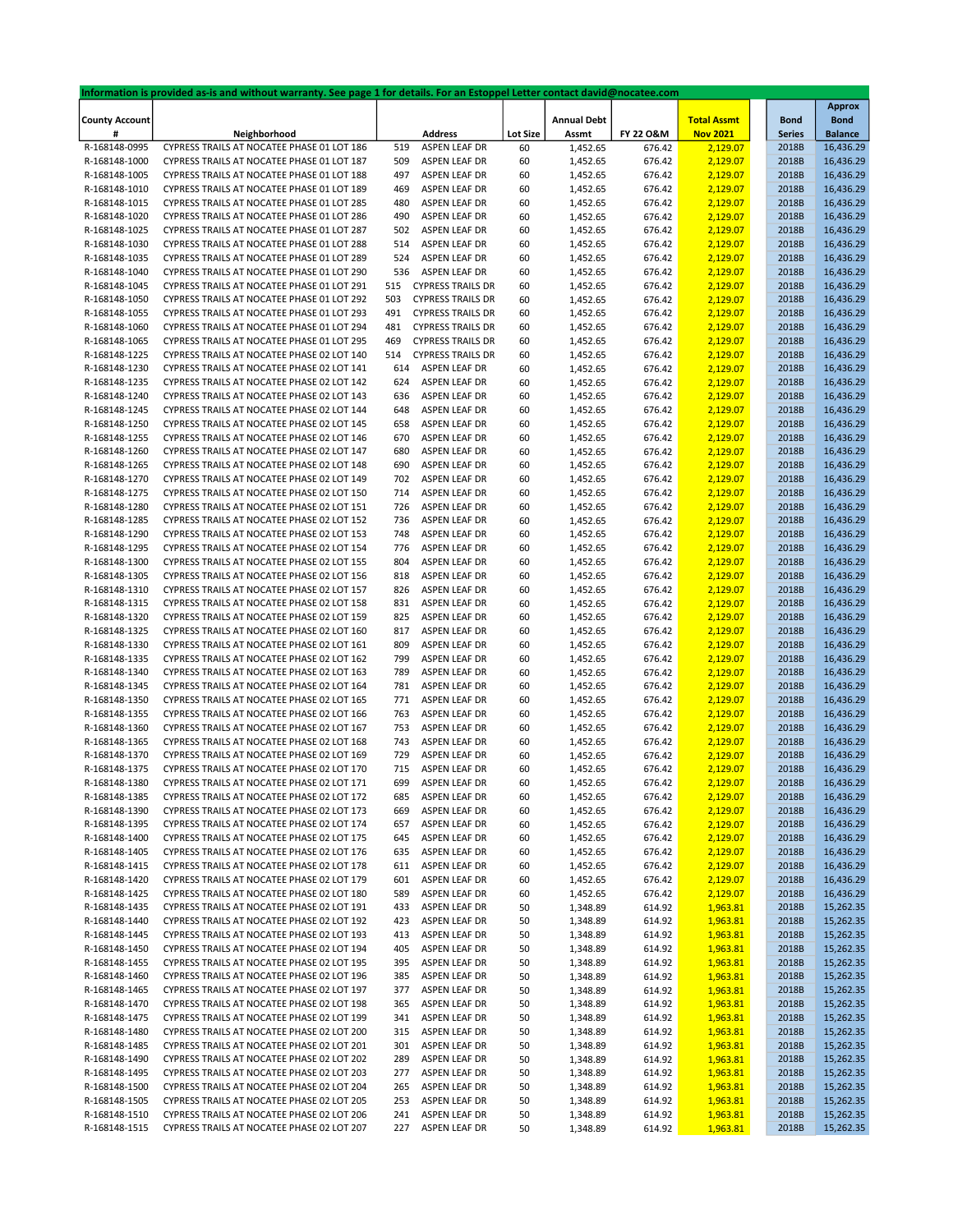|                       | Information is provided as-is and without warranty. See page 1 for details. For an Estoppel Letter contact david@nocatee.com |     |                      |                 |                    |           |                    |               |                |
|-----------------------|------------------------------------------------------------------------------------------------------------------------------|-----|----------------------|-----------------|--------------------|-----------|--------------------|---------------|----------------|
|                       |                                                                                                                              |     |                      |                 |                    |           |                    |               | <b>Approx</b>  |
| <b>County Account</b> |                                                                                                                              |     |                      |                 | <b>Annual Debt</b> |           | <b>Total Assmt</b> | <b>Bond</b>   | <b>Bond</b>    |
| #                     | Neighborhood                                                                                                                 |     | <b>Address</b>       | <b>Lot Size</b> | Assmt              | FY 22 O&M | <b>Nov 2021</b>    | <b>Series</b> | <b>Balance</b> |
| R-168148-1520         | CYPRESS TRAILS AT NOCATEE PHASE 02 LOT 208                                                                                   | 215 | ASPEN LEAF DR        | 50              | 1,348.89           | 614.92    | 1,963.81           | 2018B         | 15,262.35      |
|                       |                                                                                                                              | 203 | ASPEN LEAF DR        |                 |                    |           |                    |               |                |
| R-168148-1525         | CYPRESS TRAILS AT NOCATEE PHASE 02 LOT 209                                                                                   |     |                      | 50              | 1,348.89           | 614.92    | 1,963.81           | 2018B         | 15,262.35      |
| R-168148-1530         | CYPRESS TRAILS AT NOCATEE PHASE 02 LOT 210                                                                                   | 191 | ASPEN LEAF DR        | 50              | 1,348.89           | 614.92    | 1,963.81           | 2018B         | 15,262.35      |
| R-168148-1535         | CYPRESS TRAILS AT NOCATEE PHASE 02 LOT 211                                                                                   | 179 | <b>ASPEN LEAF DR</b> | 50              | 1,348.89           | 614.92    | 1,963.81           | 2018B         | 15,262.35      |
| R-168148-1540         | CYPRESS TRAILS AT NOCATEE PHASE 02 LOT 212                                                                                   | 167 | ASPEN LEAF DR        | 50              | 1,348.89           | 614.92    | 1,963.81           | 2018B         | 15,262.35      |
| R-168148-1545         | CYPRESS TRAILS AT NOCATEE PHASE 02 LOT 213                                                                                   | 153 | ASPEN LEAF DR        | 50              | 1,348.89           | 614.92    | 1,963.81           | 2018B         | 15,262.35      |
| R-168148-1550         | CYPRESS TRAILS AT NOCATEE PHASE 02 LOT 214                                                                                   | 145 | ASPEN LEAF DR        | 50              | 1,348.89           | 614.92    | 1,963.81           | 2018B         | 15,262.35      |
| R-168148-1555         | CYPRESS TRAILS AT NOCATEE PHASE 02 LOT 215                                                                                   | 137 | ASPEN LEAF DR        | 50              | 1,348.89           | 614.92    | 1,963.81           | 2018B         | 15,262.35      |
| R-168148-1560         | CYPRESS TRAILS AT NOCATEE PHASE 02 LOT 216                                                                                   | 131 | ASPEN LEAF DR        |                 |                    | 614.92    | 1,963.81           | 2018B         | 15,262.35      |
|                       |                                                                                                                              |     |                      | 50              | 1,348.89           |           |                    |               |                |
| R-168148-1565         | CYPRESS TRAILS AT NOCATEE PHASE 02 LOT 217                                                                                   | 125 | ASPEN LEAF DR        | 50              | 1,348.89           | 614.92    | 1,963.81           | 2018B         | 15,262.35      |
| R-168148-1570         | CYPRESS TRAILS AT NOCATEE PHASE 02 LOT 218                                                                                   | 117 | ASPEN LEAF DR        | 50              | 1,348.89           | 614.92    | 1,963.81           | 2018B         | 15,262.35      |
| R-168148-1575         | CYPRESS TRAILS AT NOCATEE PHASE 02 LOT 219                                                                                   | 109 | ASPEN LEAF DR        | 50              | 1,348.89           | 614.92    | 1,963.81           | 2018B         | 15,262.35      |
| R-168148-1580         | CYPRESS TRAILS AT NOCATEE PHASE 02 LOT 220                                                                                   | 101 | ASPEN LEAF DR        | 50              | 1,348.89           | 614.92    | 1,963.81           | 2018B         | 15,262.35      |
| R-168148-1585         | CYPRESS TRAILS AT NOCATEE PHASE 02 LOT 221                                                                                   | 91  | ASPEN LEAF DR        | 50              | 1,348.89           | 614.92    | 1,963.81           | 2018B         | 15,262.35      |
| R-168148-1590         | CYPRESS TRAILS AT NOCATEE PHASE 02 LOT 222                                                                                   | 81  | ASPEN LEAF DR        | 50              | 1,348.89           | 614.92    | 1,963.81           | 2018B         | 15,262.35      |
| R-168148-1595         | CYPRESS TRAILS AT NOCATEE PHASE 02 LOT 223                                                                                   | 71  | ASPEN LEAF DR        | 50              | 1,348.89           | 614.92    | 1,963.81           | 2018B         | 15,262.35      |
|                       |                                                                                                                              |     |                      |                 |                    |           |                    |               |                |
| R-168148-1600         | CYPRESS TRAILS AT NOCATEE PHASE 02 LOT 224                                                                                   | 63  | ASPEN LEAF DR        | 50              | 1,348.89           | 614.92    | 1,963.81           | 2018B         | 15,262.35      |
| R-168148-1605         | CYPRESS TRAILS AT NOCATEE PHASE 02 LOT 225                                                                                   | 53  | ASPEN LEAF DR        | 50              | 1,348.89           | 614.92    | 1,963.81           | 2018B         | 15,262.35      |
| R-168148-1610         | CYPRESS TRAILS AT NOCATEE PHASE 02 LOT 226                                                                                   | 43  | ASPEN LEAF DR        | 50              | 1,348.89           | 614.92    | 1,963.81           | 2018B         | 15,262.35      |
| R-168148-1615         | CYPRESS TRAILS AT NOCATEE PHASE 02 LOT 227                                                                                   | 33  | ASPEN LEAF DR        | 50              | 1,348.89           | 614.92    | 1,963.81           | 2018B         | 15,262.35      |
| R-168148-1620         | CYPRESS TRAILS AT NOCATEE PHASE 02 LOT 228                                                                                   | 25  | ASPEN LEAF DR        | 50              | 1,348.89           | 614.92    | 1,963.81           | 2018B         | 15,262.35      |
| R-168148-1625         | CYPRESS TRAILS AT NOCATEE PHASE 02 LOT 229                                                                                   | 15  | ASPEN LEAF DR        | 50              | 1,348.89           | 614.92    | 1,963.81           | 2018B         | 15,262.35      |
| R-168148-1635         | CYPRESS TRAILS AT NOCATEE PHASE 02 LOT 231                                                                                   | 18  | ASPEN LEAF DR        | 50              |                    | 614.92    | 614.92             |               |                |
| R-168148-1640         | CYPRESS TRAILS AT NOCATEE PHASE 02 LOT 232                                                                                   | 24  | ASPEN LEAF DR        | 50              | 1,348.89           | 614.92    | 1,963.81           | 2018B         | 15,262.35      |
|                       |                                                                                                                              |     |                      |                 |                    |           |                    |               |                |
| R-168148-1645         | CYPRESS TRAILS AT NOCATEE PHASE 02 LOT 233                                                                                   | 34  | ASPEN LEAF DR        | 50              | 1,348.89           | 614.92    | 1,963.81           | 2018B         | 15,262.35      |
| R-168148-1650         | CYPRESS TRAILS AT NOCATEE PHASE 02 LOT 234                                                                                   | 44  | ASPEN LEAF DR        | 50              | 1,348.89           | 614.92    | 1,963.81           | 2018B         | 15,262.35      |
| R-168148-1655         | CYPRESS TRAILS AT NOCATEE PHASE 02 LOT 235                                                                                   | 54  | ASPEN LEAF DR        | 50              | 1,348.89           | 614.92    | 1,963.81           | 2018B         | 15,262.35      |
| R-168148-1660         | CYPRESS TRAILS AT NOCATEE PHASE 02 LOT 236                                                                                   | 62  | ASPEN LEAF DR        | 50              | 1,348.89           | 614.92    | 1,963.81           | 2018B         | 15,262.35      |
| R-168148-1665         | CYPRESS TRAILS AT NOCATEE PHASE 02 LOT 237                                                                                   | 72  | ASPEN LEAF DR        | 50              | 1,348.89           | 614.92    | 1,963.81           | 2018B         | 15,262.35      |
| R-168148-1670         | CYPRESS TRAILS AT NOCATEE PHASE 02 LOT 238                                                                                   | 84  | ASPEN LEAF DR        | 50              | 1,348.89           | 614.92    | 1,963.81           | 2018B         | 15,262.35      |
| R-168148-1675         | CYPRESS TRAILS AT NOCATEE PHASE 02 LOT 239                                                                                   | 94  | ASPEN LEAF DR        | 50              | 1,348.89           | 614.92    | 1,963.81           | 2018B         | 15,262.35      |
| R-168148-1680         | CYPRESS TRAILS AT NOCATEE PHASE 02 LOT 240                                                                                   | 112 | ASPEN LEAF DR        | 50              | 1,348.89           | 614.92    | 1,963.81           | 2018B         | 15,262.35      |
|                       | CYPRESS TRAILS AT NOCATEE PHASE 02 LOT 241                                                                                   | 146 | ASPEN LEAF DR        |                 |                    | 614.92    | 1,963.81           | 2018B         | 15,262.35      |
| R-168148-1685         |                                                                                                                              |     |                      | 50              | 1,348.89           |           |                    |               |                |
| R-168148-1690         | CYPRESS TRAILS AT NOCATEE PHASE 02 LOT 242                                                                                   | 154 | ASPEN LEAF DR        | 50              | 1,348.89           | 614.92    | 1,963.81           | 2018B         | 15,262.35      |
| R-168148-1695         | CYPRESS TRAILS AT NOCATEE PHASE 02 LOT 243                                                                                   | 164 | ASPEN LEAF DR        | 50              | 1,348.89           | 614.92    | 1,963.81           | 2018B         | 15,262.35      |
| R-168148-1700         | CYPRESS TRAILS AT NOCATEE PHASE 02 LOT 244                                                                                   | 176 | ASPEN LEAF DR        | 50              | 1,348.89           | 614.92    | 1,963.81           | 2018B         | 15,262.35      |
| R-168148-1705         | CYPRESS TRAILS AT NOCATEE PHASE 02 LOT 245                                                                                   | 186 | ASPEN LEAF DR        | 50              | 1,348.89           | 614.92    | 1,963.81           | 2018B         | 15,262.35      |
| R-168148-1710         | CYPRESS TRAILS AT NOCATEE PHASE 02 LOT 246                                                                                   | 194 | ASPEN LEAF DR        | 50              | 1,348.89           | 614.92    | 1,963.81           | 2018B         | 15,262.35      |
| R-168148-1715         | CYPRESS TRAILS AT NOCATEE PHASE 02 LOT 247                                                                                   | 202 | ASPEN LEAF DR        | 50              | 1,348.89           | 614.92    | 1,963.81           | 2018B         | 15,262.35      |
| R-168148-1720         | CYPRESS TRAILS AT NOCATEE PHASE 02 LOT 248                                                                                   | 212 | ASPEN LEAF DR        | 50              | 1,348.89           | 614.92    | 1,963.81           | 2018B         | 15,262.35      |
| R-168148-1725         | CYPRESS TRAILS AT NOCATEE PHASE 02 LOT 249                                                                                   | 222 | ASPEN LEAF DR        | 50              | 1,348.89           | 614.92    | 1,963.81           | 2018B         | 15,262.35      |
| R-168148-1730         | CYPRESS TRAILS AT NOCATEE PHASE 02 LOT 250                                                                                   | 46  | OLD CARRIAGE CT      | 50              | 1,348.89           | 614.92    | 1,963.81           | 2018B         | 15,262.35      |
|                       | CYPRESS TRAILS AT NOCATEE PHASE 02 LOT 251                                                                                   | 54  | OLD CARRIAGE CT      |                 |                    |           |                    | 2018B         |                |
| R-168148-1735         |                                                                                                                              |     |                      | 50              | 1,348.89           | 614.92    | 1,963.81           |               | 15,262.35      |
| R-168148-1740         | CYPRESS TRAILS AT NOCATEE PHASE 02 LOT 252                                                                                   | 62  | OLD CARRIAGE CT      | 50              | 1,348.89           | 614.92    | 1,963.81           | 2018B         | 15,262.35      |
| R-168148-1745         | CYPRESS TRAILS AT NOCATEE PHASE 02 LOT 253                                                                                   | 70  | OLD CARRIAGE CT      | 50              | 1,348.89           | 614.92    | 1,963.81           | 2018B         | 15,262.35      |
| R-168148-1750         | CYPRESS TRAILS AT NOCATEE PHASE 02 LOT 254                                                                                   | 78  | OLD CARRIAGE CT      | 50              | 1,348.89           | 614.92    | 1,963.81           | 2018B         | 15,262.35      |
| R-168148-1755         | CYPRESS TRAILS AT NOCATEE PHASE 02 LOT 255                                                                                   | 86  | OLD CARRIAGE CT      | 50              | 1,348.89           | 614.92    | 1,963.81           | 2018B         | 15,262.35      |
| R-168148-1760         | CYPRESS TRAILS AT NOCATEE PHASE 02 LOT 256                                                                                   | 94  | OLD CARRIAGE CT      | 50              | 1,348.89           | 614.92    | 1,963.81           | 2018B         | 15,262.35      |
| R-168148-1765         | CYPRESS TRAILS AT NOCATEE PHASE 02 LOT 257                                                                                   | 102 | OLD CARRIAGE CT      | 50              | 1,348.89           | 614.92    | 1,963.81           | 2018B         | 15,262.35      |
| R-168148-1770         | CYPRESS TRAILS AT NOCATEE PHASE 02 LOT 258                                                                                   | 110 | OLD CARRIAGE CT      | 50              | 1,348.89           | 614.92    | 1,963.81           | 2018B         | 15,262.35      |
| R-168148-1775         | CYPRESS TRAILS AT NOCATEE PHASE 02 LOT 259                                                                                   | 120 | OLD CARRIAGE CT      | 50              | 1,348.89           | 614.92    | 1,963.81           | 2018B         | 15,262.35      |
|                       |                                                                                                                              |     |                      |                 |                    |           |                    |               |                |
| R-168148-1780         | CYPRESS TRAILS AT NOCATEE PHASE 02 LOT 260                                                                                   | 128 | OLD CARRIAGE CT      | 50              | 1,348.89           | 614.92    | 1,963.81           | 2018B         | 15,262.35      |
| R-168148-1785         | CYPRESS TRAILS AT NOCATEE PHASE 02 LOT 261                                                                                   | 131 | OLD CARRIAGE CT      | 50              | 1,348.89           | 614.92    | 1,963.81           | 2018B         | 15,262.35      |
| R-168148-1790         | CYPRESS TRAILS AT NOCATEE PHASE 02 LOT 262                                                                                   | 121 | OLD CARRIAGE CT      | 50              | 1,348.89           | 614.92    | 1,963.81           | 2018B         | 15,262.35      |
| R-168148-1795         | CYPRESS TRAILS AT NOCATEE PHASE 02 LOT 263                                                                                   | 111 | OLD CARRIAGE CT      | 50              | 1,348.89           | 614.92    | 1,963.81           | 2018B         | 15,262.35      |
| R-168148-1800         | CYPRESS TRAILS AT NOCATEE PHASE 02 LOT 264                                                                                   | 93  | OLD CARRIAGE CT      | 50              | 1,348.89           | 614.92    | 1,963.81           | 2018B         | 15,262.35      |
| R-168148-1805         | CYPRESS TRAILS AT NOCATEE PHASE 02 LOT 265                                                                                   | 67  | OLD CARRIAGE CT      | 50              | 1,348.89           | 614.92    | 1,963.81           | 2018B         | 15,262.35      |
| R-168148-1810         | CYPRESS TRAILS AT NOCATEE PHASE 02 LOT 266                                                                                   | 47  | OLD CARRIAGE CT      | 50              | 1,348.89           | 614.92    | 1,963.81           | 2018B         | 15,262.35      |
| R-168148-1815         | CYPRESS TRAILS AT NOCATEE PHASE 02 LOT 267                                                                                   | 246 | ASPEN LEAF DR        | 50              | 1,348.89           | 614.92    | 1,963.81           | 2018B         | 15,262.35      |
| R-168148-1820         | CYPRESS TRAILS AT NOCATEE PHASE 02 LOT 268                                                                                   | 256 |                      |                 |                    |           | 1,963.81           |               | 15,262.35      |
|                       |                                                                                                                              |     | ASPEN LEAF DR        | 50              | 1,348.89           | 614.92    |                    | 2018B         |                |
| R-168148-1825         | CYPRESS TRAILS AT NOCATEE PHASE 02 LOT 269                                                                                   | 266 | ASPEN LEAF DR        | 50              | 1,348.89           | 614.92    | 1,963.81           | 2018B         | 15,262.35      |
| R-168148-1830         | CYPRESS TRAILS AT NOCATEE PHASE 02 LOT 270                                                                                   | 274 | ASPEN LEAF DR        | 50              | 1,348.89           | 614.92    | 1,963.81           | 2018B         | 15,262.35      |
| R-168148-1835         | CYPRESS TRAILS AT NOCATEE PHASE 02 LOT 271                                                                                   | 284 | ASPEN LEAF DR        | 50              | 1,348.89           | 614.92    | 1,963.81           | 2018B         | 15,262.35      |
| R-168148-1840         | CYPRESS TRAILS AT NOCATEE PHASE 02 LOT 272                                                                                   | 292 | ASPEN LEAF DR        | 50              | 1,348.89           | 614.92    | 1,963.81           | 2018B         | 15,262.35      |
| R-168148-1845         | CYPRESS TRAILS AT NOCATEE PHASE 02 LOT 273                                                                                   | 302 | ASPEN LEAF DR        | 50              | 1,348.89           | 614.92    | 1,963.81           | 2018B         | 15,262.35      |
| R-168148-1850         | CYPRESS TRAILS AT NOCATEE PHASE 02 LOT 274                                                                                   | 312 | ASPEN LEAF DR        | 50              | 1,348.89           | 614.92    | 1,963.81           | 2018B         | 15,262.35      |
| R-168148-1855         | CYPRESS TRAILS AT NOCATEE PHASE 02 LOT 275                                                                                   | 320 | ASPEN LEAF DR        | 50              | 1,348.89           | 614.92    | 1,963.81           | 2018B         | 15,262.35      |
| R-168148-1860         | CYPRESS TRAILS AT NOCATEE PHASE 02 LOT 276                                                                                   | 328 | ASPEN LEAF DR        | 50              | 1,348.89           | 614.92    | 1,963.81           | 2018B         | 15,262.35      |
| R-168148-1865         | CYPRESS TRAILS AT NOCATEE PHASE 02 LOT 277                                                                                   | 336 | ASPEN LEAF DR        | 50              | 1,348.89           | 614.92    | 1,963.81           | 2018B         | 15,262.35      |
|                       |                                                                                                                              |     |                      |                 |                    |           |                    |               |                |
| R-168148-1870         | CYPRESS TRAILS AT NOCATEE PHASE 02 LOT 278                                                                                   | 342 | ASPEN LEAF DR        | 50              | 1,348.89           | 614.92    | 1,963.81           | 2018B         | 15,262.35      |
| R-168148-1875         | CYPRESS TRAILS AT NOCATEE PHASE 02 LOT 279                                                                                   | 350 | ASPEN LEAF DR        | 50              | 1,348.89           | 614.92    | 1,963.81           | 2018B         | 15,262.35      |
| R-168148-1880         | CYPRESS TRAILS AT NOCATEE PHASE 02 LOT 280                                                                                   | 358 | ASPEN LEAF DR        | 50              | 1,348.89           | 614.92    | 1,963.81           | 2018B         | 15,262.35      |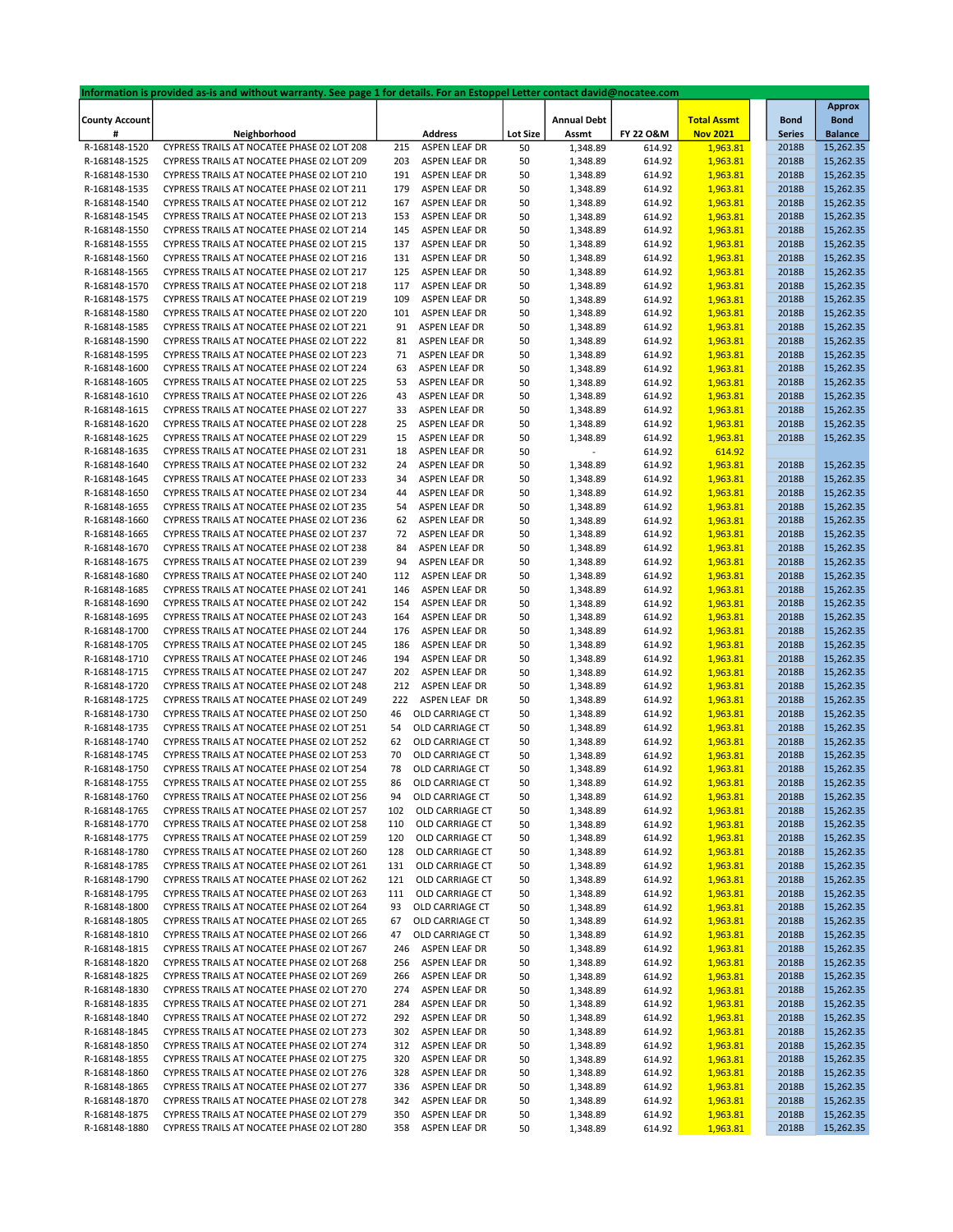|                       | Information is provided as-is and without warranty. See page 1 for details. For an Estoppel Letter contact david@nocatee.com |     |                     |                 |                    |           |                    |               |                |
|-----------------------|------------------------------------------------------------------------------------------------------------------------------|-----|---------------------|-----------------|--------------------|-----------|--------------------|---------------|----------------|
|                       |                                                                                                                              |     |                     |                 |                    |           |                    |               | <b>Approx</b>  |
| <b>County Account</b> |                                                                                                                              |     |                     |                 | <b>Annual Debt</b> |           | <b>Total Assmt</b> | <b>Bond</b>   | <b>Bond</b>    |
| #                     | Neighborhood                                                                                                                 |     | <b>Address</b>      | <b>Lot Size</b> | Assmt              | FY 22 O&M | <b>Nov 2021</b>    | <b>Series</b> | <b>Balance</b> |
| R-168148-1885         | CYPRESS TRAILS AT NOCATEE PHASE 02 LOT 281                                                                                   | 366 | ASPEN LEAF DR       | 50              | 1,348.89           | 614.92    | 1,963.81           | 2018B         | 15,262.35      |
| R-168148-1890         | CYPRESS TRAILS AT NOCATEE PHASE 02 LOT 282                                                                                   | 376 | ASPEN LEAF DR       | 50              | 1,348.89           | 614.92    | 1,963.81           | 2018B         | 15,262.35      |
| R-168148-1895         | CYPRESS TRAILS AT NOCATEE PHASE 02 LOT 283                                                                                   | 386 | ASPEN LEAF DR       | 50              | 1,348.89           | 614.92    | 1,963.81           | 2018B         | 15,262.35      |
| R-168148-1900         | CYPRESS TRAILS AT NOCATEE PHASE 02 LOT 284                                                                                   | 398 | ASPEN LEAF DR       | 50              | 1,348.89           | 614.92    | 1,963.81           | 2018B         | 15,262.35      |
|                       |                                                                                                                              |     |                     |                 |                    |           |                    |               |                |
| R-168149-5910         | VILLAS AT NOCATEE PHASE 1 LOT 1                                                                                              | 154 | <b>CRESTWAY LN</b>  | TH              | 1,245.13           | 491.94    | 1,737.07           | 2018B         | 14,088.30      |
| R-168149-5915         | VILLAS AT NOCATEE PHASE 1 LOT 2                                                                                              | 162 | <b>CRESTWAY LN</b>  | TH              | 1,245.13           | 491.94    | 1,737.07           | 2018B         | 14,088.30      |
| R-168149-5920         | VILLAS AT NOCATEE PHASE 1 LOT 3                                                                                              | 155 | <b>CRESTWAY LN</b>  | TH              | 1,245.13           | 491.94    | 1,737.07           | 2018B         | 14,088.30      |
| R-168149-5925         | VILLAS AT NOCATEE PHASE 1 LOT 4                                                                                              | 147 | <b>CRESTWAY LN</b>  | TH              | 1,245.13           | 491.94    | 1,737.07           | 2018B         | 14,088.30      |
| R-168149-5930         | VILLAS AT NOCATEE PHASE 1 LOT 5                                                                                              | 141 | <b>CRESTWAY LN</b>  | TH              | 1,245.13           | 491.94    | 1,737.07           | 2018B         | 14,088.30      |
| R-168149-5935         | VILLAS AT NOCATEE PHASE 1 LOT 6                                                                                              | 133 | <b>CRESTWAY LN</b>  | TH              | 1,245.13           | 491.94    | 1,737.07           | 2018B         | 14,088.30      |
| R-168149-5940         | VILLAS AT NOCATEE PHASE 1 LOT 7                                                                                              | 125 | <b>CRESTWAY LN</b>  | TH              |                    | 491.94    | 491.94             |               |                |
| R-168149-5945         | VILLAS AT NOCATEE PHASE 1 LOT 8                                                                                              | 117 | <b>CRESTWAY LN</b>  | TH              | 1,245.13           | 491.94    | 1,737.07           | 2018B         | 14,088.30      |
| R-168149-5950         | VILLAS AT NOCATEE PHASE 1 LOT 9                                                                                              | 111 | <b>CRESTWAY LN</b>  | TH              | 1,245.13           | 491.94    | 1,737.07           | 2018B         | 14,088.30      |
|                       |                                                                                                                              |     |                     |                 |                    |           |                    |               |                |
| R-168149-5955         | VILLAS AT NOCATEE PHASE 1 LOT 10                                                                                             | 103 | <b>CRESTWAY LN</b>  | TH              | 1,245.13           | 491.94    | 1,737.07           | 2018B         | 14,088.30      |
| R-168149-5960         | VILLAS AT NOCATEE PHASE 1 LOT 11                                                                                             | 95  | <b>CRESTWAY LN</b>  | TH              | 1,245.13           | 491.94    | 1,737.07           | 2018B         | 14,088.30      |
| R-168149-5965         | VILLAS AT NOCATEE PHASE 1 LOT 12                                                                                             | 83  | <b>CRESTWAY LN</b>  | TH              | 1,245.13           | 491.94    | 1,737.07           | 2018B         | 14,088.30      |
| R-168149-5970         | VILLAS AT NOCATEE PHASE 1 LOT 13                                                                                             | 71  | <b>CRESTWAY LN</b>  | TH              | 1,245.13           | 491.94    | 1,737.07           | 2018B         | 14,088.30      |
| R-168149-5975         | VILLAS AT NOCATEE PHASE 1 LOT 14                                                                                             | 57  | <b>CRESTWAY LN</b>  | TH              | 1,245.13           | 491.94    | 1,737.07           | 2018B         | 14,088.30      |
| R-168149-5980         | VILLAS AT NOCATEE PHASE 1 LOT 15                                                                                             | 49  | <b>CRESTWAY LN</b>  | TH              | 1,245.13           | 491.94    | 1,737.07           | 2018B         | 14,088.30      |
| R-168149-5985         | VILLAS AT NOCATEE PHASE 1 LOT 16                                                                                             | 41  | <b>CRESTWAY LN</b>  | TH              | 1,245.13           | 491.94    | 1,737.07           | 2018B         | 14,088.30      |
| R-168149-5990         | VILLAS AT NOCATEE PHASE 1 LOT 17                                                                                             | 141 | <b>WINGSTONE DR</b> | TH              | 1,245.13           | 491.94    | 1,737.07           | 2018B         | 14,088.30      |
|                       |                                                                                                                              |     |                     |                 |                    |           |                    |               |                |
| R-168149-5995         | VILLAS AT NOCATEE PHASE 1 LOT 18                                                                                             | 149 | <b>WINGSTONE DR</b> | TH              | 1,245.13           | 491.94    | 1,737.07           | 2018B         | 14,088.30      |
| R-168149-6000         | VILLAS AT NOCATEE PHASE 1 LOT 19                                                                                             | 157 | <b>WINGSTONE DR</b> | TH              | 1,245.13           | 491.94    | 1,737.07           | 2018B         | 14,088.30      |
| R-168149-6005         | VILLAS AT NOCATEE PHASE 1 LOT 20                                                                                             | 163 | <b>WINGSTONE DR</b> | TH              | 1,245.13           | 491.94    | 1,737.07           | 2018B         | 14,088.30      |
| R-168149-6010         | VILLAS AT NOCATEE PHASE 1 LOT 21                                                                                             | 171 | <b>WINGSTONE DR</b> | TH              | 1,245.13           | 491.94    | 1,737.07           | 2018B         | 14,088.30      |
| R-168149-6015         | VILLAS AT NOCATEE PHASE 1 LOT 22                                                                                             | 177 | <b>WINGSTONE DR</b> | TH              | 1,245.13           | 491.94    | 1,737.07           | 2018B         | 14,088.30      |
| R-168149-6020         | VILLAS AT NOCATEE PHASE 1 LOT 23                                                                                             | 185 | <b>WINGSTONE DR</b> | TH              | 1,245.13           | 491.94    | 1,737.07           | 2018B         | 14,088.30      |
| R-168149-6025         | VILLAS AT NOCATEE PHASE 1 LOT 24                                                                                             | 193 | <b>WINGSTONE DR</b> | TH              | 1,245.13           | 491.94    | 1,737.07           | 2018B         | 14,088.30      |
| R-168149-6030         | VILLAS AT NOCATEE PHASE 1 LOT 25                                                                                             | 199 | <b>WINGSTONE DR</b> | TH              | 1,245.13           | 491.94    | 1,737.07           | 2018B         | 14,088.30      |
|                       |                                                                                                                              |     |                     |                 |                    |           |                    |               |                |
| R-168149-6035         | VILLAS AT NOCATEE PHASE 1 LOT 26                                                                                             | 207 | <b>WINGSTONE DR</b> | TH              | 1,245.13           | 491.94    | 1,737.07           | 2018B         | 14,088.30      |
| R-168149-6040         | VILLAS AT NOCATEE PHASE 1 LOT 27                                                                                             | 213 | <b>WINGSTONE DR</b> | TH              | 1,245.13           | 491.94    | 1,737.07           | 2018B         | 14,088.30      |
| R-168149-6045         | VILLAS AT NOCATEE PHASE 1 LOT 28                                                                                             | 223 | <b>WINGSTONE DR</b> | TH              | 1,245.13           | 491.94    | 1,737.07           | 2018B         | 14,088.30      |
| R-168149-6050         | VILLAS AT NOCATEE PHASE 1 LOT 29                                                                                             | 128 | <b>WINGSTONE DR</b> | TH              |                    | 491.94    | 491.94             |               |                |
| R-168149-6055         | VILLAS AT NOCATEE PHASE 1 LOT 30                                                                                             | 134 | <b>WINGSTONE DR</b> | TH              | 1,245.13           | 491.94    | 1,737.07           | 2018B         | 14,088.30      |
| R-168149-6060         | VILLAS AT NOCATEE PHASE 1 LOT 31                                                                                             | 142 | <b>WINGSTONE DR</b> | TH              | 1,245.13           | 491.94    | 1,737.07           | 2018B         | 14,088.30      |
| R-168149-6065         | VILLAS AT NOCATEE PHASE 1 LOT 32                                                                                             | 150 | <b>WINGSTONE DR</b> | TH              | 1,245.13           | 491.94    | 1,737.07           | 2018B         | 14,088.30      |
| R-168149-6070         | VILLAS AT NOCATEE PHASE 1 LOT 33                                                                                             | 158 | <b>WINGSTONE DR</b> | TH              |                    | 491.94    | 491.94             |               |                |
|                       | VILLAS AT NOCATEE PHASE 1 LOT 34                                                                                             | 168 | <b>WINGSTONE DR</b> | TH              |                    | 491.94    | 1,737.07           | 2018B         | 14,088.30      |
| R-168149-6075         |                                                                                                                              |     |                     |                 | 1,245.13           |           |                    |               |                |
| R-168149-6080         | VILLAS AT NOCATEE PHASE 1 LOT 35                                                                                             | 178 | <b>WINGSTONE DR</b> | TH              | 1,245.13           | 491.94    | 1,737.07           | 2018B         | 14,088.30      |
| R-168149-6085         | VILLAS AT NOCATEE PHASE 1 LOT 36                                                                                             | 188 | <b>WINGSTONE DR</b> | TH              | 1,245.13           | 491.94    | 1,737.07           | 2018B         | 14,088.30      |
| R-168149-6090         | VILLAS AT NOCATEE PHASE 1 LOT 37                                                                                             | 196 | <b>WINGSTONE DR</b> | TH              | 1,245.13           | 491.94    | 1,737.07           | 2018B         | 14,088.30      |
| R-168149-6095         | VILLAS AT NOCATEE PHASE 1 LOT 38                                                                                             | 204 | <b>WINGSTONE DR</b> | TH              | 1,245.13           | 491.94    | 1,737.07           | 2018B         | 14,088.30      |
| R-168149-6100         | VILLAS AT NOCATEE PHASE 1 LOT 39                                                                                             | 214 | <b>WINGSTONE DR</b> | TH              | 1,245.13           | 491.94    | 1,737.07           | 2018B         | 14,088.30      |
| R-168149-6105         | VILLAS AT NOCATEE PHASE 1 LOT 40                                                                                             | 222 | <b>WINGSTONE DR</b> | TH              | 1,245.13           | 491.94    | 1,737.07           | 2018B         | 14,088.30      |
| R-168149-6110         | VILLAS AT NOCATEE PHASE 1 LOT 41                                                                                             | 234 | <b>WINGSTONE DR</b> | TH              | 1,245.13           | 491.94    | 1,737.07           | 2018B         | 14,088.30      |
| R-168149-6115         | VILLAS AT NOCATEE PHASE 1 LOT 42                                                                                             | 242 | <b>WINGSTONE DR</b> | TH              | 1,245.13           | 491.94    | 1,737.07           | 2018B         | 14,088.30      |
|                       |                                                                                                                              |     |                     |                 |                    |           |                    |               |                |
| R-168149-6120         | VILLAS AT NOCATEE PHASE 1 LOT 43                                                                                             | 248 | WINGSTONE DR        | TН              | 1,245.13           | 491.94    | 1,737.07           | 2018B         | 14,088.30      |
| R-168149-6125         | VILLAS AT NOCATEE PHASE 1 LOT 44                                                                                             | 254 | <b>WINGSTONE DR</b> | TH              | 1,245.13           | 491.94    | 1,737.07           | 2018B         | 14,088.30      |
| R-168149-6130         | VILLAS AT NOCATEE PHASE 1 LOT 45                                                                                             | 262 | <b>WINGSTONE DR</b> | TH              | 1,245.13           | 491.94    | 1,737.07           | 2018B         | 14,088.30      |
| R-168149-6135         | VILLAS AT NOCATEE PHASE 1 LOT 46                                                                                             | 268 | <b>WINGSTONE DR</b> | TH              | 1,245.13           | 491.94    | 1,737.07           | 2018B         | 14,088.30      |
| R-168149-6140         | VILLAS AT NOCATEE PHASE 1 LOT 47                                                                                             | 276 | <b>WINGSTONE DR</b> | TH              | 1,245.13           | 491.94    | 1,737.07           | 2018B         | 14,088.30      |
| R-168149-6145         | VILLAS AT NOCATEE PHASE 1 LOT 48                                                                                             | 282 | <b>WINGSTONE DR</b> | TH              | 1,245.13           | 491.94    | 1,737.07           | 2018B         | 14,088.30      |
| R-168149-6150         | VILLAS AT NOCATEE PHASE 1 LOT 49                                                                                             | 290 | <b>WINGSTONE DR</b> | TH              | 1,245.13           | 491.94    | 1,737.07           | 2018B         | 14,088.30      |
| R-168149-6155         | VILLAS AT NOCATEE PHASE 1 LOT 50                                                                                             | 298 | <b>WINGSTONE DR</b> | TH              | 1,245.13           | 491.94    | 1,737.07           | 2018B         | 14,088.30      |
| R-168149-6160         | VILLAS AT NOCATEE PHASE 1 LOT 51                                                                                             | 306 | <b>WINGSTONE DR</b> | TH              | 1,245.13           | 491.94    | 1,737.07           | 2018B         | 14,088.30      |
|                       |                                                                                                                              |     |                     |                 |                    |           |                    |               |                |
| R-168149-6165         | VILLAS AT NOCATEE PHASE 1 LOT 52                                                                                             | 312 | <b>WINGSTONE DR</b> | TH              | 1,245.13           | 491.94    | 1,737.07           | 2018B         | 14,088.30      |
| R-168149-6170         | VILLAS AT NOCATEE PHASE 1 LOT 53                                                                                             | 320 | WINGSTONE DR        | TH              | 1,245.13           | 491.94    | 1,737.07           | 2018B         | 14,088.30      |
| R-168149-6175         | VILLAS AT NOCATEE PHASE 1 LOT 54                                                                                             | 328 | <b>WINGSTONE DR</b> | TH              | 1,245.13           | 491.94    | 1,737.07           | 2018B         | 14,088.30      |
| R-168149-6210         | VILLAS AT NOCATEE PHASE 02 LOT 55                                                                                            | 336 | WINGSTONE DR        | TH              | 1,245.13           | 491.94    | 1,737.07           | 2018B         | 14,088.30      |
| R-168149-6215         | VILLAS AT NOCATEE PHASE 02 LOT 56                                                                                            | 344 | WINGSTONE DR        | TH              | 1,245.13           | 491.94    | 1,737.07           | 2018B         | 14,088.30      |
| R-168149-6220         | VILLAS AT NOCATEE PHASE 02 LOT 57                                                                                            | 410 | WINGSTONE DR        | TH              | 1,245.13           | 491.94    | 1,737.07           | 2018B         | 14,088.30      |
| R-168149-6225         | VILLAS AT NOCATEE PHASE 02 LOT 58                                                                                            | 420 | <b>WINGSTONE DR</b> | TH              | 1,245.13           | 491.94    | 1,737.07           | 2018B         | 14,088.30      |
| R-168149-6230         | VILLAS AT NOCATEE PHASE 02 LOT 59                                                                                            | 428 | <b>WINGSTONE DR</b> | TH              | 1,245.13           | 491.94    | 1,737.07           | 2018B         | 14,088.30      |
|                       |                                                                                                                              |     |                     |                 |                    |           |                    |               |                |
| R-168149-6235         | VILLAS AT NOCATEE PHASE 02 LOT 60                                                                                            | 436 | WINGSTONE DR        | TH              | 1,245.13           | 491.94    | 1,737.07           | 2018B         | 14,088.30      |
| R-168149-6240         | VILLAS AT NOCATEE PHASE 02 LOT 61                                                                                            | 446 | <b>WINGSTONE DR</b> | TH              | 1,245.13           | 491.94    | 1,737.07           | 2018B         | 14,088.30      |
| R-168149-6245         | VILLAS AT NOCATEE PHASE 02 LOT 62                                                                                            | 454 | <b>WINGSTONE DR</b> | TH              | 1,245.13           | 491.94    | 1,737.07           | 2018B         | 14,088.30      |
| R-168149-6250         | VILLAS AT NOCATEE PHASE 02 LOT 63                                                                                            | 462 | <b>WINGSTONE DR</b> | TH              | 1,245.13           | 491.94    | 1,737.07           | 2018B         | 14,088.30      |
| R-168149-6255         | VILLAS AT NOCATEE PHASE 02 LOT 64                                                                                            | 472 | WINGSTONE DR        | TH              | 1,245.13           | 491.94    | 1,737.07           | 2018B         | 14,088.30      |
| R-168149-6260         | VILLAS AT NOCATEE PHASE 02 LOT 65                                                                                            | 482 | WINGSTONE DR        | TH              | 1,245.13           | 491.94    | 1,737.07           | 2018B         | 14,088.30      |
| R-168149-6265         | VILLAS AT NOCATEE PHASE 02 LOT 66                                                                                            | 490 | WINGSTONE DR        | TH              | 1,245.13           | 491.94    | 1,737.07           | 2018B         | 14,088.30      |
| R-168149-6270         | VILLAS AT NOCATEE PHASE 02 LOT 67                                                                                            | 498 | WINGSTONE DR        | TH              | 1,245.13           | 491.94    | 1,737.07           | 2018B         | 14,088.30      |
| R-168149-6275         | VILLAS AT NOCATEE PHASE 02 LOT 68                                                                                            | 506 | WINGSTONE DR        | TH              | 1,245.13           | 491.94    | 1,737.07           | 2018B         | 14,088.30      |
|                       |                                                                                                                              |     |                     |                 |                    |           |                    |               |                |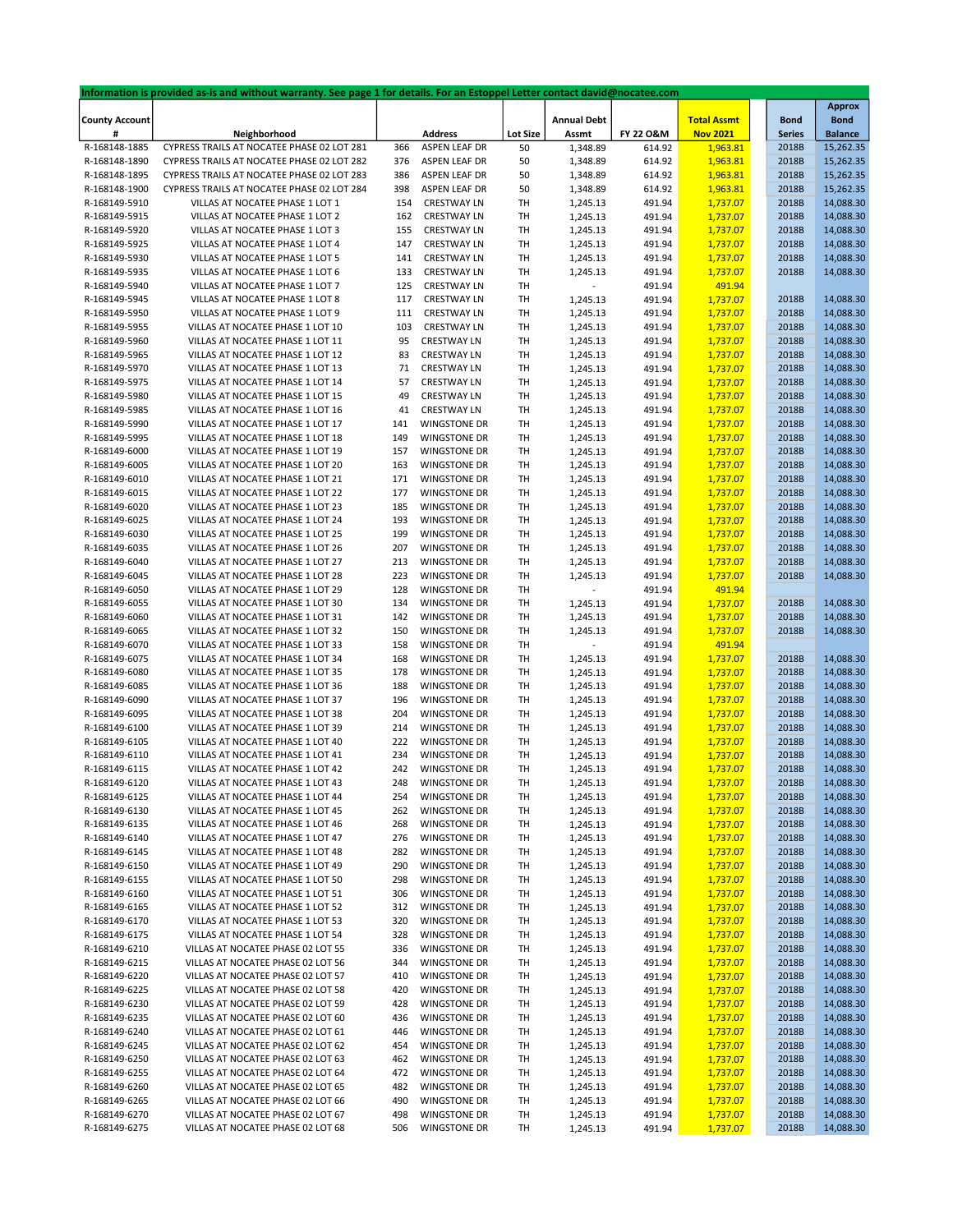|                       | Information is provided as-is and without warranty. See page 1 for details. For an Estoppel Letter contact david@nocatee.com |     |                     |                 |                    |           |                    |               |                |
|-----------------------|------------------------------------------------------------------------------------------------------------------------------|-----|---------------------|-----------------|--------------------|-----------|--------------------|---------------|----------------|
|                       |                                                                                                                              |     |                     |                 |                    |           |                    |               | <b>Approx</b>  |
| <b>County Account</b> |                                                                                                                              |     |                     |                 | <b>Annual Debt</b> |           | <b>Total Assmt</b> | <b>Bond</b>   | <b>Bond</b>    |
| #                     | Neighborhood                                                                                                                 |     | <b>Address</b>      | <b>Lot Size</b> | Assmt              | FY 22 O&M | <b>Nov 2021</b>    | <b>Series</b> | <b>Balance</b> |
| R-168149-6280         | VILLAS AT NOCATEE PHASE 02 LOT 69                                                                                            | 514 | <b>WINGSTONE DR</b> | TH              | 1,245.13           | 491.94    | 1,737.07           | 2018B         | 14,088.30      |
|                       |                                                                                                                              |     |                     |                 |                    |           |                    |               |                |
| R-168149-6285         | VILLAS AT NOCATEE PHASE 02 LOT 70                                                                                            | 522 | WINGSTONE DR        | TH              | 1,245.13           | 491.94    | 1,737.07           | 2018B         | 14,088.30      |
| R-168149-6290         | VILLAS AT NOCATEE PHASE 02 LOT 71                                                                                            | 379 | <b>WINGSTONE DR</b> | TH              | 1,245.13           | 491.94    | 1,737.07           | 2018B         | 14,088.30      |
| R-168149-6295         | VILLAS AT NOCATEE PHASE 02 LOT 72                                                                                            | 387 | <b>WINGSTONE DR</b> | TH              | 1,245.13           | 491.94    | 1,737.07           | 2018B         | 14,088.30      |
| R-168149-6300         | VILLAS AT NOCATEE PHASE 02 LOT 73                                                                                            | 393 | <b>WINGSTONE DR</b> | TH              | 1,245.13           | 491.94    | 1,737.07           | 2018B         | 14,088.30      |
| R-168149-6305         | VILLAS AT NOCATEE PHASE 02 LOT 74                                                                                            | 399 | <b>WINGSTONE DR</b> | TH              | 1,245.13           | 491.94    | 1,737.07           | 2018B         | 14,088.30      |
| R-168149-6310         | VILLAS AT NOCATEE PHASE 02 LOT 75                                                                                            | 407 | WINGSTONE DR        | TH              |                    | 491.94    | 491.94             |               |                |
| R-168149-6315         | VILLAS AT NOCATEE PHASE 02 LOT 76                                                                                            | 413 | <b>WINGSTONE DR</b> | TH              | 1,245.13           | 491.94    | 1,737.07           | 2018B         | 14,088.30      |
| R-168149-6320         | VILLAS AT NOCATEE PHASE 02 LOT 77                                                                                            |     |                     | TH              |                    |           |                    | 2018B         | 14,088.30      |
|                       |                                                                                                                              | 421 | <b>WINGSTONE DR</b> |                 | 1,245.13           | 491.94    | 1,737.07           |               |                |
| R-168149-6325         | VILLAS AT NOCATEE PHASE 02 LOT 78                                                                                            | 429 | <b>WINGSTONE DR</b> | TH              | 1,245.13           | 491.94    | 1,737.07           | 2018B         | 14,088.30      |
| R-168149-6330         | VILLAS AT NOCATEE PHASE 02 LOT 79                                                                                            | 435 | <b>WINGSTONE DR</b> | TH              | 1,245.13           | 491.94    | 1,737.07           | 2018B         | 14,088.30      |
| R-168149-6335         | VILLAS AT NOCATEE PHASE 02 LOT 80                                                                                            | 443 | <b>WINGSTONE DR</b> | TH              | 1,245.13           | 491.94    | 1,737.07           | 2018B         | 14,088.30      |
| R-168149-6340         | VILLAS AT NOCATEE PHASE 02 LOT 81                                                                                            | 451 | <b>WINGSTONE DR</b> | TH              | 1,245.13           | 491.94    | 1,737.07           | 2018B         | 14,088.30      |
| R-168149-6345         | VILLAS AT NOCATEE PHASE 02 LOT 82                                                                                            | 457 | <b>WINGSTONE DR</b> | TH              | 1,245.13           | 491.94    | 1,737.07           | 2018B         | 14,088.30      |
| R-168149-6350         | VILLAS AT NOCATEE PHASE 02 LOT 83                                                                                            | 465 | <b>WINGSTONE DR</b> | TH              | 1,245.13           | 491.94    | 1,737.07           | 2018B         | 14,088.30      |
| R-168149-6355         | VILLAS AT NOCATEE PHASE 02 LOT 84                                                                                            | 473 | <b>WINGSTONE DR</b> | TH              | 1,245.13           | 491.94    | 1,737.07           | 2018B         | 14,088.30      |
|                       |                                                                                                                              |     |                     |                 |                    |           |                    |               |                |
| R-168149-6360         | VILLAS AT NOCATEE PHASE 02 LOT 85                                                                                            | 479 | <b>WINGSTONE DR</b> | TH              | 1,245.13           | 491.94    | 1,737.07           | 2018B         | 14,088.30      |
| R-168149-6365         | VILLAS AT NOCATEE PHASE 02 LOT 86                                                                                            | 487 | <b>WINGSTONE DR</b> | TH              | 1,245.13           | 491.94    | 1,737.07           | 2018B         | 14,088.30      |
| R-168149-6370         | VILLAS AT NOCATEE PHASE 02 LOT 87                                                                                            | 495 | <b>WINGSTONE DR</b> | TH              | 1,245.13           | 491.94    | 1,737.07           | 2018B         | 14,088.30      |
| R-168149-6375         | VILLAS AT NOCATEE PHASE 02 LOT 88                                                                                            | 501 | <b>WINGSTONE DR</b> | TH              | 1,245.13           | 491.94    | 1,737.07           | 2018B         | 14,088.30      |
| R-168149-6380         | VILLAS AT NOCATEE PHASE 02 LOT 89                                                                                            | 509 | <b>WINGSTONE DR</b> | TH              | 1,245.13           | 491.94    | 1,737.07           | 2018B         | 14,088.30      |
| R-168149-6385         | VILLAS AT NOCATEE PHASE 02 LOT 90                                                                                            | 521 | <b>WINGSTONE DR</b> | TH              | 1,245.13           | 491.94    | 1,737.07           | 2018B         | 14,088.30      |
| R-168149-6445         | ARTISAN LAKES PHASE 01 LOT 1                                                                                                 | 466 | <b>COBBLER TRL</b>  | 50              | 1,348.89           | 614.92    | 1,963.81           | 2018B         | 15,262.35      |
| R-168149-6450         | ARTISAN LAKES PHASE 01 LOT 2                                                                                                 | 474 | <b>COBBLER TRL</b>  | 50              | 1,348.89           | 614.92    | 1,963.81           | 2018B         | 15,262.35      |
|                       | ARTISAN LAKES PHASE 01 LOT 3                                                                                                 | 482 |                     |                 |                    |           |                    |               |                |
| R-168149-6455         |                                                                                                                              |     | <b>COBBLER TRL</b>  | 50              | 1,348.89           | 614.92    | 1,963.81           | 2018B         | 15,262.35      |
| R-168149-6460         | ARTISAN LAKES PHASE 01 LOT 4                                                                                                 | 490 | <b>COBBLER TRL</b>  | 50              | 1,348.89           | 614.92    | 1,963.81           | 2018B         | 15,262.35      |
| R-168149-6465         | ARTISAN LAKES PHASE 01 LOT 5                                                                                                 | 500 | <b>COBBLER TRL</b>  | 50              | 1,348.89           | 614.92    | 1,963.81           | 2018B         | 15,262.35      |
| R-168149-6470         | ARTISAN LAKES PHASE 01 LOT 6                                                                                                 | 526 | <b>COBBLER TRL</b>  | 50              | 1,348.89           | 614.92    | 1,963.81           | 2018B         | 15,262.35      |
| R-168149-6475         | ARTISAN LAKES PHASE 01 LOT 7                                                                                                 | 534 | <b>COBBLER TRL</b>  | 50              | 1,348.89           | 614.92    | 1,963.81           | 2018B         | 15,262.35      |
| R-168149-6480         | ARTISAN LAKES PHASE 01 LOT 8                                                                                                 | 542 | <b>COBBLER TRL</b>  | 50              | 1,348.89           | 614.92    | 1,963.81           | 2018B         | 15,262.35      |
| R-168149-6485         | ARTISAN LAKES PHASE 01 LOT 9                                                                                                 | 553 | <b>COBBLER TRL</b>  | 50              | 1,348.89           | 614.92    | 1,963.81           | 2018B         | 15,262.35      |
| R-168149-6490         | ARTISAN LAKES PHASE 01 LOT 10                                                                                                | 545 | <b>COBBLER TRL</b>  | 50              | 1,348.89           | 614.92    | 1,963.81           | 2018B         | 15,262.35      |
|                       |                                                                                                                              | 537 |                     |                 |                    |           |                    |               | 15,262.35      |
| R-168149-6495         | ARTISAN LAKES PHASE 01 LOT 11                                                                                                |     | <b>COBBLER TRL</b>  | 50              | 1,348.89           | 614.92    | 1,963.81           | 2018B         |                |
| R-168149-6500         | ARTISAN LAKES PHASE 01 LOT 12                                                                                                | 529 | <b>COBBLER TRL</b>  | 50              | 1,348.89           | 614.92    | 1,963.81           | 2018B         | 15,262.35      |
| R-168149-6505         | ARTISAN LAKES PHASE 01 LOT 13                                                                                                | 523 | <b>COBBLER TRL</b>  | 50              | 1,348.89           | 614.92    | 1,963.81           | 2018B         | 15,262.35      |
| R-168149-6510         | ARTISAN LAKES PHASE 01 LOT 14                                                                                                | 511 | <b>COBBLER TRL</b>  | 50              | 1,348.89           | 614.92    | 1,963.81           | 2018B         | 15,262.35      |
| R-168149-6515         | ARTISAN LAKES PHASE 01 LOT 15                                                                                                | 507 | <b>COBBLER TRL</b>  | 50              | 1,348.89           | 614.92    | 1,963.81           | 2018B         | 15,262.35      |
| R-168149-6520         | ARTISAN LAKES PHASE 01 LOT 16                                                                                                | 499 | <b>COBBLER TRL</b>  | 50              | 1,348.89           | 614.92    | 1,963.81           | 2018B         | 15,262.35      |
| R-168149-6525         | ARTISAN LAKES PHASE 01 LOT 17                                                                                                | 489 | <b>COBBLER TRL</b>  | 50              | 1,348.89           | 614.92    | 1,963.81           | 2018B         | 15,262.35      |
| R-168149-6530         | ARTISAN LAKES PHASE 01 LOT 18                                                                                                | 477 | <b>COBBLER TRL</b>  | 50              |                    | 614.92    | 614.92             |               |                |
| R-168149-6535         | ARTISAN LAKES PHASE 01 LOT 19                                                                                                | 465 | <b>COBBLER TRL</b>  | 50              | 1,348.89           | 614.92    | 1,963.81           | 2018B         | 15,262.35      |
| R-168149-6540         | ARTISAN LAKES PHASE 01 LOT 20                                                                                                | 455 | <b>COBBLER TRL</b>  | 50              | 1,348.89           | 614.92    | 1,963.81           | 2018B         | 15,262.35      |
| R-168149-6545         | ARTISAN LAKES PHASE 01 LOT 21                                                                                                | 443 | <b>COBBLER TRL</b>  | 50              | 1,348.89           | 614.92    | 1,963.81           | 2018B         | 15,262.35      |
|                       |                                                                                                                              |     |                     |                 |                    |           |                    |               |                |
| R-168149-6550         | ARTISAN LAKES PHASE 01 LOT 22                                                                                                | 433 | <b>COBBLER TRL</b>  | 50              | 1,348.89           | 614.92    | 1,963.81           | 2018B         | 15,262.35      |
| R-168149-6555         | ARTISAN LAKES PHASE 01 LOT 23                                                                                                | 425 | <b>COBBLER TRL</b>  | 50              | 1,348.89           | 614.92    | 1,963.81           | 2018B         | 15,262.35      |
| R-168149-6560         | ARTISAN LAKES PHASE 01 LOT 24                                                                                                | 20  | ROPEMAKER CT        | 60              | 1,452.65           | 676.42    | 2,129.07           | 2018B         | 16,436.29      |
| R-168149-6565         | ARTISAN LAKES PHASE 01 LOT 25                                                                                                | 32  | ROPEMAKER CT        | 50              | 1,348.89           | 614.92    | 1,963.81           | 2018B         | 15,262.35      |
| R-168149-6570         | ARTISAN LAKES PHASE 01 LOT 26                                                                                                | 44  | ROPEMAKER CT        | 50              | 1,348.89           | 614.92    | 1,963.81           | 2018B         | 15,262.35      |
| R-168149-6575         | ARTISAN LAKES PHASE 01 LOT 27                                                                                                | 57  | ROPEMAKER CT        | 50              | 1,348.89           | 614.92    | 1,963.81           | 2018B         | 15,262.35      |
| R-168149-6580         | ARTISAN LAKES PHASE 01 LOT 28                                                                                                | 45  | ROPEMAKER CT        | 50              | 1,348.89           | 614.92    | 1,963.81           | 2018B         | 15,262.35      |
| R-168149-6585         | ARTISAN LAKES PHASE 01 LOT 29                                                                                                | 33  | ROPEMAKER CT        |                 |                    | 614.92    | 1,963.81           | 2018B         | 15,262.35      |
|                       |                                                                                                                              |     |                     | 50              | 1,348.89           |           |                    |               |                |
| R-168149-6590         | ARTISAN LAKES PHASE 01 LOT 30                                                                                                | 21  | ROPEMAKER CT        | 60              | 1,452.65           | 676.42    | 2,129.07           | 2018B         | 16,436.29      |
| R-168149-6595         | ARTISAN LAKES PHASE 01 LOT 31                                                                                                | 363 | <b>COBBLER TRL</b>  | 60              | 1,452.65           | 676.42    | 2,129.07           | 2018B         | 16,436.29      |
| R-168149-6600         | ARTISAN LAKES PHASE 01 LOT 32                                                                                                | 353 | <b>COBBLER TRL</b>  | 60              | 1,452.65           | 676.42    | 2,129.07           | 2018B         | 16,436.29      |
| R-168149-6605         | ARTISAN LAKES PHASE 01 LOT 33                                                                                                | 341 | <b>COBBLER TRL</b>  | 60              | 1,452.65           | 676.42    | 2,129.07           | 2018B         | 16,436.29      |
| R-168149-6610         | ARTISAN LAKES PHASE 01 LOT 34                                                                                                | 329 | <b>COBBLER TRL</b>  | 60              | 1,452.65           | 676.42    | 2,129.07           | 2018B         | 16,436.29      |
| R-168149-6615         | ARTISAN LAKES PHASE 01 LOT 35                                                                                                | 317 | <b>COBBLER TRL</b>  | 60              | 1,452.65           | 676.42    | 2,129.07           | 2018B         | 16,436.29      |
| R-168149-6620         | ARTISAN LAKES PHASE 01 LOT 36                                                                                                | 24  | <b>HATTER DR</b>    | 60              | 1,452.65           | 676.42    | 2,129.07           | 2018B         | 16,436.29      |
| R-168149-6625         | ARTISAN LAKES PHASE 01 LOT 37                                                                                                | 36  | <b>HATTER DR</b>    | 60              |                    | 676.42    | 676.42             |               |                |
| R-168149-6630         | ARTISAN LAKES PHASE 01 LOT 38                                                                                                | 46  | <b>HATTER DR</b>    | 60              | $\blacksquare$     | 676.42    | 676.42             |               |                |
|                       |                                                                                                                              |     |                     |                 |                    |           |                    |               |                |
| R-168149-6635         | ARTISAN LAKES PHASE 01 LOT 39                                                                                                | 58  | <b>HATTER DR</b>    | 60              | 1,452.65           | 676.42    | 2,129.07           | 2018B         | 16,436.29      |
| R-168149-6640         | ARTISAN LAKES PHASE 01 LOT 40                                                                                                | 70  | <b>HATTER DR</b>    | 60              | 1,452.65           | 676.42    | 2,129.07           | 2018B         | 16,436.29      |
| R-168149-6645         | ARTISAN LAKES PHASE 01 LOT 41                                                                                                | 92  | <b>HATTER DR</b>    | 60              | 1,452.65           | 676.42    | 2,129.07           | 2018B         | 16,436.29      |
| R-168149-6650         | ARTISAN LAKES PHASE 01 LOT 42                                                                                                | 106 | <b>HATTER DR</b>    | 60              | 1,452.65           | 676.42    | 2,129.07           | 2018B         | 16,436.29      |
| R-168149-6655         | ARTISAN LAKES PHASE 01 LOT 43                                                                                                | 116 | <b>HATTER DR</b>    | 60              | 1,452.65           | 676.42    | 2,129.07           | 2018B         | 16,436.29      |
| R-168149-6660         | ARTISAN LAKES PHASE 01 LOT 44                                                                                                | 126 | <b>HATTER DR</b>    | 60              | $\overline{a}$     | 676.42    | 676.42             |               |                |
| R-168149-6665         | ARTISAN LAKES PHASE 01 LOT 45                                                                                                | 138 | <b>HATTER DR</b>    | 60              | $\sim$             | 676.42    | 676.42             |               |                |
| R-168149-6670         | ARTISAN LAKES PHASE 01 LOT 46                                                                                                | 150 | <b>HATTER DR</b>    | 60              |                    | 676.42    | 676.42             |               |                |
| R-168149-6675         | ARTISAN LAKES PHASE 01 LOT 47                                                                                                | 162 | <b>HATTER DR</b>    | 60              | 1,452.65           | 676.42    | 2,129.07           | 2018B         | 16,436.29      |
| R-168149-6680         | ARTISAN LAKES PHASE 01 LOT 48                                                                                                | 174 | <b>HATTER DR</b>    |                 |                    |           |                    | 2018B         | 16,436.29      |
|                       |                                                                                                                              |     |                     | 60              | 1,452.65           | 676.42    | 2,129.07           |               |                |
| R-168149-6685         | ARTISAN LAKES PHASE 01 LOT 49                                                                                                | 182 | <b>HATTER DR</b>    | 60              | 1,452.65           | 676.42    | 2,129.07           | 2018B         | 16,436.29      |
| R-168149-6690         | ARTISAN LAKES PHASE 01 LOT 50                                                                                                | 190 | <b>HATTER DR</b>    | 60              | 1,452.65           | 676.42    | 2,129.07           | 2018B         | 16,436.29      |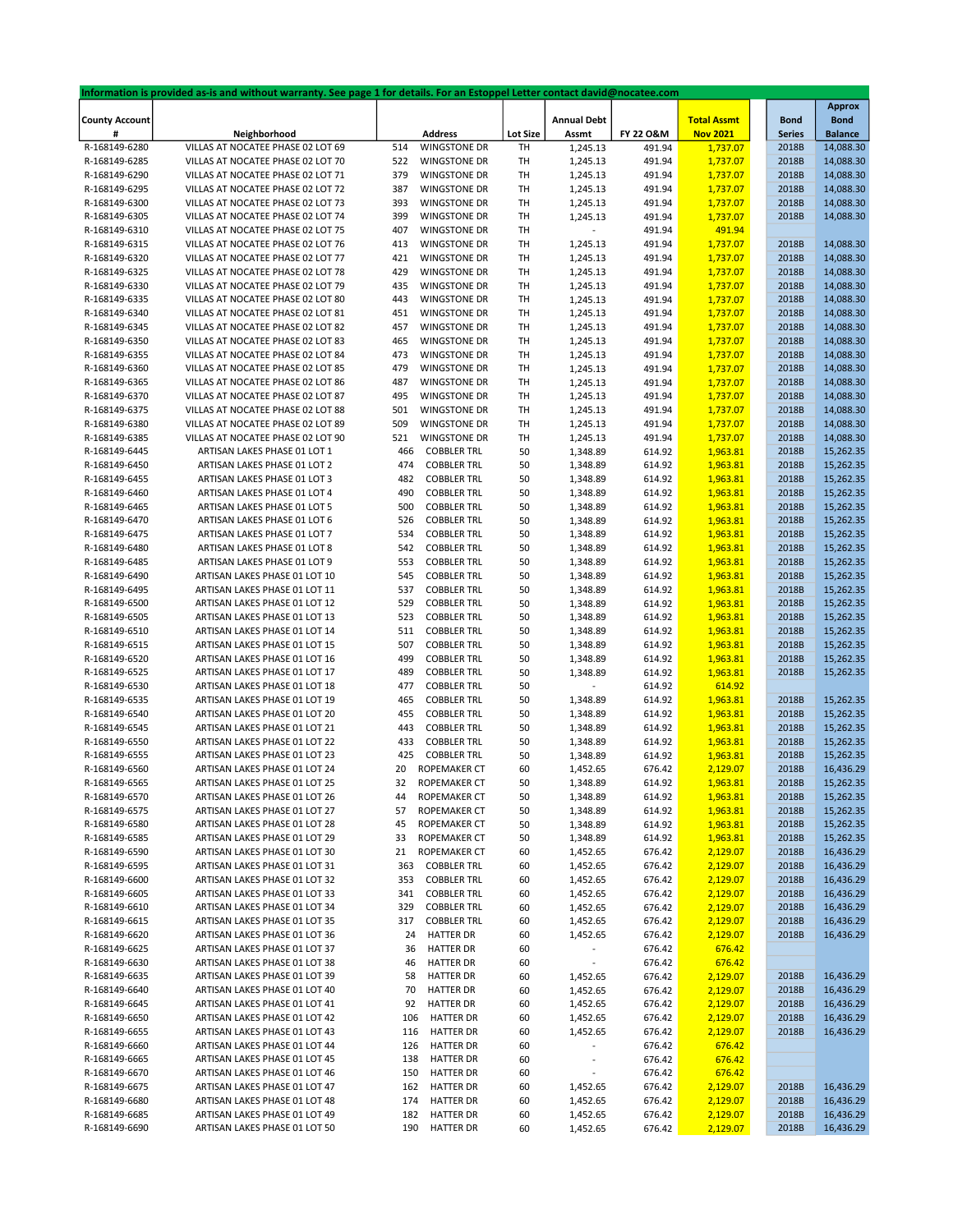|                       | Information is provided as-is and without warranty. See page 1 for details. For an Estoppel Letter contact david@nocatee.com |                           |                 |                          |           |                    |               |                |
|-----------------------|------------------------------------------------------------------------------------------------------------------------------|---------------------------|-----------------|--------------------------|-----------|--------------------|---------------|----------------|
|                       |                                                                                                                              |                           |                 |                          |           |                    |               | <b>Approx</b>  |
| <b>County Account</b> |                                                                                                                              |                           |                 | <b>Annual Debt</b>       |           | <b>Total Assmt</b> | <b>Bond</b>   | <b>Bond</b>    |
| #                     | Neighborhood                                                                                                                 | <b>Address</b>            | <b>Lot Size</b> | Assmt                    | FY 22 O&M | <b>Nov 2021</b>    | <b>Series</b> | <b>Balance</b> |
| R-168149-6695         | ARTISAN LAKES PHASE 01 LOT 51                                                                                                | <b>HATTER DR</b><br>200   | 60              | 1,452.65                 | 676.42    | 2,129.07           | 2018B         | 16,436.29      |
| R-168149-6700         | ARTISAN LAKES PHASE 01 LOT 52                                                                                                | <b>HATTER DR</b><br>212   | 60              |                          | 676.42    | 676.42             |               |                |
| R-168149-6705         | ARTISAN LAKES PHASE 01 LOT 53                                                                                                | 224<br><b>HATTER DR</b>   | 60              | 1,452.65                 | 676.42    | 2,129.07           | 2018B         | 16,436.29      |
| R-168149-6710         | ARTISAN LAKES PHASE 01 LOT 94                                                                                                | 217<br><b>HATTER DR</b>   | 60              | 1,452.65                 | 676.42    | 2,129.07           | 2018B         | 16,436.29      |
| R-168149-6715         | ARTISAN LAKES PHASE 01 LOT 95                                                                                                | 205<br><b>HATTER DR</b>   | 60              | 1,452.65                 | 676.42    | 2,129.07           | 2018B         | 16,436.29      |
| R-168149-6720         | ARTISAN LAKES PHASE 01 LOT 96                                                                                                | 171<br><b>HATTER DR</b>   | 60              | 1,452.65                 | 676.42    | 2,129.07           | 2018B         | 16,436.29      |
| R-168149-6725         | ARTISAN LAKES PHASE 01 LOT 97                                                                                                | 155<br><b>HATTER DR</b>   | 60              | 1,452.65                 | 676.42    | 2,129.07           | 2018B         | 16,436.29      |
| R-168149-6730         | ARTISAN LAKES PHASE 01 LOT 98                                                                                                | <b>HATTER DR</b><br>135   | 60              | 1,452.65                 | 676.42    | 2,129.07           | 2018B         | 16,436.29      |
| R-168149-6735         | ARTISAN LAKES PHASE 01 LOT 99                                                                                                | 105<br><b>HATTER DR</b>   | 60              | 1,452.65                 | 676.42    | 2,129.07           | 2018B         | 16,436.29      |
| R-168149-6740         | ARTISAN LAKES PHASE 01 LOT 100                                                                                               | 91<br><b>HATTER DR</b>    | 60              | 1,452.65                 | 676.42    | 2,129.07           | 2018B         | 16,436.29      |
| R-168149-6745         | ARTISAN LAKES PHASE 01 LOT 101                                                                                               | <b>HATTER DR</b><br>83    | 60              | 1,452.65                 | 676.42    | 2,129.07           | 2018B         | 16,436.29      |
| R-168149-6750         | ARTISAN LAKES PHASE 01 LOT 102                                                                                               | 75<br><b>HATTER DR</b>    | 60              | 1,452.65                 | 676.42    | 2,129.07           | 2018B         | 16,436.29      |
| R-168149-6755         | ARTISAN LAKES PHASE 01 LOT 103                                                                                               | 63<br><b>HATTER DR</b>    | 60              | 1,452.65                 | 676.42    | 2,129.07           | 2018B         | 16,436.29      |
| R-168149-6760         | ARTISAN LAKES PHASE 01 LOT 104                                                                                               | 51<br><b>HATTER DR</b>    | 60              | 1,452.65                 | 676.42    | 2,129.07           | 2018B         | 16,436.29      |
| R-168149-6765         | ARTISAN LAKES PHASE 01 LOT 105                                                                                               | 263<br><b>COBBLER TRL</b> | 50              | 1,348.89                 | 614.92    | 1,963.81           | 2018B         | 15,262.35      |
| R-168149-6770         | ARTISAN LAKES PHASE 01 106                                                                                                   | 251<br><b>COBBLER TRL</b> | 50              | 1,348.89                 | 614.92    | 1,963.81           | 2018B         | 15,262.35      |
| R-168149-6775         | ARTISAN LAKES PHASE 01 LOT 107                                                                                               | 239<br><b>COBBLER TRL</b> | 50              | 1,348.89                 | 614.92    | 1,963.81           | 2018B         | 15,262.35      |
| R-168149-6780         | ARTISAN LAKES PHASE 01 LOT 108                                                                                               | 227<br><b>COBBLER TRL</b> | 50              | 1,348.89                 | 614.92    | 1,963.81           | 2018B         | 15,262.35      |
| R-168149-6785         | ARTISAN LAKES PHASE 01 LOT 109                                                                                               | 215<br><b>COBBLER TRL</b> | 50              | 1,348.89                 | 614.92    | 1,963.81           | 2018B         | 15,262.35      |
|                       |                                                                                                                              |                           |                 |                          |           |                    |               |                |
| R-168149-6790         | ARTISAN LAKES PHASE 01 LOT 110                                                                                               | 205<br><b>COBBLER TRL</b> | 50              | 1,348.89                 | 614.92    | 1,963.81           | 2018B         | 15,262.35      |
| R-168149-6795         | ARTISAN LAKES PHASE 01 LOT 111                                                                                               | <b>COBBLER TRL</b><br>191 | 50              | 1,348.89                 | 614.92    | 1,963.81           | 2018B         | 15,262.35      |
| R-168149-6800         | ARTISAN LAKES PHASE 01 LOT 112                                                                                               | <b>COBBLER TRL</b><br>179 | 50              | 1,348.89                 | 614.92    | 1,963.81           | 2018B         | 15,262.35      |
| R-168149-6805         | ARTISAN LAKES PHASE 01 LOT 113                                                                                               | <b>COBBLER TRL</b><br>171 | 50              | 1,348.89                 | 614.92    | 1,963.81           | 2018B         | 15,262.35      |
| R-168149-6810         | ARTISAN LAKES PHASE 01 LOT 114                                                                                               | 163<br><b>COBBLER TRL</b> | 50              | 1,348.89                 | 614.92    | 1,963.81           | 2018B         | 15,262.35      |
| R-168149-6815         | ARTISAN LAKES PHASE 01 LOT 115                                                                                               | 151<br><b>COBBLER TRL</b> | 50              | 1,348.89                 | 614.92    | 1,963.81           | 2018B         | 15,262.35      |
| R-168149-6820         | ARTISAN LAKES PHASE 01 LOT 180                                                                                               | 18<br>DYER CT             | 50              | 1,348.89                 | 614.92    | 1,963.81           | 2018B         | 15,262.35      |
| R-168149-6830         | ARTISAN LAKES PHASE 01 LOT 182                                                                                               | 32<br>DYER CT             | 50              | 1,348.89                 | 614.92    | 1,963.81           | 2018B         | 15,262.35      |
| R-168149-6835         | ARTISAN LAKES PHASE 1 LOT 183                                                                                                | 42<br>DYER CT             | 50              | 1,348.89                 | 614.92    | 1,963.81           | 2018B         | 15,262.35      |
| R-168149-6840         | ARTISAN LAKES PHASE 01 LOT 184                                                                                               | 52<br>DYER CT             | 50              | 1,348.89                 | 614.92    | 1,963.81           | 2018B         | 15,262.35      |
| R-168149-6845         | ARTISAN LAKES PHASE 01 LOT 185                                                                                               | 58<br>DYER CT             | 50              | 1,348.89                 | 614.92    | 1,963.81           | 2018B         | 15,262.35      |
| R-168149-6850         | ARTISAN LAKES PHASE 01 LOT 186                                                                                               | 59<br>DYER CT             | 50              | 1,348.89                 | 614.92    | 1,963.81           | 2018B         | 15,262.35      |
| R-168149-6855         | ARTISAN LAKES PHASE 01 LOT 187                                                                                               | 53<br>DYER CT             | 50              | 1,348.89                 | 614.92    | 1,963.81           | 2018B         | 15,262.35      |
| R-168149-6860         | ARTISAN LAKES PHASE 01 LOT 188                                                                                               | 43<br>DYER CT             | 50              |                          | 614.92    | 614.92             |               |                |
| R-168149-6865         | ARTISAN LAKES PHASE 01 LOT 189                                                                                               | 31<br>DYER CT             | 50              | 1,348.89                 | 614.92    | 1,963.81           | 2018B         | 15,262.35      |
| R-168149-6870         | ARTISAN LAKES PHASE 01 LOT 190                                                                                               | <b>COBBLER TRL</b><br>246 | 50              |                          | 614.92    | 614.92             |               |                |
| R-168149-6875         | ARTISAN LAKES PHASE 01 LOT 191                                                                                               | 254<br><b>COBBLER TRL</b> | 50              |                          | 614.92    | 614.92             |               |                |
| R-168149-6880         | ARTISAN LAKES PHASE 01 LOT 192                                                                                               | 264<br><b>COBBLER TRL</b> | 50              | 1,348.89                 | 614.92    | 1,963.81           | 2018B         | 15,262.35      |
| R-168149-6885         | ARTISAN LAKES PHASE 01 LOT 193                                                                                               | 272<br><b>COBBLER TRL</b> | 50              | 1,348.89                 | 614.92    | 1,963.81           | 2018B         | 15,262.35      |
| R-168149-6890         | ARTISAN LAKES PHASE 01 LOT 194                                                                                               | 282<br><b>COBBLER TRL</b> | 50              | 1,348.89                 | 614.92    | 1,963.81           | 2018B         | 15,262.35      |
| R-168149-6895         | ARTISAN LAKES PHASE 01 LOT 195                                                                                               | 292<br><b>COBBLER TRL</b> | 50              | 1,348.89                 | 614.92    | 1,963.81           | 2018B         | 15,262.35      |
| R-168149-6900         | ARTISAN LAKES PHASE 01 LOT 196                                                                                               | 300<br><b>COBBLER TRL</b> | 50              | 1,348.89                 | 614.92    | 1,963.81           | 2018B         | 15,262.35      |
| R-168149-6915         | ARTISAN LAKES PHASE 02A LOT 54                                                                                               | 234<br><b>HATTER DR</b>   | 60              |                          | 676.42    | 676.42             |               |                |
| R-168149-6920         | ARTISAN LAKES PHASE 02A LOT 55                                                                                               | 242<br><b>HATTER DR</b>   |                 |                          |           |                    | 2018B         | 16,436.29      |
|                       |                                                                                                                              |                           | 60              | 1,452.65                 | 676.42    | 2,129.07           |               |                |
| R-168149-6925         | ARTISAN LAKES PHASE 02A LOT 56                                                                                               | <b>HATTER DR</b><br>252   | 60              | 1,452.65                 | 676.42    | 2,129.07           | 2018B         | 16,436.29      |
| R-168149-6930         | ARTISAN LAKES PHASE 02A LOT 93                                                                                               | 243<br><b>HATTER DR</b>   | 60              | 1,452.65                 | 676.42    | 2,129.07           | 2018B         | 16,436.29      |
| R-168149-6980         | ARTISAN LAKES PHASE 02B LOT 57                                                                                               | <b>HATTER DR</b><br>262   | 60              | 1,452.65                 | 676.42    | 2,129.07           | 2018B         | 16,436.29      |
| R-168149-6985         | ARTISAN LAKES PHASE 02B LOT 58                                                                                               | 276<br><b>HATTER DR</b>   | 60              | 1,452.65                 | 676.42    | 2,129.07           | 2018B         | 16,436.29      |
| R-168149-6990         | ARTISAN LAKES PHASE 02B LOT 59                                                                                               | 290<br><b>HATTER DR</b>   | 60              | 1,452.65                 | 676.42    | 2,129.07           | 2018B         | 16,436.29      |
| R-168149-6995         | ARTISAN LAKES PHASE 02B LOT 60                                                                                               | 306<br><b>HATTER DR</b>   | 60              | 1,452.65                 | 676.42    | 2,129.07           | 2018B         | 16,436.29      |
| R-168149-7000         | ARTISAN LAKES PHASE 02B LOT 61                                                                                               | 320<br><b>HATTER DR</b>   | 60              | 1,452.65                 | 676.42    | 2,129.07           | 2018B         | 16,436.29      |
| R-168149-7005         | ARTISAN LAKES PHASE 02B LOT 62                                                                                               | 334<br><b>HATTER DR</b>   | 60              | 1,452.65                 | 676.42    | 2,129.07           | 2018B         | 16,436.29      |
| R-168149-7010         | ARTISAN LAKES PHASE 02B LOT 63                                                                                               | <b>HATTER DR</b><br>350   | 60              | 1,452.65                 | 676.42    | 2,129.07           | 2018B         | 16,436.29      |
| R-168149-7015         | ARTISAN LAKES PHASE 02B LOT 64                                                                                               | 364<br><b>HATTER DR</b>   | 60              | 1,452.65                 | 676.42    | 2,129.07           | 2018B         | 16,436.29      |
| R-168149-7020         | ARTISAN LAKES PHASE 2B LOT 65                                                                                                | 378<br><b>HATTER DR</b>   | 60              | 1,452.65                 | 676.42    | 2,129.07           | 2018B         | 16,436.29      |
| R-168149-7025         | ARTISAN LAKES PHASE 02B LOT 66                                                                                               | <b>HATTER DR</b><br>392   | 60              | 1,452.65                 | 676.42    | 2,129.07           | 2018B         | 16,436.29      |
| R-168149-7030         | ARTISAN LAKES PHASE 02B LOT 67                                                                                               | 408<br><b>HATTER DR</b>   | 60              | 1,452.65                 | 676.42    | 2,129.07           | 2018B         | 16,436.29      |
| R-168149-7035         | ARTISAN LAKES PHASE 02B LOT 68                                                                                               | 420<br><b>HATTER DR</b>   | 60              | 1,452.65                 | 676.42    | 2,129.07           | 2018B         | 16,436.29      |
| R-168149-7040         | ARTISAN LAKES PHASE 02B LOT 69                                                                                               | 432<br>HATTER DR          | 60              | 1,452.65                 | 676.42    | 2,129.07           | 2018B         | 16,436.29      |
| R-168149-7045         | ARTISAN LAKES PHASE 02B LOT 70                                                                                               | 25<br>WHEELWRIGHT LN      | 50              | 1,348.89                 | 614.92    | 1,963.81           | 2018B         | 15,262.35      |
| R-168149-7050         | ARTISAN LAKES PHASE 02B LOT 71                                                                                               | 15<br>WHEELWRIGHT LN      | 50              | 1,348.89                 | 614.92    | 1,963.81           | 2018B         | 15,262.35      |
| R-168149-7055         | ARTISAN LAKES PHASE 02B LOT 72                                                                                               | 12<br>WHEELWRIGHT LN      | 50              | 1,348.89                 | 614.92    | 1,963.81           | 2018B         | 15,262.35      |
| R-168149-7060         | ARTISAN LAKES PHASE 02B LOT 73                                                                                               | 24<br>WHEELWRIGHT LN      | 50              | 1,348.89                 | 614.92    | 1,963.81           | 2018B         | 15,262.35      |
| R-168149-7065         | ARTISAN LAKES PHASE 02B LOT 74                                                                                               | 30<br>WHEELWRIGHT LN      | 50              | 1,348.89                 | 614.92    | 1,963.81           | 2018B         | 15,262.35      |
| R-168149-7070         | ARTISAN LAKES PHASE 02B LOT 75                                                                                               | 34<br>WHEELWRIGHT LN      | 50              | 1,348.89                 | 614.92    | 1,963.81           | 2018B         | 15,262.35      |
| R-168149-7075         | ARTISAN LAKES PHASE 02B LOT 76                                                                                               | 38<br>WHEELWRIGHT LN      | 50              | 1,348.89                 | 614.92    | 1,963.81           | 2018B         | 15,262.35      |
| R-168149-7080         | ARTISAN LAKES PHASE 02B LOT 77                                                                                               | WHEELWRIGHT LN<br>44      | 50              | 1,348.89                 | 614.92    | 1,963.81           | 2018B         | 15,262.35      |
| R-168149-7085         | ARTISAN LAKES PHASE 02B LOT 78                                                                                               | 421<br><b>HATTER DR</b>   | 60              | 1,452.65                 | 676.42    | 2,129.07           | 2018B         | 16,436.29      |
| R-168149-7090         | ARTISAN LAKES PHASE 02B LOT 79                                                                                               | 409<br><b>HATTER DR</b>   |                 | 1,452.65                 | 676.42    | 2,129.07           | 2018B         | 16,436.29      |
| R-168149-7095         | ARTISAN LAKES PHASE 02B LOT 80                                                                                               | 399<br><b>HATTER DR</b>   | 60<br>60        |                          |           | 676.42             |               |                |
|                       |                                                                                                                              |                           |                 |                          | 676.42    |                    |               |                |
| R-168149-7100         | ARTISAN LAKES PHASE 02B LOT 81                                                                                               | <b>HATTER DR</b><br>389   | 60              | 1,452.65                 | 676.42    | 2,129.07           | 2018B         | 16,436.29      |
| R-168149-7105         | ARTISAN LAKES PHASE 02B LOT 82                                                                                               | 379<br><b>HATTER DR</b>   | 60              | 1,452.65                 | 676.42    | 2,129.07           | 2018B         | 16,436.29      |
| R-168149-7110         | ARTISAN LAKES PHASE 02B LOT 83                                                                                               | 367<br><b>HATTER DR</b>   | 60              | $\overline{\phantom{a}}$ | 676.42    | 676.42             |               |                |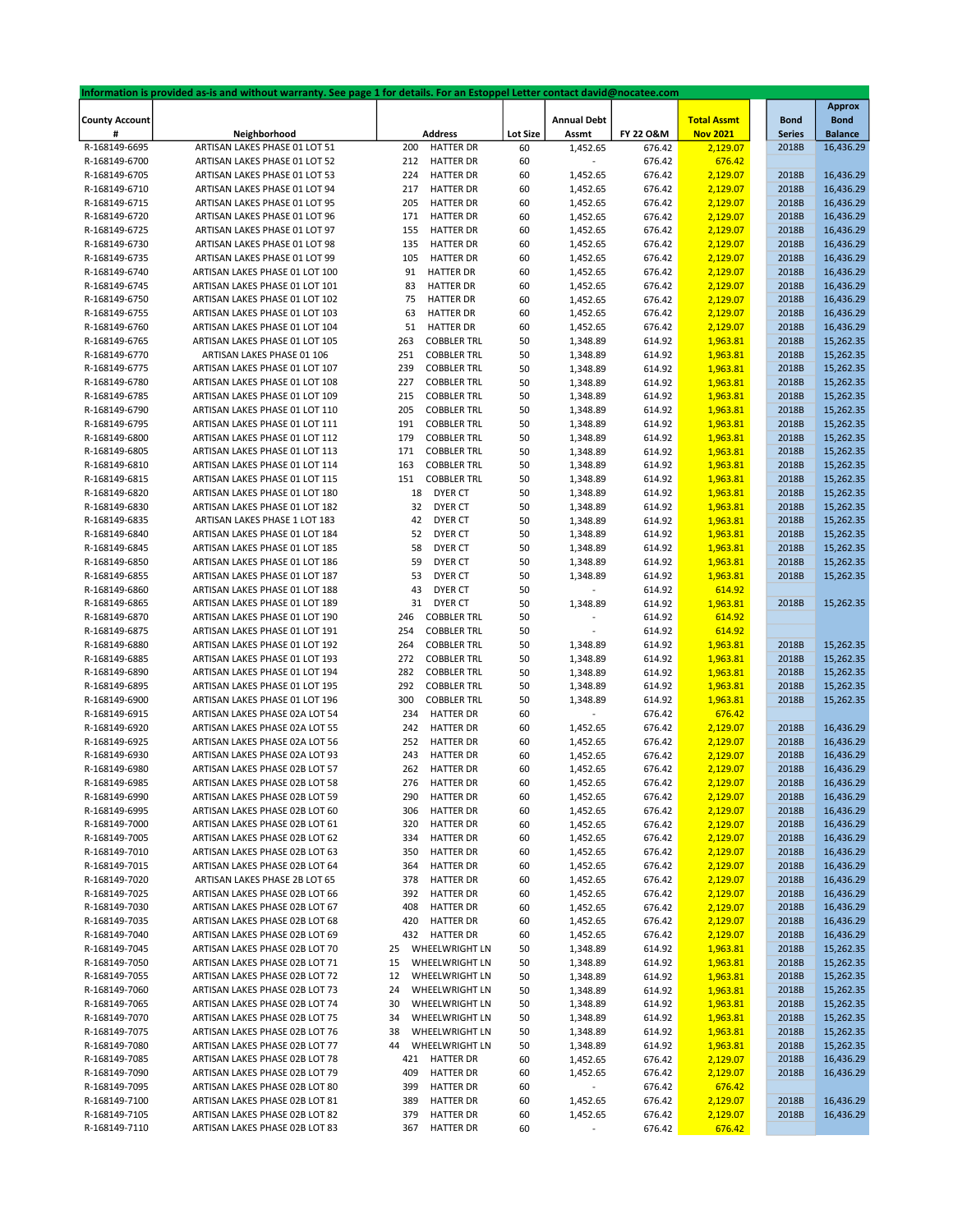|                       | Information is provided as-is and without warranty. See page 1 for details. For an Estoppel Letter contact david@nocatee.com |                           |                 |                          |           |                    |               |                        |
|-----------------------|------------------------------------------------------------------------------------------------------------------------------|---------------------------|-----------------|--------------------------|-----------|--------------------|---------------|------------------------|
|                       |                                                                                                                              |                           |                 |                          |           |                    |               | <b>Approx</b>          |
| <b>County Account</b> |                                                                                                                              |                           |                 | <b>Annual Debt</b>       |           | <b>Total Assmt</b> | <b>Bond</b>   | <b>Bond</b>            |
| #                     | Neighborhood                                                                                                                 | <b>Address</b>            | <b>Lot Size</b> | Assmt                    | FY 22 O&M | <b>Nov 2021</b>    | <b>Series</b> | <b>Balance</b>         |
| R-168149-7115         | ARTISAN LAKES PHASE 02B LOT 84                                                                                               | 357<br><b>HATTER DR</b>   | 60              |                          | 676.42    | 676.42             |               |                        |
| R-168149-7120         | ARTISAN LAKES PHASE 02B LOT 85                                                                                               | <b>HATTER DR</b><br>347   | 60              | 1,452.65                 | 676.42    | 2,129.07           | 2018B         | 16,436.29              |
| R-168149-7125         | ARTISAN LAKES PHASE 02B LOT 86                                                                                               | 335<br><b>HATTER DR</b>   | 60              | 750.00                   | 676.42    | 1,426.42           | 2018B         | 8,479.86               |
| R-168149-7130         | ARTISAN LAKES PHASE 02B LOT 87                                                                                               | 323<br><b>HATTER DR</b>   | 60              | 1,452.65                 | 676.42    | 2,129.07           | 2018B         | 16,436.29              |
| R-168149-7135         | ARTISAN LAKES PHASE 02B LOT 88                                                                                               | 311<br><b>HATTER DR</b>   | 60              | 1,452.65                 | 676.42    | 2,129.07           | 2018B         | 16,436.29              |
| R-168149-7140         | ARTISAN LAKES PHASE 02B LOT 89                                                                                               | 299<br><b>HATTER DR</b>   | 60              | 1,452.65                 | 676.42    | 2,129.07           | 2018B         | 16,436.29              |
| R-168149-7145         | ARTISAN LAKES PHASE 02B LOT 90                                                                                               | 287<br><b>HATTER DR</b>   | 60              | 1,452.65                 | 676.42    | 2,129.07           | 2018B         | 16,436.29              |
| R-168149-7150         | ARTISAN LAKES PHASE 02B LOT 91                                                                                               | 277<br><b>HATTER DR</b>   | 60              | 1,452.65                 | 676.42    | 2,129.07           | 2018B         | 16,436.29              |
| R-168149-7155         | ARTISAN LAKES PHASE 02B LOT 92                                                                                               | 267<br><b>HATTER DR</b>   | 60              | 1,452.65                 | 676.42    | 2,129.07           | 2018B         | 16,436.29              |
| R-168149-7160         | ARTISAN LAKES PHASE 02B LOT 116                                                                                              | <b>COBBLER TRL</b><br>141 | 50              | 1,348.89                 | 614.92    | 1,963.81           | 2018B         | 15,262.35              |
| R-168149-7165         | ARTISAN LAKES PHASE 02B LOT 117                                                                                              | 133<br><b>COBBLER TRL</b> | 50              | 1,348.89                 | 614.92    | 1,963.81           | 2018B         | 15,262.35              |
| R-168149-7170         | ARTISAN LAKES PHASE 02B LOT 118                                                                                              | 123<br><b>COBBLER TRL</b> | 50              | 1,348.89                 | 614.92    | 1,963.81           | 2018B         | 15,262.35              |
| R-168149-7175         | ARTISAN LAKES PHASE 02B LOT 119                                                                                              | <b>COBBLER TRL</b><br>111 | 50              | 1,348.89                 | 614.92    | 1,963.81           | 2018B         | 15,262.35              |
| R-168149-7180         | ARTISAN LAKES PHASE 02B LOT 120                                                                                              | 103<br><b>COBBLER TRL</b> | 50              | 1,348.89                 | 614.92    | 1,963.81           | 2018B         | 15,262.35              |
| R-168149-7185         | ARTISAN LAKES PHASE 02B LOT 121                                                                                              | 93<br><b>COBBLER TRL</b>  | 50              | 1,348.89                 | 614.92    | 1,963.81           | 2018B         | 15,262.35              |
| R-168149-7190         | ARTISAN LAKES PHASE 02B LOT 122                                                                                              | 85<br><b>COBBLER TRL</b>  | 50              | 1,348.89                 | 614.92    | 1,963.81           | 2018B         | 15,262.35              |
| R-168149-7195         | ARTISAN LAKES PHASE 02B LOT 123                                                                                              | <b>COBBLER TRL</b><br>75  | 50              | 1,348.89                 | 614.92    | 1,963.81           | 2018B         | 15,262.35              |
| R-168149-7200         | ARTISAN LAKES PHASE 02B LOT 124                                                                                              | <b>COBBLER TRL</b><br>65  | 50              | 1,348.89                 | 614.92    | 1,963.81           | 2018B         | 15,262.35              |
| R-168149-7205         | ARTISAN LAKES PHASE 02B LOT 125                                                                                              | 57<br><b>COBBLER TRL</b>  | 50              | 1,348.89                 | 614.92    | 1,963.81           | 2018B         | 15,262.35              |
| R-168149-7210         | ARTISAN LAKES PHASE 02B LOT 126                                                                                              | 47<br><b>COBBLER TRL</b>  | 50              | 1,348.89                 | 614.92    | 1,963.81           | 2018B         | 15,262.35              |
| R-168149-7215         | ARTISAN LAKES PHASE 02B LOT 127                                                                                              | <b>COBBLER TRL</b><br>35  | 50              | 1,348.89                 | 614.92    | 1,963.81           | 2018B         | 15,262.35              |
| R-168149-7220         | ARTISAN LAKES PHASE 02B LOT 128                                                                                              | 23<br><b>COBBLER TRL</b>  | 50              | 1,348.89                 | 614.92    | 1,963.81           | 2018B         | 15,262.35              |
| R-168149-7225         | ARTISAN LAKES PHASE 02B LOT 129                                                                                              | WHEELWRIGHT LN<br>68      | 50              | 1,348.89                 | 614.92    | 1,963.81           | 2018B         | 15,262.35              |
|                       |                                                                                                                              | 76<br>WHEELWRIGHT LN      | 50              |                          | 614.92    |                    | 2018B         | 15,262.35              |
| R-168149-7230         | ARTISAN LAKES PHASE 02B LOT 130                                                                                              | 86<br>WHEELWRIGHT LN      |                 | 1,348.89                 |           | 1,963.81           | 2018B         |                        |
| R-168149-7235         | ARTISAN LAKES PHASE 02B LOT 131                                                                                              | 98                        | 50              | 1,348.89                 | 614.92    | 1,963.81           |               | 15,262.35<br>15,262.35 |
| R-168149-7240         | ARTISAN LAKES PHASE 02B LOT 132                                                                                              | WHEELWRIGHT LN            | 50              | 1,348.89                 | 614.92    | 1,963.81           | 2018B         |                        |
| R-168149-7245         | ARTISAN LAKES PHASE 2B LOT 133                                                                                               | WHEELWRIGHT LN<br>110     | 50              | 1,348.89                 | 614.92    | 1,963.81           | 2018B         | 15,262.35              |
| R-168149-7250         | ARTISAN LAKES PHASE 2B LOT 134                                                                                               | 122<br>WHEELWRIGHT LN     | 50              | 1,348.89                 | 614.92    | 1,963.81           | 2018B         | 15,262.35              |
| R-168149-7255         | ARTISAN LAKES PHASE 2B LOT 135                                                                                               | 138<br>WHEELWRIGHT LN     | 50              | 1,348.89                 | 614.92    | 1,963.81           | 2018B         | 15,262.35              |
| R-168149-7260         | ARTISAN LAKES PHASE 2B LOT 136                                                                                               | 156<br>WHEELWRIGHT LN     | 50              | 1,348.89                 | 614.92    | 1,963.81           | 2018B         | 15,262.35              |
| R-168149-7265         | ARTISAN LAKES PHASE 2B LOT 137                                                                                               | 166<br>WHEELWRIGHT LN     | 50              | 1,348.89                 | 614.92    | 1,963.81           | 2018B         | 15,262.35              |
| R-168149-7270         | ARTISAN LAKES PHASE 2B LOT 138                                                                                               | 174<br>WHEELWRIGHT LN     | 50              | 1,348.89                 | 614.92    | 1,963.81           | 2018B         | 15,262.35              |
| R-168149-7275         | ARTISAN LAKES PHASE 2B LOT 139                                                                                               | 184<br>WHEELWRIGHT LN     | 50              | 1,348.89                 | 614.92    | 1,963.81           | 2018B         | 15,262.35              |
| R-168149-7280         | ARTISAN LAKES PHASE 2B LOT 140                                                                                               | WHEELWRIGHT LN<br>194     | 50              | 1,348.89                 | 614.92    | 1,963.81           | 2018B         | 15,262.35              |
| R-168149-7285         | ARTISAN LAKES PHASE 2B LOT 141                                                                                               | 200<br>WHEELWRIGHT LN     | 50              | 1,348.89                 | 614.92    | 1,963.81           | 2018B         | 15,262.35              |
| R-168149-7290         | ARTISAN LAKES PHASE 2B LOT 142                                                                                               | 208<br>WHEELWRIGHT LN     | 50              | 1,348.89                 | 614.92    | 1,963.81           | 2018B         | 15,262.35              |
| R-168149-7295         | ARTISAN LAKES PHASE 2B LOT 143                                                                                               | 214<br>WHEELWRIGHT LN     | 50              | 1,348.89                 | 614.92    | 1,963.81           | 2018B         | 15,262.35              |
| R-168149-7300         | ARTISAN LAKES PHASE 02B LOT 144                                                                                              | 219<br>WHEELWRIGHT LN     | 50              |                          | 614.92    | 614.92             |               |                        |
| R-168149-7305         | ARTISAN LAKES PHASE 02B LOT 145                                                                                              | 213<br>WHEELWRIGHT LN     | 50              | 1,348.89                 | 614.92    | 1,963.81           | 2018B         | 15,262.35              |
| R-168149-7310         | ARTISAN LAKES PHASE 02B LOT 146                                                                                              | 207<br>WHEELWRIGHT LN     | 50              | 1,348.89                 | 614.92    | 1,963.81           | 2018B         | 15,262.35              |
| R-168149-7315         | ARTISAN LAKES PHASE 02B LOT 147                                                                                              | 191<br>WHEELWRIGHT LN     | 50              | 1,348.89                 | 614.92    | 1,963.81           | 2018B         | 15,262.35              |
| R-168149-7320         | ARTISAN LAKES PHASE 02B LOT 148                                                                                              | 20<br>ARMORER CT          | 50              | 1,348.89                 | 614.92    | 1,963.81           | 2018B         | 15,262.35              |
| R-168149-7325         | ARTISAN LAKES PHASE 02B LOT 149                                                                                              | 30<br><b>ARMORER CT</b>   | 50              | 1,348.89                 | 614.92    | 1,963.81           | 2018B         | 15,262.35              |
| R-168149-7330         | ARTISAN LAKES PHASE 02B LOT 150                                                                                              | 40<br><b>ARMORER CT</b>   | 50              | 1,348.89                 | 614.92    | 1,963.81           | 2018B         | 15,262.35              |
| R-168149-7335         | ARTISAN LAKES PHASE 02B LOT 151                                                                                              | 50<br><b>ARMORER CT</b>   | 50              | 1,348.89                 | 614.92    | 1,963.81           | 2018B         | 15,262.35              |
| R-168149-7340         | ARTISAN LAKES PHASE 02B LOT 152                                                                                              | 60<br>ARMORER CT          | 50              | 1,348.89                 | 614.92    | 1,963.81           | 2018B         | 15,262.35              |
| R-168149-7345         | ARTISAN LAKES PHASE 02B LOT 153                                                                                              | 70<br>ARMORER CT          | 50              | 1,348.89                 | 614.92    | 1,963.81           | 2018B         | 15,262.35              |
| R-168149-7350         | ARTISAN LAKES PHASE 02B LOT 154                                                                                              | ARMORER CT<br>80          | 50              | 1,348.89                 | 614.92    | 1,963.81           | 2018B         | 15,262.35              |
| R-168149-7355         | ARTISAN LAKES PHASE 02B LOT 155                                                                                              | <b>ARMORER CT</b><br>90   | 50              | 1,348.89                 | 614.92    | 1,963.81           | 2018B         | 15,262.35              |
| R-168149-7360         | ARTISAN LAKES PHASE 02B LOT 156                                                                                              | ARMORER CT<br>91          | 50              | 1,348.89                 | 614.92    | 1,963.81           | 2018B         | 15,262.35              |
| R-168149-7365         | ARTISAN LAKES PHASE 02B LOT 157                                                                                              | ARMORER CT<br>81          | 50              | 1,348.89                 | 614.92    | 1,963.81           | 2018B         | 15,262.35              |
| R-168149-7370         | ARTISAN LAKES PHASE 02B LOT 158                                                                                              | <b>ARMORER CT</b><br>71   | 50              | 1,348.89                 | 614.92    | 1,963.81           | 2018B         | 15,262.35              |
| R-168149-7375         | ARTISAN LAKES PHASE 02B LOT 159                                                                                              | ARMORER CT<br>61          | 50              | 1,348.89                 | 614.92    | 1,963.81           | 2018B         | 15,262.35              |
|                       | ARTISAN LAKES PHASE 02B LOT 160                                                                                              |                           |                 |                          |           |                    |               |                        |
| R-168149-7380         |                                                                                                                              | <b>ARMORER CT</b><br>51   | 50              | 1,348.89                 | 614.92    | 1,963.81           | 2018B         | 15,262.35              |
| R-168149-7385         | ARTISAN LAKES PHASE 02B LOT 161                                                                                              | <b>ARMORER CT</b><br>41   | 50              | 1,348.89                 | 614.92    | 1,963.81           | 2018B         | 15,262.35              |
| R-168149-7390         | ARTISAN LAKES PHASE 02B LOT 162                                                                                              | <b>ARMORER CT</b><br>31   | 50              | 1,348.89                 | 614.92    | 1,963.81           | 2018B         | 15,262.35              |
| R-168149-7395         | ARTISAN LAKES PHASE 02B LOT 163                                                                                              | <b>ARMORER CT</b><br>21   | 50              | 1,348.89                 | 614.92    | 1,963.81           | 2018B         | 15,262.35              |
| R-168149-7400         | ARTISAN LAKES PHASE 02B LOT 164                                                                                              | <b>FURRIER CT</b><br>20   | 50              | 1,348.89                 | 614.92    | 1,963.81           | 2018B         | 15,262.35              |
| R-168149-7405         | ARTISAN LAKES PHASE 02B LOT 165                                                                                              | 30<br><b>FURRIER CT</b>   | 50              |                          | 614.92    | 614.92             |               |                        |
| R-168149-7410         | ARTISAN LAKES PHASE 02B LOT 166                                                                                              | 40<br><b>FURRIER CT</b>   | 50              | 1,348.89                 | 614.92    | 1,963.81           | 2018B         | 15,262.35              |
| R-168149-7415         | ARTISAN LAKES PHASE 02B LOT 167                                                                                              | 50<br><b>FURRIER CT</b>   | 50              | 1,348.89                 | 614.92    | 1,963.81           | 2018B         | 15,262.35              |
| R-168149-7420         | ARTISAN LAKES PHASE 02B LOT 168                                                                                              | 58<br><b>FURRIER CT</b>   | 50              | 1,348.89                 | 614.92    | 1,963.81           | 2018B         | 15,262.35              |
| R-168149-7425         | ARTISAN LAKES PHASE 02B LOT 169                                                                                              | 68<br><b>FURRIER CT</b>   | 50              | 1,348.89                 | 614.92    | 1,963.81           | 2018B         | 15,262.35              |
| R-168149-7430         | ARTISAN LAKES PHASE 02B LOT 170                                                                                              | <b>FURRIER CT</b><br>78   | 50              | 1,348.89                 | 614.92    | 1,963.81           | 2018B         | 15,262.35              |
| R-168149-7435         | ARTISAN LAKES PHASE 02B LOT 171                                                                                              | 84<br><b>FURRIER CT</b>   | 50              | 1,348.89                 | 614.92    | 1,963.81           | 2018B         | 15,262.35              |
| R-168149-7440         | ARTISAN LAKES PHASE 02B LOT 172                                                                                              | 85<br><b>FURRIER CT</b>   | 50              | 1,348.89                 | 614.92    | 1,963.81           | 2018B         | 15,262.35              |
| R-168149-7445         | ARTISAN LAKES PHASE 02B LOT 173                                                                                              | <b>FURRIER CT</b><br>79   | 50              | 1,348.89                 | 614.92    | 1,963.81           | 2018B         | 15,262.35              |
| R-168149-7450         | ARTISAN LAKES PHASE 02B LOT 174                                                                                              | 69<br><b>FURRIER CT</b>   | 50              | 1,348.89                 | 614.92    | 1,963.81           | 2018B         | 15,262.35              |
| R-168149-7455         | ARTISAN LAKES PHASE 02B LOT 175                                                                                              | <b>FURRIER CT</b><br>59   | 50              | 1,348.89                 | 614.92    | 1,963.81           | 2018B         | 15,262.35              |
| R-168149-7460         | ARTISAN LAKES PHASE 02B LOT 176                                                                                              | <b>FURRIER CT</b><br>51   | 50              | ۰                        | 614.92    | 614.92             |               |                        |
| R-168149-7465         | ARTISAN LAKES PHASE 02B LOT 177                                                                                              | <b>FURRIER CT</b><br>41   | 50              | $\overline{\phantom{a}}$ | 614.92    | 614.92             |               |                        |
| R-168149-7470         | ARTISAN LAKES PHASE 2B LOT 178                                                                                               | 31<br><b>FURRIER CT</b>   | 50              | 1,348.89                 | 614.92    | 1,963.81           | 2018B         | 15,262.35              |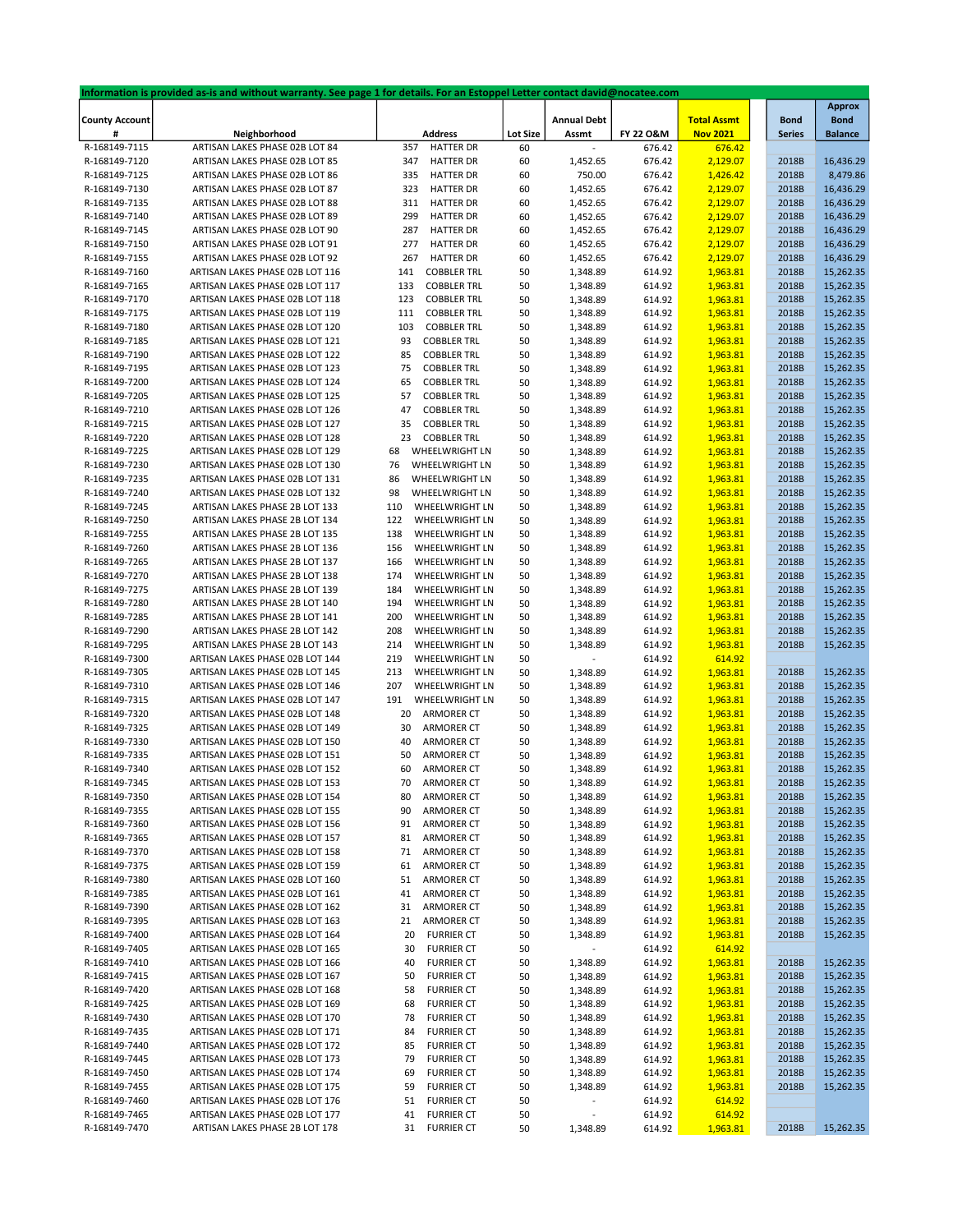|                       | Information is provided as-is and without warranty. See page 1 for details. For an Estoppel Letter contact david@nocatee.com |                               |                 |                    |           |                    |               |                |
|-----------------------|------------------------------------------------------------------------------------------------------------------------------|-------------------------------|-----------------|--------------------|-----------|--------------------|---------------|----------------|
|                       |                                                                                                                              |                               |                 |                    |           |                    |               | <b>Approx</b>  |
| <b>County Account</b> |                                                                                                                              |                               |                 | <b>Annual Debt</b> |           | <b>Total Assmt</b> | <b>Bond</b>   | <b>Bond</b>    |
| #                     | Neighborhood                                                                                                                 | <b>Address</b>                | <b>Lot Size</b> | Assmt              | FY 22 O&M | <b>Nov 2021</b>    | <b>Series</b> | <b>Balance</b> |
| R-168149-7475         | ARTISAN LAKES PHASE 02B LOT 179                                                                                              | 21<br><b>FURRIER CT</b>       | 50              | 1,348.89           | 614.92    | 1,963.81           | 2018B         | 15,262.35      |
|                       |                                                                                                                              |                               |                 |                    |           |                    |               |                |
| R-168150-0160         | BROOKWOOD AT NOCATEE PHASE 01 LOT 1                                                                                          | <b>WAYSIDE LN</b><br>28       | 50              | 1,348.89           | 614.92    | 1,963.81           | 2018B         | 15,262.35      |
| R-168150-0165         | BROOKWOOD AT NOCATEE PHASE 01 LOT 2                                                                                          | 40<br><b>WAYSIDE LN</b>       | 50              | 1,348.89           | 614.92    | 1,963.81           | 2018B         | 15,262.35      |
| R-168150-0170         | BROOKWOOD AT NOCATEE PHASE 01 LOT 3                                                                                          | <b>WAYSIDE LN</b><br>50       | 50              | 1,348.89           | 614.92    | 1,963.81           | 2018B         | 15,262.35      |
| R-168150-0175         | BROOKWOOD AT NOCATEE PHASE 01 LOT 4                                                                                          | <b>WAYSIDE LN</b><br>68       | 50              | 1,348.89           | 614.92    | 1,963.81           | 2018B         | 15,262.35      |
| R-168150-0180         | BROOKWOOD AT NOCATEE PHASE 01 LOT 5                                                                                          | <b>WAYSIDE LN</b><br>72       | 50              | 1,348.89           | 614.92    | 1,963.81           | 2018B         | 15,262.35      |
| R-168150-0185         | BROOKWOOD AT NOCATEE PHASE 01 LOT 6                                                                                          | <b>WAYSIDE LN</b><br>76       | 50              | 1,348.89           | 614.92    | 1,963.81           | 2018B         | 15,262.35      |
|                       |                                                                                                                              |                               |                 |                    |           | 1,963.81           |               |                |
| R-168150-0190         | BROOKWOOD AT NOCATEE PHASE 01 LOT 7                                                                                          | 82<br><b>WAYSIDE LN</b>       | 50              | 1,348.89           | 614.92    |                    | 2018B         | 15,262.35      |
| R-168150-0195         | BROOKWOOD AT NOCATEE PHASE 01 LOT 8                                                                                          | 86<br><b>WAYSIDE LN</b>       | 50              | 1,348.89           | 614.92    | 1,963.81           | 2018B         | 15,262.35      |
| R-168150-0200         | BROOKWOOD AT NOCATEE PHASE 01 LOT 9                                                                                          | 90<br><b>WAYSIDE LN</b>       | 50              | 1,348.89           | 614.92    | 1,963.81           | 2018B         | 15,262.35      |
| R-168150-0205         | BROOKWOOD AT NOCATEE PHASE 01 LOT 10                                                                                         | 87<br><b>WAYSIDE LN</b>       | 50              | 1,348.89           | 614.92    | 1,963.81           | 2018B         | 15,262.35      |
| R-168150-0210         | BROOKWOOD AT NOCATEE PHASE 01 LOT 11                                                                                         | 83<br><b>WAYSIDE LN</b>       | 50              | 1,348.89           | 614.92    | 1,963.81           | 2018B         | 15,262.35      |
| R-168150-0215         | BROOKWOOD AT NOCATEE PHASE 1 LOT 12                                                                                          | <b>WAYSIDE LN</b><br>77       | 50              | 1,348.89           | 614.92    | 1,963.81           | 2018B         | 15,262.35      |
|                       |                                                                                                                              |                               |                 |                    |           |                    |               |                |
| R-168150-0220         | BROOKWOOD AT NOCATEE PHASE 01 LOT 13                                                                                         | <b>WAYSIDE LN</b><br>73       | 50              |                    | 614.92    | 614.92             |               |                |
| R-168150-0225         | BROOKWOOD AT NOCATEE PHASE 01 LOT 14                                                                                         | 63<br><b>WAYSIDE LN</b>       | 50              | 1,348.89           | 614.92    | 1,963.81           |               |                |
| R-168150-0230         | BROOKWOOD AT NOCATEE PHASE 01 LOT 15                                                                                         | 55<br><b>WAYSIDE LN</b>       | 50              | 1,348.89           | 614.92    | 1,963.81           | 2018B         | 15,262.35      |
| R-168150-0235         | BROOKWOOD AT NOCATEE PHASE 01 LOT 16                                                                                         | 47<br><b>WAYSIDE LN</b>       | 50              | 1,348.89           | 614.92    | 1,963.81           | 2018B         | 15,262.35      |
| R-168150-0240         | BROOKWOOD AT NOCATEE PHASE 01 LOT 17                                                                                         | <b>WAYSIDE LN</b><br>37       | 50              |                    | 614.92    | 614.92             |               |                |
| R-168150-0245         | BROOKWOOD AT NOCATEE PHASE 01 LOT 18                                                                                         | <b>WAYSIDE LN</b><br>27       | 50              | 1,348.89           | 614.92    | 1,963.81           | 2018B         | 15,262.35      |
|                       |                                                                                                                              |                               |                 |                    |           |                    |               |                |
| R-168150-0250         | BROOKWOOD AT NOCATEE PHASE 1 LOT 19                                                                                          | <b>WAYSIDE LN</b><br>19       | 50              | 1,348.89           | 614.92    | 1,963.81           | 2018B         | 15,262.35      |
| R-168150-0255         | BROOKWOOD AT NOCATEE PHASE 01 LOT 20                                                                                         | <b>VESTAVIA CT</b><br>41      | 50              | 1,348.89           | 614.92    | 1,963.81           | 2018B         | 15,262.35      |
| R-168150-0260         | BROOKWOOD AT NOCATEE PHASE 01 LOT 21                                                                                         | <b>VESTAVIA CT</b><br>53      | 50              | 1,348.89           | 614.92    | 1,963.81           | 2018B         | 15,262.35      |
| R-168150-0265         | BROOKWOOD AT NOCATEE PHASE 01 LOT 22                                                                                         | <b>VESTAVIA CT</b><br>61      | 50              | 1,348.89           | 614.92    | 1,963.81           | 2018B         | 15,262.35      |
| R-168150-0270         | BROOKWOOD AT NOCATEE PHASE 01 LOT 23                                                                                         | <b>VESTAVIA CT</b><br>71      | 50              | 1,348.89           | 614.92    | 1,963.81           | 2018B         | 15,262.35      |
| R-168150-0275         | BROOKWOOD AT NOCATEE PHASE 01 LOT 24                                                                                         | <b>VESTAVIA CT</b><br>81      | 50              | 1,348.89           | 614.92    | 1,963.81           | 2018B         | 15,262.35      |
|                       |                                                                                                                              |                               |                 |                    |           |                    |               |                |
| R-168150-0280         | BROOKWOOD AT NOCATEE PHASE 01 LOT 25                                                                                         | <b>VESTAVIA CT</b><br>91      | 50              | 1,348.89           | 614.92    | 1,963.81           | 2018B         | 15,262.35      |
| R-168150-0285         | BROOKWOOD AT NOCATEE PHASE 01 LOT 26                                                                                         | 97<br><b>VESTAVIA CT</b>      | 50              | 1,348.89           | 614.92    | 1,963.81           | 2018B         | 15,262.35      |
| R-168150-0290         | BROOKWOOD AT NOCATEE PHASE 01 LOT 27                                                                                         | <b>VESTAVIA CT</b><br>101     | 50              | 1,348.89           | 614.92    | 1,963.81           | 2018B         | 15,262.35      |
| R-168150-0295         | BROOKWOOD AT NOCATEE PHASE 01 LOT 28                                                                                         | <b>VESTAVIA CT</b><br>90      | 50              | 1,348.89           | 614.92    | 1,963.81           | 2018B         | 15,262.35      |
| R-168150-0300         | BROOKWOOD AT NOCATEE PHASE 01 LOT 29                                                                                         | <b>VESTAVIA CT</b><br>78      | 50              | 1,348.89           | 614.92    | 1,963.81           | 2018B         | 15,262.35      |
| R-168150-0305         | BROOKWOOD AT NOCATEE PHASE 01 LOT 30                                                                                         | <b>VESTAVIA CT</b><br>70      | 50              | 1,348.89           | 614.92    | 1,963.81           | 2018B         | 15,262.35      |
|                       |                                                                                                                              |                               |                 |                    |           |                    |               |                |
| R-168150-0310         | BROOKWOOD AT NOCATEE PHASE 01 LOT 31                                                                                         | <b>VESTAVIA CT</b><br>60      | 50              | 1,348.89           | 614.92    | 1,963.81           | 2018B         | 15,262.35      |
| R-168150-0315         | BROOKWOOD AT NOCATEE PHASE 01 LOT 32                                                                                         | <b>VESTAVIA CT</b><br>50      | 50              | 1,348.89           | 614.92    | 1,963.81           | 2018B         | 15,262.35      |
| R-168150-0325         | BROOKWOOD AT NOCATEE PHASE 01 LOT 34                                                                                         | 209<br>WILLOW RIDGE DR        | 50              | 1,348.89           | 614.92    | 1,963.81           | 2018B         | 15,262.35      |
| R-168150-0330         | BROOKWOOD AT NOCATEE PHASE 01 LOT 35                                                                                         | 217<br>WILLOW RIDGE DR        | 50              | 1,348.89           | 614.92    | 1,963.81           | 2018B         | 15,262.35      |
| R-168150-0335         | BROOKWOOD AT NOCATEE PHASE 01 LOT 36                                                                                         | 227<br>WILLOW RIDGE DR        | 50              | 1,348.89           | 614.92    | 1,963.81           | 2018B         | 15,262.35      |
| R-168150-0340         | BROOKWOOD AT NOCATEE PHASE 01 LOT 37                                                                                         | 237<br>WILLOW RIDGE DR        | 50              | 1,348.89           | 614.92    | 1,963.81           | 2018B         | 15,262.35      |
|                       |                                                                                                                              |                               |                 |                    |           |                    |               |                |
| R-168150-0345         | BROOKWOOD AT NOCATEE PHASE 01 LOT 38                                                                                         | WILLOW RIDGE DR<br>247        | 50              | 1,348.89           | 614.92    | 1,963.81           | 2018B         | 15,262.35      |
| R-168150-0350         | BROOKWOOD AT NOCATEE PHASE 01 LOT 39                                                                                         | 255<br>WILLOW RIDGE DR        | 50              | 1,348.89           | 614.92    | 1,963.81           | 2018B         | 15,262.35      |
| R-168150-0355         | BROOKWOOD AT NOCATEE PHASE 01 LOT 40                                                                                         | 267<br>WILLOW RIDGE DR        | 50              | 1,348.89           | 614.92    | 1,963.81           | 2018B         | 15,262.35      |
| R-168150-0360         | BROOKWOOD AT NOCATEE PHASE 01 LOT 41                                                                                         | 325<br>WILLOW RIDGE DR        | 50              | 1,348.89           | 614.92    | 1,963.81           | 2018B         | 15,262.35      |
| R-168150-0365         | BROOKWOOD AT NOCATEE PHASE 01 LOT 42                                                                                         | 341<br>WILLOW RIDGE DR        | 50              | 1,348.89           | 614.92    | 1,963.81           | 2018B         | 15,262.35      |
| R-168150-0370         | BROOKWOOD AT NOCATEE PHASE 01 LOT 43                                                                                         | 353<br>WILLOW RIDGE DR        | 50              | 1,348.89           | 614.92    | 1,963.81           | 2018B         | 15,262.35      |
| R-168150-0375         | BROOKWOOD AT NOCATEE PHASE 01 LOT 44                                                                                         | 357<br>WILLOW RIDGE DR        | 50              | 1,348.89           | 614.92    | 1,963.81           | 2018B         | 15,262.35      |
|                       |                                                                                                                              |                               |                 |                    |           |                    |               |                |
| R-168150-0380         | BROOKWOOD AT NOCATEE PHASE 01 LOT 45                                                                                         | 358<br>WILLOW RIDGE DR        | 50              | 1,348.89           | 614.92    | 1,963.81           | 2018B         | 15,262.35      |
| R-168150-0385         | BROOKWOOD AT NOCATEE PHASE 01 LOT 46                                                                                         | WILLOW RIDGE DR<br>354        | 50              | 1,348.89           | 614.92    | 1,963.81           | 2018B         | 15,262.35      |
| R-168150-0390         | BROOKWOOD AT NOCATEE PHASE 01 LOT 47                                                                                         | 348<br>WILLOW RIDGE DR        | 50              | 1,348.89           | 614.92    | 1,963.81           | 2018B         | 15,262.35      |
| R-168150-0395         | BROOKWOOD AT NOCATEE PHASE 01 LOT 48                                                                                         | WILLOW RIDGE DR<br>338        | 50              | 1,348.89           | 614.92    | 1,963.81           | 2018B         | 15,262.35      |
| R-168150-0790         | BROOKWOOD AT NOCATEE PHASE 2 LOT 49                                                                                          | 280<br><b>WILLOW RIDGE DR</b> | 50              | 1,348.89           | 614.92    | 1,963.81           | 2018B         | 15,262.35      |
| R-168150-0795         | BROOKWOOD AT NOCATEE PHASE 2 LOT 50                                                                                          | WILLOW RIDGE DR<br>268        | 50              | 1,348.89           | 614.92    | 1,963.81           | 2018B         | 15,262.35      |
|                       |                                                                                                                              |                               |                 |                    |           |                    |               |                |
| R-168150-0800         | BROOKWOOD AT NOCATEE PHASE 2 LOT 51                                                                                          | WILLOW RIDGE DR<br>256        | 50              | 1,348.89           | 614.92    | 1,963.81           | 2018B         | 15,262.35      |
| R-168150-0805         | BROOKWOOD AT NOCATEE PHASE 2 LOT 52                                                                                          | <b>WAYFARE LN</b><br>418      | 50              | 1,348.89           | 614.92    | 1,963.81           | 2018B         | 15,262.35      |
| R-168150-0810         | BROOKWOOD AT NOCATEE PHASE 2 LOT 53                                                                                          | 408<br><b>WAYFARE LN</b>      | 50              | 1,348.89           | 614.92    | 1,963.81           | 2018B         | 15,262.35      |
| R-168150-0815         | BROOKWOOD AT NOCATEE PHASE 2 LOT 54                                                                                          | 394<br><b>WAYFARE LN</b>      | 50              | 1,348.89           | 614.92    | 1,963.81           | 2018B         | 15,262.35      |
| R-168150-0820         | BROOKWOOD AT NOCATEE PHASE 2 LOT 55                                                                                          | <b>WAYFARE LN</b><br>382      | 50              | 1,348.89           | 614.92    | 1,963.81           | 2018B         | 15,262.35      |
| R-168150-0825         | BROOKWOOD AT NOCATEE PHASE 2 LOT 56                                                                                          | 370<br><b>WAYFARE LN</b>      | 50              | 1,348.89           | 614.92    | 1,963.81           | 2018B         | 15,262.35      |
|                       |                                                                                                                              |                               |                 | 1,348.89           |           |                    |               |                |
| R-168150-0830         | BROOKWOOD AT NOCATEE PHASE 2 LOT 57                                                                                          | 360<br><b>WAYFARE LN</b>      | 50              |                    | 614.92    | 1,963.81           | 2018B         | 15,262.35      |
| R-168150-0835         | BROOKWOOD AT NOCATEE PHASE 2 LOT 58                                                                                          | 348<br><b>WAYFARE LN</b>      | 50              | 1,348.89           | 614.92    | 1,963.81           | 2018B         | 15,262.35      |
| R-168150-0840         | BROOKWOOD AT NOCATEE PHASE 2 LOT 59                                                                                          | 338<br><b>WAYFARE LN</b>      | 50              | 1,348.89           | 614.92    | 1,963.81           | 2018B         | 15,262.35      |
| R-168150-0845         | BROOKWOOD AT NOCATEE PHASE 2 LOT 60                                                                                          | 328<br><b>WAYFARE LN</b>      | 50              | 1,348.89           | 614.92    | 1,963.81           | 2018B         | 15,262.35      |
| R-168150-0850         | BROOKWOOD AT NOCATEE PHASE 2 LOT 61                                                                                          | 318<br><b>WAYFARE LN</b>      | 50              | 1,348.89           | 614.92    | 1,963.81           | 2018B         | 15,262.35      |
| R-168150-0855         | BROOKWOOD AT NOCATEE PHASE 2 LOT 62                                                                                          | 308<br><b>WAYFARE LN</b>      | 50              | 1,348.89           | 614.92    | 1,963.81           | 2018B         | 15,262.35      |
| R-168150-0860         | BROOKWOOD AT NOCATEE PHASE 2 LOT 63                                                                                          | 296<br><b>WAYFARE LN</b>      | 50              | 1,348.89           | 614.92    | 1,963.81           | 2018B         | 15,262.35      |
|                       |                                                                                                                              |                               |                 |                    |           |                    |               |                |
| R-168150-0865         | BROOKWOOD AT NOCATEE PHASE 2 LOT 64                                                                                          | 284<br><b>WAYFARE LN</b>      | 50              | 1,348.89           | 614.92    | 1,963.81           | 2018B         | 15,262.35      |
| R-168150-0870         | BROOKWOOD AT NOCATEE PHASE 2 LOT 65                                                                                          | 270<br><b>WAYFARE LN</b>      | 50              | 1,348.89           | 614.92    | 1,963.81           | 2018B         | 15,262.35      |
| R-168150-0875         | BROOKWOOD AT NOCATEE PHASE 2 LOT 66                                                                                          | 258<br><b>WAYFARE LN</b>      | 50              | 1,348.89           | 614.92    | 1,963.81           | 2018B         | 15,262.35      |
| R-168150-0880         | BROOKWOOD AT NOCATEE PHASE 2 LOT 67                                                                                          | <b>WAYFARE LN</b><br>248      | 50              | 1,348.89           | 614.92    | 1,963.81           | 2018B         | 15,262.35      |
| R-168150-0885         | BROOKWOOD AT NOCATEE PHASE 2 LOT 68                                                                                          | 238<br><b>WAYFARE LN</b>      | 50              | 1,348.89           | 614.92    | 1,963.81           | 2018B         | 15,262.35      |
| R-168150-0890         | BROOKWOOD AT NOCATEE PHASE 2 LOT 69                                                                                          | <b>WAYFARE LN</b><br>228      | 50              | 1,348.89           | 614.92    | 1,963.81           | 2018B         | 15,262.35      |
| R-168150-0895         | BROOKWOOD AT NOCATEE PHASE 2 LOT 70                                                                                          | <b>WAYFARE LN</b><br>218      | 50              | 1,348.89           | 614.92    | 1,963.81           | 2018B         | 15,262.35      |
|                       |                                                                                                                              |                               |                 |                    |           |                    |               |                |
| R-168150-0900         | BROOKWOOD AT NOCATEE PHASE 2 LOT 71                                                                                          | 166<br><b>WAYFARE LN</b>      | 50              | 1,348.89           | 614.92    | 1,963.81           | 2018B         | 15,262.35      |
| R-168150-0905         | BROOKWOOD AT NOCATEE PHASE 2 LOT 72                                                                                          | 148<br><b>WAYFARE LN</b>      | 50              | 1,348.89           | 614.92    | 1,963.81           | 2018B         | 15,262.35      |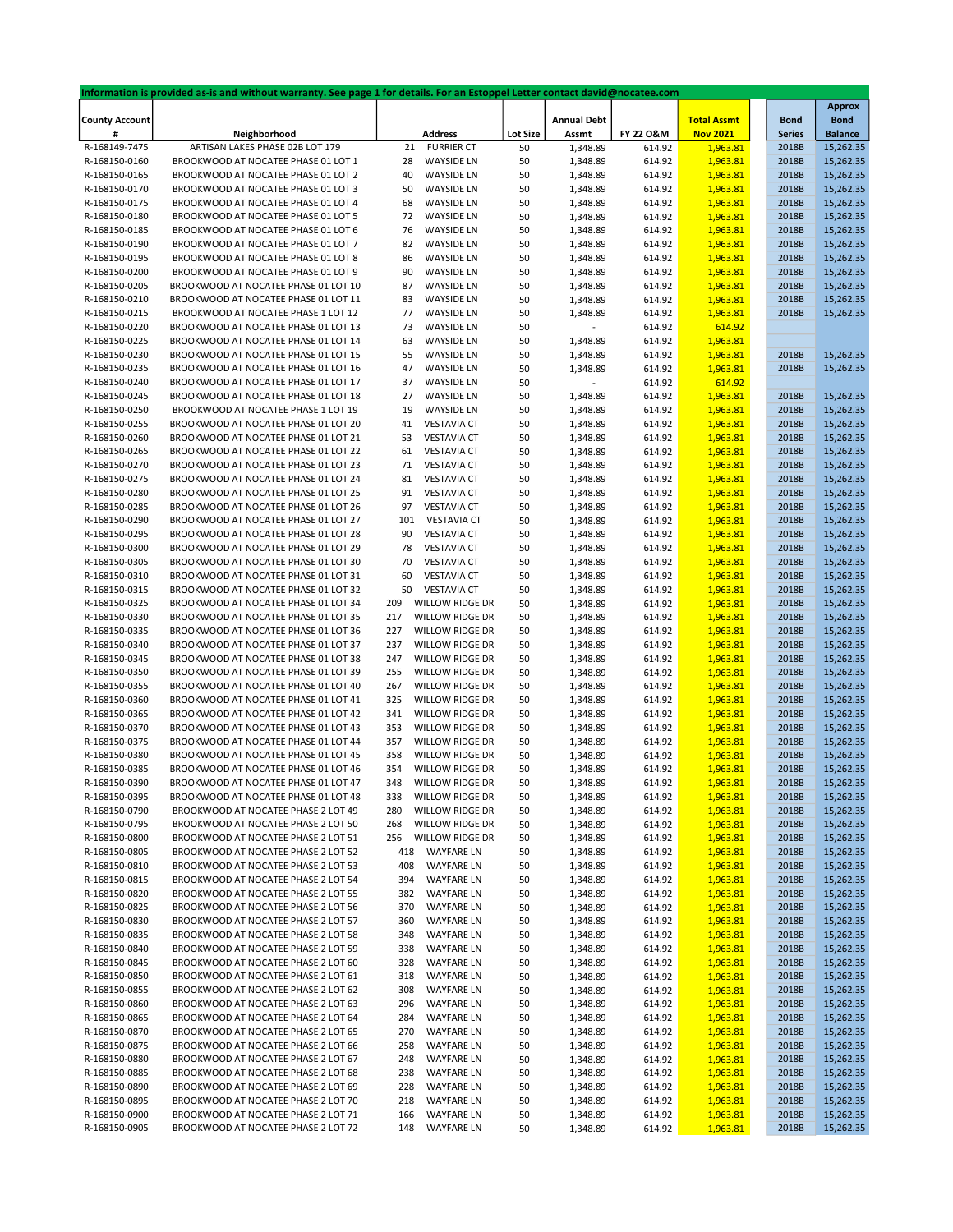|                       | Information is provided as-is and without warranty. See page 1 for details. For an Estoppel Letter contact david@nocatee.com |     |                   |                 |                    |           |                    |               |                |
|-----------------------|------------------------------------------------------------------------------------------------------------------------------|-----|-------------------|-----------------|--------------------|-----------|--------------------|---------------|----------------|
|                       |                                                                                                                              |     |                   |                 |                    |           |                    |               | <b>Approx</b>  |
| <b>County Account</b> |                                                                                                                              |     |                   |                 | <b>Annual Debt</b> |           | <b>Total Assmt</b> | <b>Bond</b>   | <b>Bond</b>    |
| #                     | Neighborhood                                                                                                                 |     | <b>Address</b>    | <b>Lot Size</b> | Assmt              | FY 22 O&M | <b>Nov 2021</b>    | <b>Series</b> | <b>Balance</b> |
| R-168150-0910         | BROOKWOOD AT NOCATEE PHASE 2 LOT 73                                                                                          | 138 | <b>WAYFARE LN</b> | 50              | 1,348.89           | 614.92    | 1,963.81           | 2018B         | 15,262.35      |
| R-168150-0915         | BROOKWOOD AT NOCATEE PHASE 2 LOT 74                                                                                          | 130 | <b>WAYFARE LN</b> | 50              | 1,348.89           | 614.92    | 1,963.81           | 2018B         | 15,262.35      |
| R-168150-0920         | BROOKWOOD AT NOCATEE PHASE 2 LOT 75                                                                                          | 120 | <b>WAYFARE LN</b> | 50              | 1,348.89           | 614.92    | 1,963.81           | 2018B         | 15,262.35      |
|                       |                                                                                                                              |     |                   |                 |                    |           |                    |               |                |
| R-168150-0925         | BROOKWOOD AT NOCATEE PHASE 2 LOT 76                                                                                          | 112 | <b>WAYFARE LN</b> | 50              | 1,348.89           | 614.92    | 1,963.81           | 2018B         | 15,262.35      |
| R-168150-0930         | BROOKWOOD AT NOCATEE PHASE 2 LOT 77                                                                                          | 102 | <b>WAYFARE LN</b> | 50              | 1,348.89           | 614.92    | 1,963.81           | 2018B         | 15,262.35      |
| R-168150-0935         | BROOKWOOD AT NOCATEE PHASE 2 LOT 78                                                                                          | 94  | <b>WAYFARE LN</b> | 50              | 1,348.89           | 614.92    | 1,963.81           | 2018B         | 15,262.35      |
| R-168150-0940         | BROOKWOOD AT NOCATEE PHASE 2 LOT 79                                                                                          | 86  | <b>WAYFARE LN</b> | 50              | 1,348.89           | 614.92    | 1,963.81           | 2018B         | 15,262.35      |
| R-168150-0945         | BROOKWOOD AT NOCATEE PHASE 2 LOT 80                                                                                          | 78  | <b>WAYFARE LN</b> | 50              | 1,348.89           | 614.92    | 1,963.81           | 2018B         | 15,262.35      |
| R-168150-0950         | BROOKWOOD AT NOCATEE PHASE 2 LOT 81                                                                                          | 68  | <b>WAYFARE LN</b> | 50              | 1,348.89           | 614.92    | 1,963.81           | 2018B         | 15,262.35      |
| R-168150-0955         | BROOKWOOD AT NOCATEE PHASE 2 LOT 82                                                                                          | 87  | <b>WAYFARE LN</b> | 50              | 1,348.89           | 614.92    | 1,963.81           | 2018B         | 15,262.35      |
|                       |                                                                                                                              |     |                   |                 |                    |           |                    |               |                |
| R-168150-0960         | BROOKWOOD AT NOCATEE PHASE 2 LOT 83                                                                                          | 103 | <b>WAYFARE LN</b> | 50              | 1,348.89           | 614.92    | 1,963.81           | 2018B         | 15,262.35      |
| R-168150-0965         | BROOKWOOD AT NOCATEE PHASE 2 LOT 84                                                                                          | 115 | <b>WAYFARE LN</b> | 50              | 1,348.89           | 614.92    | 1,963.81           | 2018B         | 15,262.35      |
| R-168150-0970         | BROOKWOOD AT NOCATEE PHASE 2 LOT 85                                                                                          | 127 | <b>WAYFARE LN</b> | 50              | 1,348.89           | 614.92    | 1,963.81           | 2018B         | 15,262.35      |
| R-168150-0975         | BROOKWOOD AT NOCATEE PHASE 2 LOT 86                                                                                          | 231 | <b>WAYFARE LN</b> | 50              | 1,348.89           | 614.92    | 1,963.81           | 2018B         | 15,262.35      |
| R-168150-0980         | BROOKWOOD AT NOCATEE PHASE 2 LOT 87                                                                                          | 243 | <b>WAYFARE LN</b> | 50              | 1,348.89           | 614.92    | 1,963.81           | 2018B         | 15,262.35      |
| R-168150-0985         | BROOKWOOD AT NOCATEE PHASE 2 LOT 88                                                                                          | 253 | <b>WAYFARE LN</b> | 50              | 1,348.89           | 614.92    | 1,963.81           | 2018B         | 15,262.35      |
|                       |                                                                                                                              |     |                   |                 |                    |           |                    |               |                |
| R-168150-0990         | BROOKWOOD AT NOCATEE PHASE 2 LOT 89                                                                                          | 261 | <b>WAYFARE LN</b> | 50              | 1,348.89           | 614.92    | 1,963.81           | 2018B         | 15,262.35      |
| R-168150-0995         | BROOKWOOD AT NOCATEE PHASE 2 LOT 90                                                                                          | 271 | <b>WAYFARE LN</b> | 50              | 1,348.89           | 614.92    | 1,963.81           | 2018B         | 15,262.35      |
| R-168150-1000         | BROOKWOOD AT NOCATEE PHASE 2 LOT 91                                                                                          | 281 | <b>WAYFARE LN</b> | 50              | 1,348.89           | 614.92    | 1,963.81           | 2018B         | 15,262.35      |
| R-168150-1005         | BROOKWOOD AT NOCATEE PHASE 2 LOT 92                                                                                          | 289 | <b>WAYFARE LN</b> | 50              | 1,348.89           | 614.92    | 1,963.81           | 2018B         | 15,262.35      |
| R-168150-1010         | BROOKWOOD AT NOCATEE PHASE 2 LOT 93                                                                                          | 299 | <b>WAYFARE LN</b> | 50              | 1,348.89           | 614.92    | 1,963.81           | 2018B         | 15,262.35      |
| R-168150-1015         | BROOKWOOD AT NOCATEE PHASE 2 LOT 94                                                                                          | 309 | <b>WAYFARE LN</b> | 50              | 1,348.89           | 614.92    | 1,963.81           | 2018B         | 15,262.35      |
|                       |                                                                                                                              |     |                   |                 |                    |           |                    |               |                |
| R-168150-1020         | BROOKWOOD AT NOCATEE PHASE 2 LOT 95                                                                                          | 317 | <b>WAYFARE LN</b> | 50              | 1,348.89           | 614.92    | 1,963.81           | 2018B         | 15,262.35      |
| R-168150-1025         | BROOKWOOD AT NOCATEE PHASE 2 LOT 96                                                                                          | 327 | <b>WAYFARE LN</b> | 50              | 1,348.89           | 614.92    | 1,963.81           | 2018B         | 15,262.35      |
| R-168150-1030         | BROOKWOOD AT NOCATEE PHASE 2 LOT 97                                                                                          | 335 | <b>WAYFARE LN</b> | 50              | 1,348.89           | 614.92    | 1,963.81           | 2018B         | 15,262.35      |
| R-168150-1035         | BROOKWOOD AT NOCATEE PHASE 2 LOT 98                                                                                          | 345 | <b>WAYFARE LN</b> | 50              | 1,348.89           | 614.92    | 1,963.81           | 2018B         | 15,262.35      |
| R-168150-1040         | BROOKWOOD AT NOCATEE PHASE 2 LOT 99                                                                                          | 355 | <b>WAYFARE LN</b> | 50              | 1,348.89           | 614.92    | 1,963.81           | 2018B         | 15,262.35      |
| R-168150-1045         | BROOKWOOD AT NOCATEE PHASE 2 LOT 100                                                                                         | 363 | <b>WAYFARE LN</b> | 50              | 1,348.89           | 614.92    | 1,963.81           | 2018B         | 15,262.35      |
| R-168150-1050         | BROOKWOOD AT NOCATEE PHASE 2 LOT 101                                                                                         | 373 | <b>WAYFARE LN</b> | 50              | 1,348.89           | 614.92    | 1,963.81           | 2018B         | 15,262.35      |
|                       |                                                                                                                              |     |                   |                 |                    |           |                    |               |                |
| R-168150-1055         | BROOKWOOD AT NOCATEE PHASE 2 LOT 102                                                                                         | 381 | <b>WAYFARE LN</b> | 50              | 1,348.89           | 614.92    | 1,963.81           | 2018B         | 15,262.35      |
| R-168150-1060         | BROOKWOOD AT NOCATEE PHASE 2 LOT 103                                                                                         | 391 | <b>WAYFARE LN</b> | 50              | 1,348.89           | 614.92    | 1,963.81           | 2018B         | 15,262.35      |
| R-168150-1065         | BROOKWOOD AT NOCATEE PHASE 2 LOT 104                                                                                         | 399 | <b>WAYFARE LN</b> | 50              | 1,348.89           | 614.92    | 1,963.81           | 2018B         | 15,262.35      |
| R-168150-1070         | BROOKWOOD AT NOCATEE PHASE 2 LOT 105                                                                                         | 409 | <b>WAYFARE LN</b> | 50              | 1,348.89           | 614.92    | 1,963.81           | 2018B         | 15,262.35      |
| R-168150-1075         | BROOKWOOD AT NOCATEE PHASE 2 LOT 106                                                                                         | 417 | <b>WAYFARE LN</b> | 50              | 1,348.89           | 614.92    | 1,963.81           | 2018B         | 15,262.35      |
| R-168150-1080         | BROOKWOOD AT NOCATEE PHASE 2 LOT 107                                                                                         | 423 | <b>WAYFARE LN</b> | 50              | 1,348.89           | 614.92    | 1,963.81           | 2018B         | 15,262.35      |
|                       |                                                                                                                              | 15  | QUEENSLAND CIR    |                 |                    | 676.42    |                    | 2019B         | 19,309.35      |
| R-168150-2055         | PALMS AT NOCATEE PHASE 01 LOT 1                                                                                              |     |                   | 60              | 1,556.76           |           | 2,233.18           |               |                |
| R-168150-2060         | PALMS AT NOCATEE PHASE 01 LOT 2                                                                                              | 27  | QUEENSLAND CIR    | 60              | 1,556.76           | 676.42    | 2,233.18           | 2019B         | 19,309.35      |
| R-168150-2065         | PALMS AT NOCATEE PHASE 01 LOT 3                                                                                              | 37  | QUEENSLAND CIR    | 60              | 1,556.76           | 676.42    | 2,233.18           | 2019B         | 19,309.35      |
| R-168150-2070         | PALMS AT NOCATEE PHASE 01 LOT 4                                                                                              | 49  | QUEENSLAND CIR    | 60              | 1,556.76           | 676.42    | 2,233.18           | 2019B         | 19,309.35      |
| R-168150-2075         | PALMS AT NOCATEE PHASE 01 LOT 5                                                                                              | 59  | QUEENSLAND CIR    | 60              | 1,556.76           | 676.42    | 2,233.18           | 2019B         | 19,309.35      |
| R-168150-2080         | PALMS AT NOCATEE PHASE 01 LOT 6                                                                                              | 71  | QUEENSLAND CIR    | 60              | 1,556.76           | 676.42    | 2,233.18           | 2019B         | 19,309.35      |
| R-168150-2085         | PALMS AT NOCATEE PHASE 01 LOT 7                                                                                              | 81  | QUEENSLAND CIR    | 60              | 1,556.76           | 676.42    | 2,233.18           | 2019B         | 19,309.35      |
| R-168150-2090         | PALMS AT NOCATEE PHASE 01 LOT 8                                                                                              | 89  | QUEENSLAND CIR    | 60              | 1,556.76           | 676.42    | 2,233.18           | 2019B         | 19,309.35      |
|                       |                                                                                                                              |     |                   |                 |                    |           |                    |               |                |
| R-168150-2095         | PALMS AT NOCATEE PHASE 01 LOT 9                                                                                              | 97  | QUEENSLAND CIR    | 60              | 1,556.76           | 676.42    | 2,233.18           | 2019B         | 19,309.35      |
| R-168150-2100         | PALMS AT NOCATEE PHASE 01 LOT 10                                                                                             | 105 | QUEENSLAND CIR    | 60              | 1,556.76           | 676.42    | 2,233.18           | 2019B         | 19,309.35      |
| R-168150-2105         | PALMS AT NOCATEE PHASE 1 LOT 11                                                                                              | 113 | QUEENSLAND CIR    | 60              | 1,556.76           | 676.42    | 2,233.18           | 2019B         | 19,309.35      |
| R-168150-2110         | PALMS AT NOCATEE PHASE 01 LOT 12                                                                                             | 125 | QUEENSLAND CIR    | 60              | 1,556.76           | 676.42    | 2,233.18           | 2019B         | 19,309.35      |
| R-168150-2115         | PALMS AT NOCATEE PHASE 01 LOT 13                                                                                             | 133 | QUEENSLAND CIR    | 60              | 1,556.76           | 676.42    | 2,233.18           | 2019B         | 19,309.35      |
| R-168150-2120         | PALMS AT NOCATEE PHASE 01 LOT 14                                                                                             | 141 | QUEENSLAND CIR    | 60              | 1,556.76           | 676.42    | 2,233.18           | 2019B         | 19,309.35      |
| R-168150-2125         | PALMS AT NOCATEE PHASE 01 LOT 15                                                                                             | 149 | QUEENSLAND CIR    | 60              | 1,556.76           | 676.42    | 2,233.18           | 2019B         | 19,309.35      |
|                       |                                                                                                                              |     |                   |                 |                    |           |                    |               |                |
| R-168150-2130         | PALMS AT NOCATEE PHASE 01 LOT 16                                                                                             | 157 | QUEENSLAND CIR    | 60              | 1,556.76           | 676.42    | 2,233.18           | 2019B         | 19,309.35      |
| R-168150-2135         | PALMS AT NOCATEE PHASE 01 LOT 17                                                                                             | 167 | QUEENSLAND CIR    | 60              | 1,556.76           | 676.42    | 2,233.18           | 2019B         | 19,309.35      |
| R-168150-2140         | PALMS AT NOCATEE PHASE 01 LOT 18                                                                                             | 177 | QUEENSLAND CIR    | 60              | 1,556.76           | 676.42    | 2,233.18           | 2019B         | 19,309.35      |
| R-168150-2145         | PALMS AT NOCATEE PHASE 01 LOT 19                                                                                             | 189 | QUEENSLAND CIR    | 60              | 1,556.76           | 676.42    | 2,233.18           | 2019B         | 19,309.35      |
| R-168150-2150         | PALMS AT NOCATEE PHASE 01 LOT 20                                                                                             | 199 | QUEENSLAND CIR    | 60              | 1,556.76           | 676.42    | 2,233.18           | 2019B         | 19,309.35      |
| R-168150-2155         | PALMS AT NOCATEE PHASE 01 LOT 21                                                                                             | 211 | QUEENSLAND CIR    | 60              | 1,556.76           | 676.42    | 2,233.18           | 2019B         | 19,309.35      |
| R-168150-2160         | PALMS AT NOCATEE PHASE 1 LOT 22                                                                                              | 225 | QUEENSLAND CIR    | 60              | 1,556.76           | 676.42    | 2,233.18           | 2019B         | 19,309.35      |
|                       |                                                                                                                              |     |                   |                 |                    |           |                    |               |                |
| R-168150-2165         | PALMS AT NOCATEE PHASE 01 LOT 23                                                                                             | 218 | QUEENSLAND CIR    | 60              | 1,556.76           | 676.42    | 2,233.18           | 2019B         | 19,309.35      |
| R-168150-2170         | PALMS AT NOCATEE PHASE 01 LOT 24                                                                                             | 208 | QUEENSLAND CIR    | 50              | 1,452.97           | 614.92    | 2,067.89           | 2019B         | 18,022.18      |
| R-168150-2175         | PALMS AT NOCATEE PHASE 01 LOT 25                                                                                             | 198 | QUEENSLAND CIR    | 50              | 1,452.97           | 614.92    | 2,067.89           | 2019B         | 18,022.18      |
| R-168150-2180         | PALMS AT NOCATEE PHASE 01 LOT 26                                                                                             | 190 | QUEENSLAND CIR    | 50              | 1,452.97           | 614.92    | 2,067.89           | 2019B         | 18,022.18      |
| R-168150-2185         | PALMS AT NOCATEE PHASE 01 LOT 27                                                                                             | 180 | QUEENSLAND CIR    | 50              | 1,452.97           | 614.92    | 2,067.89           | 2019B         | 18,022.18      |
| R-168150-2190         | PALMS AT NOCATEE PHASE 01 LOT 28                                                                                             | 170 | QUEENSLAND CIR    | 50              | 1,452.97           | 614.92    | 2,067.89           | 2019B         | 18,022.18      |
| R-168150-2195         | PALMS AT NOCATEE PHASE 01 LOT 29                                                                                             | 162 | QUEENSLAND CIR    | 50              | 1,452.97           | 614.92    | 2,067.89           | 2019B         | 18,022.18      |
|                       |                                                                                                                              |     | QUEENSLAND CIR    |                 |                    |           |                    |               |                |
| R-168150-2200         | PALMS AT NOCATEE PHASE 01 LOT 30                                                                                             | 134 |                   | 50              | 1,452.97           | 614.92    | 2,067.89           | 2019B         | 18,022.18      |
| R-168150-2205         | PALMS AT NOCATEE PHASE 01 LOT 31                                                                                             | 102 | QUEENSLAND CIR    | 50              | 1,452.97           | 614.92    | 2,067.89           | 2019B         | 18,022.18      |
| R-168150-2210         | PALMS AT NOCATEE PHASE 01 LOT 32                                                                                             | 74  | QUEENSLAND CIR    | 50              | 1,452.97           | 614.92    | 2,067.89           | 2019B         | 18,022.18      |
| R-168150-2215         | PALMS AT NOCATEE PHASE 01 LOT 33                                                                                             | 66  | QUEENSLAND CIR    | 50              | 1,452.97           | 614.92    | 2,067.89           | 2019B         | 18,022.18      |
| R-168150-2220         | PALMS AT NOCATEE PHASE 01 LOT 34                                                                                             | 56  | QUEENSLAND CIR    | 50              | 1,452.97           | 614.92    | 2,067.89           | 2019B         | 18,022.18      |
| R-168150-2225         | PALMS AT NOCATEE PHASE 01 LOT 35                                                                                             | 48  | QUEENSLAND CIR    | 50              | 1,452.97           | 614.92    | 2,067.89           | 2019B         | 18,022.18      |
| R-168150-2230         | PALMS AT NOCATEE PHASE 01 LOT 36                                                                                             | 38  | QUEENSLAND CIR    | 50              | 1,452.97           | 614.92    | 2,067.89           | 2019B         | 18,022.18      |
| R-168150-2235         | PALMS AT NOCATEE PHASE 01 LOT 37                                                                                             | 30  | QUEENSLAND CIR    | 50              | 1,452.97           | 614.92    | 2,067.89           | 2019B         | 18,022.18      |
|                       |                                                                                                                              |     |                   |                 |                    |           |                    |               |                |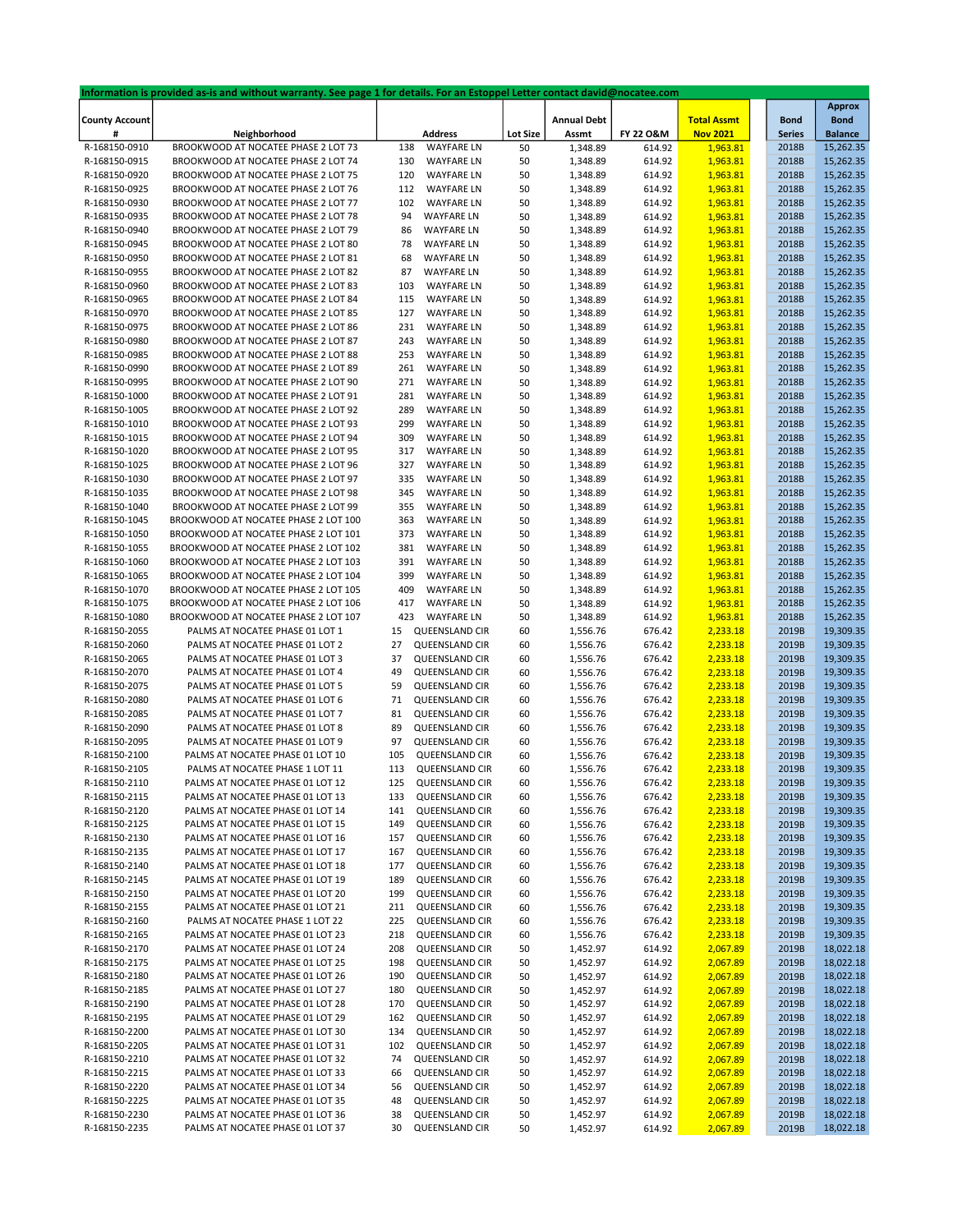|                       | Information is provided as-is and without warranty. See page 1 for details. For an Estoppel Letter contact david@nocatee.com |                                 |                 |                    |           |                    |               |                |
|-----------------------|------------------------------------------------------------------------------------------------------------------------------|---------------------------------|-----------------|--------------------|-----------|--------------------|---------------|----------------|
|                       |                                                                                                                              |                                 |                 |                    |           |                    |               | <b>Approx</b>  |
| <b>County Account</b> |                                                                                                                              |                                 |                 | <b>Annual Debt</b> |           | <b>Total Assmt</b> | <b>Bond</b>   | <b>Bond</b>    |
| #                     | Neighborhood                                                                                                                 | <b>Address</b>                  | <b>Lot Size</b> | Assmt              | FY 22 O&M | <b>Nov 2021</b>    | <b>Series</b> | <b>Balance</b> |
| R-168150-2240         | PALMS AT NOCATEE PHASE 01 LOT 38                                                                                             | 16<br>QUEENSLAND CIR            | 60              | 1,556.76           | 676.42    | 2,233.18           | 2019B         | 19,309.35      |
| R-168150-2245         | PALMS AT NOCATEE PHASE 01 LOT 39                                                                                             | <b>KING PALM CT</b><br>14       | 60              | 1,556.76           | 676.42    | 2,233.18           | 2019B         | 19,309.35      |
| R-168150-2250         | PALMS AT NOCATEE PHASE 01 LOT 40                                                                                             | 20<br><b>KING PALM CT</b>       | 60              | 1,556.76           | 676.42    | 2,233.18           | 2019B         | 19,309.35      |
| R-168150-2255         | PALMS AT NOCATEE PHASE 01 LOT 41                                                                                             | KING PALM CT<br>26              | 60              | 1,556.76           | 676.42    | 2,233.18           | 2019B         | 19,309.35      |
|                       |                                                                                                                              |                                 |                 |                    |           |                    |               |                |
| R-168150-2260         | PALMS AT NOCATEE PHASE 01 LOT 42                                                                                             | 32<br><b>KING PALM CT</b>       | 60              | 1,556.76           | 676.42    | 2,233.18           | 2019B         | 19,309.35      |
| R-168150-2265         | PALMS AT NOCATEE PHASE 01 LOT 43                                                                                             | 38<br><b>KING PALM CT</b>       | 60              | 1,556.76           | 676.42    | 2,233.18           | 2019B         | 19,309.35      |
| R-168150-2270         | PALMS AT NOCATEE PHASE 01 LOT 44                                                                                             | <b>KING PALM CT</b><br>42       | 60              | 1,556.76           | 676.42    | 2,233.18           | 2019B         | 19,309.35      |
| R-168150-2275         | PALMS AT NOCATEE PHASE 01 LOT 45                                                                                             | 45<br><b>KING PALM CT</b>       | 60              | 1,556.76           | 676.42    | 2,233.18           | 2019B         | 19,309.35      |
| R-168150-2280         | PALMS AT NOCATEE PHASE 01 LOT 46                                                                                             | 39<br>KING PALM CT              | 60              | 1,556.76           | 676.42    | 2,233.18           | 2019B         | 19,309.35      |
| R-168150-2285         | PALMS AT NOCATEE PHASE 01 LOT 47                                                                                             | 33<br>KING PALM CT              | 60              | 1,556.76           | 676.42    | 2,233.18           | 2019B         | 19,309.35      |
| R-168150-2290         | PALMS AT NOCATEE PHASE 01 LOT 48                                                                                             | 27<br><b>KING PALM CT</b>       | 60              | 1,556.76           | 676.42    | 2,233.18           | 2019B         | 19,309.35      |
| R-168150-2295         | PALMS AT NOCATEE PHASE 01 LOT 49                                                                                             | 21<br><b>KING PALM CT</b>       | 60              | 1,556.76           | 676.42    | 2,233.18           | 2019B         | 19,309.35      |
| R-168150-2300         | PALMS AT NOCATEE PHASE 01 LOT 50                                                                                             | KING PALM CT<br>15              | 60              | 1,556.76           | 676.42    | 2,233.18           | 2019B         | 19,309.35      |
| R-168150-2305         | PALMS AT NOCATEE PHASE 01 LOT 51                                                                                             | 13<br>SENEGAL DR                |                 | 1,556.76           | 676.42    | 2,233.18           | 2019B         | 19,309.35      |
|                       |                                                                                                                              |                                 | 60              |                    |           |                    |               |                |
| R-168150-2310         | PALMS AT NOCATEE PHASE 01 LOT 52                                                                                             | 27<br>SENEGAL DR                | 60              | 1,556.76           | 676.42    | 2,233.18           | 2019B         | 19,309.35      |
| R-168150-2315         | PALMS AT NOCATEE PHASE 01 LOT 53                                                                                             | SENEGAL DR<br>35                | 60              | 1,556.76           | 676.42    | 2,233.18           | 2019B         | 19,309.35      |
| R-168150-2320         | PALMS AT NOCATEE PHASE 01 LOT 54                                                                                             | 49<br>SENEGAL DR                | 50              | 1,452.97           | 614.92    | 2,067.89           | 2019B         | 18,022.18      |
| R-168150-2325         | PALMS AT NOCATEE PHASE 01 LOT 55                                                                                             | SENEGAL DR<br>46                | 70              | 1,660.54           | 737.90    | 2,398.44           | 2019B         | 20,596.52      |
| R-168150-2330         | PALMS AT NOCATEE PHASE 01 LOT 56                                                                                             | 30<br>SENEGAL DR                | 70              | 1,660.54           | 737.90    | 2,398.44           | 2019B         | 20,596.52      |
| R-168150-2335         | PALMS AT NOCATEE PHASE 01 LOT 57                                                                                             | SENEGAL DR<br>16                | 70              | 1,660.54           | 737.90    | 2,398.44           | 2019B         | 20,596.52      |
| R-168150-2450         | PALMS AT NOCATEE NORTH LOT 58                                                                                                | 194<br><b>COCONUT PALM PKWY</b> | 60              | 1,556.76           | 676.42    | 2,233.18           | 2019B         | 19,309.35      |
| R-168150-2455         | PALMS AT NOCATEE NORTH LOT 59                                                                                                | <b>COCONUT PALM PKWY</b><br>208 | 60              | 1,556.76           | 676.42    | 2,233.18           | 2019B         | 19,309.35      |
| R-168150-2460         | PALMS AT NOCATEE NORTH LOT 60                                                                                                | <b>COCONUT PALM PKWY</b><br>218 | 60              | 1,556.76           | 676.42    | 2,233.18           | 2019B         | 19,309.35      |
|                       |                                                                                                                              |                                 |                 |                    |           |                    |               |                |
| R-168150-2465         | PALMS AT NOCATEE NORTH LOT 61                                                                                                | 228<br><b>COCONUT PALM PKWY</b> | 60              | 1,556.76           | 676.42    | 2,233.18           | 2019B         | 19,309.35      |
| R-168150-2470         | PALMS AT NOCATEE NORTH LOT 62                                                                                                | 240<br><b>COCONUT PALM PKWY</b> | 60              | 1,556.76           | 676.42    | 2,233.18           | 2019B         | 19,309.35      |
| R-168150-2475         | PALMS AT NOCATEE NORTH LOT 63                                                                                                | 250<br><b>COCONUT PALM PKWY</b> | 60              | 1,556.76           | 676.42    | 2,233.18           | 2019B         | 19,309.35      |
| R-168150-2480         | PALMS AT NOCATEE NORTH LOT 64                                                                                                | 260<br><b>COCONUT PALM PKWY</b> | 60              | 1,556.76           | 676.42    | 2,233.18           | 2019B         | 19,309.35      |
| R-168150-2485         | PALMS AT NOCATEE NORTH LOT 65                                                                                                | 272<br><b>COCONUT PALM PKWY</b> | 60              | 1,556.76           | 676.42    | 2,233.18           | 2019B         | 19,309.35      |
| R-168150-2490         | PALMS AT NOCATEE NORTH LOT 66                                                                                                | 282<br><b>COCONUT PALM PKWY</b> | 60              | 1,556.76           | 676.42    | 2,233.18           | 2019B         | 19,309.35      |
| R-168150-2495         | PALMS AT NOCATEE NORTH LOT 67                                                                                                | 292<br><b>COCONUT PALM PKWY</b> | 60              | 1,556.76           | 676.42    | 2,233.18           | 2019B         | 19,309.35      |
| R-168150-2500         | PALMS AT NOCATEE NORTH LOT 68                                                                                                | 302<br>COCONUT PALM PKWY        | 60              | 1,556.76           | 676.42    | 2,233.18           | 2019B         | 19,309.35      |
| R-168150-2510         | PALMS AT NOCATEE NORTH LOT 70                                                                                                | 324<br><b>COCONUT PALM PKWY</b> | 50              | 1,452.97           | 614.92    | 2,067.89           | 2019B         | 18,022.18      |
|                       |                                                                                                                              |                                 |                 |                    |           |                    |               |                |
| R-168150-2520         | PALMS AT NOCATEE NORTH LOT 72                                                                                                | 349<br><b>COCONUT PALM PKWY</b> | 60              | 1,556.76           | 676.42    | 2,233.18           | 2019B         | 19,309.35      |
| R-168150-2525         | PALMS AT NOCATEE NORTH LOT 73                                                                                                | 339<br><b>COCONUT PALM PKWY</b> | 60              | 1,556.76           | 676.42    | 2,233.18           | 2019B         | 19,309.35      |
| R-168150-2530         | PALMS AT NOCATEE NORTH LOT 74                                                                                                | <b>COCONUT PALM PKWY</b><br>329 | 60              | 1,556.76           | 676.42    | 2,233.18           | 2019B         | 19,309.35      |
| R-168150-2535         | PALMS AT NOCATEE NORTH LOT 75                                                                                                | <b>COCONUT PALM PKWY</b><br>313 | 60              | 1,556.76           | 676.42    | 2,233.18           | 2019B         | 19,309.35      |
| R-168150-2540         | PALMS AT NOCATEE NORTH LOT 76                                                                                                | 297<br><b>COCONUT PALM PKWY</b> | 60              | 1,556.76           | 676.42    | 2,233.18           | 2019B         | 19,309.35      |
| R-168150-2545         | PALMS AT NOCATEE NORTH LOT 77                                                                                                | 281<br><b>COCONUT PALM PKWY</b> | 60              | 1,556.76           | 676.42    | 2,233.18           | 2019B         | 19,309.35      |
| R-168150-2550         | PALMS AT NOCATEE NORTH LOT 78                                                                                                | <b>COCONUT PALM PKWY</b><br>265 | 60              | 1,556.76           | 676.42    | 2,233.18           | 2019B         | 19,309.35      |
| R-168150-2555         | PALMS AT NOCATEE NORTH LOT 79                                                                                                | 249<br><b>COCONUT PALM PKWY</b> | 60              | 1,556.76           | 676.42    | 2,233.18           | 2019B         | 19,309.35      |
| R-168150-2560         | PALMS AT NOCATEE NORTH LOT 80                                                                                                | 235<br><b>COCONUT PALM PKWY</b> | 60              | 1,556.76           | 676.42    | 2,233.18           | 2019B         | 19,309.35      |
|                       | PALMS AT NOCATEE NORTH LOT 81                                                                                                | 223<br><b>COCONUT PALM PKWY</b> | 60              |                    | 676.42    |                    | 2019B         | 19,309.35      |
| R-168150-2565         |                                                                                                                              |                                 |                 | 1,556.76           |           | 2,233.18           |               |                |
| R-168150-2570         | PALMS AT NOCATEE NORTH LOT 82                                                                                                | 213<br><b>COCONUT PALM PKWY</b> | 60              | 1,556.76           | 676.42    | 2,233.18           | 2019B         | 19,309.35      |
| R-168150-2575         | PALMS AT NOCATEE NORTH LOT 83                                                                                                | SENEGAL DR<br>64                | 70              | 1,660.54           | 737.90    | 2,398.44           | 2019B         | 20,596.52      |
| R-168150-2580         | PALMS AT NOCATEE NORTH LOT 84                                                                                                | SENEGAL DR<br>78                | 70              | 1,660.54           | 737.90    | 2,398.44           | 2019B         | 20,596.52      |
| R-168150-2585         | PALMS AT NOCATEE NORTH LOT 85                                                                                                | SENEGAL DR<br>90                | 70              | 1,660.54           | 737.90    | 2,398.44           | 2019B         | 20,596.52      |
| R-168150-2590         | PALMS AT NOCATEE NORTH LOT 86                                                                                                | SENEGAL DR<br>102               | 70              | 1,660.54           | 737.90    | 2,398.44           | 2019B         | 20,596.52      |
| R-168150-2595         | PALMS AT NOCATEE NORTH LOT 87                                                                                                | SENEGAL DR<br>118               | 70              | 1,660.54           | 737.90    | 2,398.44           | 2019B         | 20,596.52      |
| R-168150-2600         | PALMS AT NOCATEE NORTH LOT 88                                                                                                | SENEGAL DR<br>130               | 70              | 1,660.54           | 737.90    | 2,398.44           | 2019B         | 20,596.52      |
| R-168150-2605         | PALMS AT NOCATEE NORTH LOT 89                                                                                                | 142<br>SENEGAL DR               | 70              | 1,660.54           | 737.90    | 2,398.44           | 2019B         | 20,596.52      |
| R-168150-2610         | PALMS AT NOCATEE NORTH LOT 90                                                                                                | SENEGAL DR<br>156               | 70              | 1,660.54           | 737.90    | 2,398.44           | 2019B         | 20,596.52      |
|                       |                                                                                                                              |                                 |                 |                    |           |                    |               |                |
| R-168150-2615         | PALMS AT NOCATEE NORTH LOT 91                                                                                                | 168<br>SENEGAL DR               | 70              | 1,660.54           | 737.90    | 2,398.44           | 2019B         | 20,596.52      |
| R-168150-2620         | PALMS AT NOCATEE NORTH LOT 92                                                                                                | SENEGAL DR<br>182               | 70              | 1,660.54           | 737.90    | 2,398.44           | 2019B         | 20,596.52      |
| R-168150-2625         | PALMS AT NOCATEE NORTH LOT 93                                                                                                | SENEGAL DR<br>194               | 70              | 1,660.54           | 737.90    | 2,398.44           | 2019B         | 20,596.52      |
| R-168150-2630         | PALMS AT NOCATEE NORTH LOT 94                                                                                                | 208<br>SENEGAL DR               | 70              | 1,660.54           | 737.90    | 2,398.44           | 2019B         | 20,596.52      |
| R-168150-2635         | PALMS AT NOCATEE NORTH LOT 95                                                                                                | SENEGAL DR<br>224               | 70              | 1,660.54           | 737.90    | 2,398.44           | 2019B         | 20,596.52      |
| R-168150-2640         | PALMS AT NOCATEE NORTH LOT 96                                                                                                | SENEGAL DR<br>236               | 70              | 1,660.54           | 737.90    | 2,398.44           | 2019B         | 20,596.52      |
| R-168150-2645         | PALMS AT NOCATEE NORTH LOT 97                                                                                                | SENEGAL DR<br>270               | 60              | 1,556.76           | 676.42    | 2,233.18           | 2019B         | 19,309.35      |
| R-168150-2650         | PALMS AT NOCATEE NORTH LOT 98                                                                                                | 310<br>SENEGAL DR               | 70              | 1,660.54           | 737.90    | 2,398.44           | 2019B         | 20,596.52      |
| R-168150-2655         | PALMS AT NOCATEE NORTH LOT 99                                                                                                | 322<br>SENEGAL DR               | 70              | 1,660.54           | 737.90    | 2,398.44           | 2019B         | 20,596.52      |
|                       |                                                                                                                              |                                 |                 | 1,660.54           |           |                    |               | 20,596.52      |
| R-168150-2660         | PALMS AT NOCATEE NORTH LOT 100                                                                                               | 334<br>SENEGAL DR               | 70              |                    | 737.90    | 2,398.44           | 2019B         |                |
| R-168150-2665         | PALMS AT NOCATEE NORTH LOT 101                                                                                               | 344<br>SENEGAL DR               | 70              | 1,660.54           | 737.90    | 2,398.44           | 2019B         | 20,596.52      |
| R-168150-2670         | PALMS AT NOCATEE NORTH LOT 102                                                                                               | SENEGAL DR<br>352               | 70              | 1,660.54           | 737.90    | 2,398.44           | 2019B         | 20,596.52      |
| R-168150-2675         | PALMS AT NOCATEE NORTH LOT 103                                                                                               | SENEGAL DR<br>360               | 70              | 1,660.54           | 737.90    | 2,398.44           | 2019B         | 20,596.52      |
| R-168150-2680         | PALMS AT NOCATEE NORTH LOT 104                                                                                               | SENEGAL DR<br>347               | 50              | 1,452.97           | 614.92    | 2,067.89           | 2019B         | 18,022.18      |
| R-168150-2685         | PALMS AT NOCATEE NORTH LOT 105                                                                                               | SENEGAL DR<br>319               | 70              | 1,660.54           | 737.90    | 2,398.44           | 2019B         | 20,596.52      |
| R-168150-2690         | PALMS AT NOCATEE NORTH LOT 106                                                                                               | 307<br>SENEGAL DR               | 70              | 1,660.54           | 737.90    | 2,398.44           | 2019B         | 20,596.52      |
| R-168150-2695         | PALMS AT NOCATEE NORTH LOT 107                                                                                               | SENEGAL DR<br>293               | 70              | 1,660.54           | 737.90    | 2,398.44           | 2019B         | 20,596.52      |
| R-168150-2700         | PALMS AT NOCATEE NORTH LOT 108                                                                                               | 279<br>SENEGAL DR               | 70              | 1,660.54           | 737.90    | 2,398.44           | 2019B         | 20,596.52      |
|                       |                                                                                                                              |                                 |                 |                    |           |                    |               |                |
| R-168150-2705         | PALMS AT NOCATEE NORTH LOT 109                                                                                               | SENEGAL DR<br>269               | 70              | 1,660.54           | 737.90    | 2,398.44           | 2019B         | 20,596.52      |
| R-168150-2710         | PALMS AT NOCATEE NORTH LOT 110                                                                                               | SENEGAL DR<br>259               | 70              | 1,660.54           | 737.90    | 2,398.44           | 2019B         | 20,596.52      |
| R-168150-2715         | PALMS AT NOCATEE NORTH LOT 111                                                                                               | SENEGAL DR<br>251               | 60              | 1,556.76           | 676.42    | 2,233.18           | 2019B         | 19,309.35      |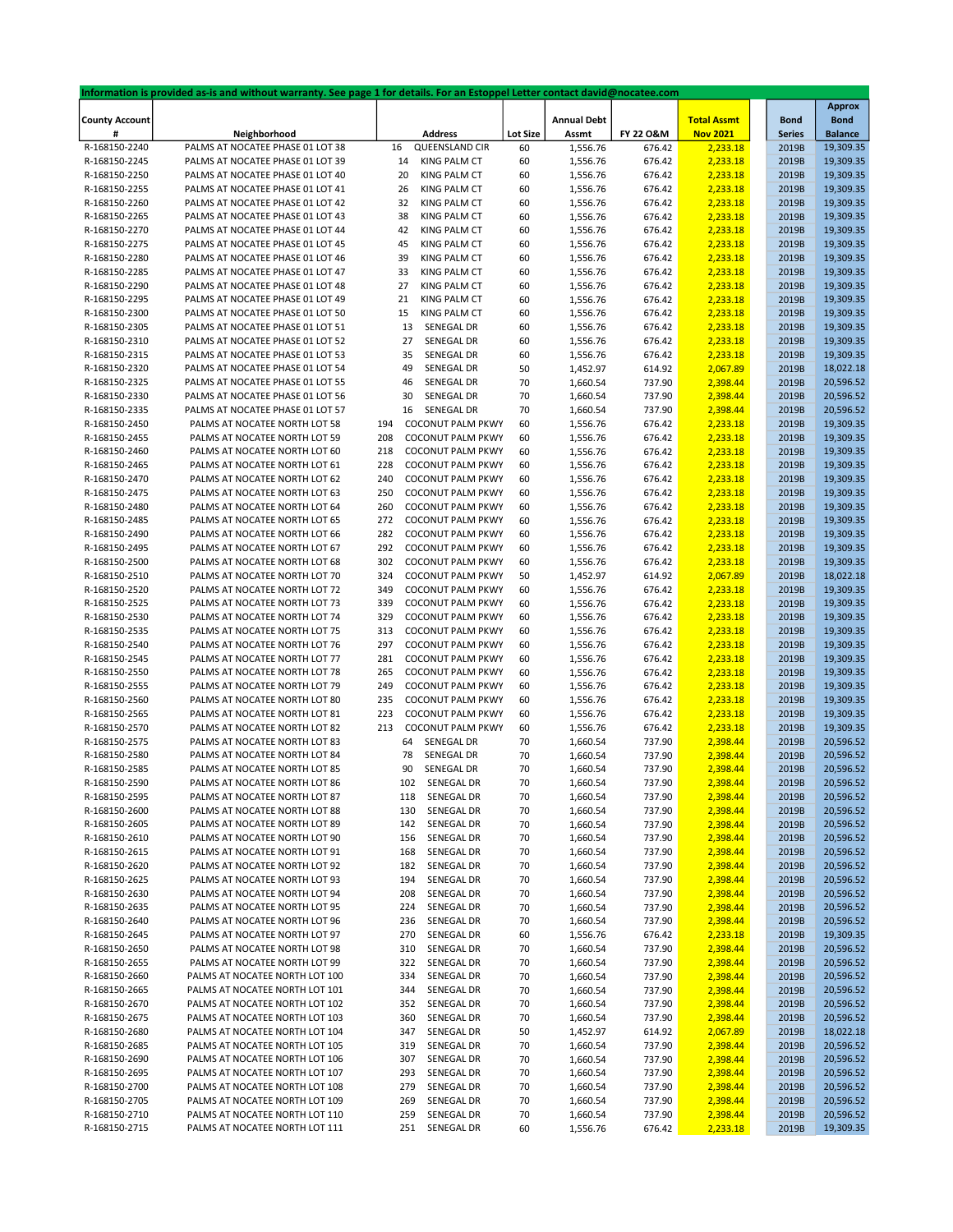|                       | Information is provided as-is and without warranty. See page 1 for details. For an Estoppel Letter contact david@nocatee.com |                |                           |                    |           |                    |               |                |
|-----------------------|------------------------------------------------------------------------------------------------------------------------------|----------------|---------------------------|--------------------|-----------|--------------------|---------------|----------------|
|                       |                                                                                                                              |                |                           |                    |           |                    |               | <b>Approx</b>  |
| <b>County Account</b> |                                                                                                                              |                |                           | <b>Annual Debt</b> |           | <b>Total Assmt</b> | <b>Bond</b>   | <b>Bond</b>    |
| #                     | Neighborhood                                                                                                                 | <b>Address</b> | <b>Lot Size</b>           | Assmt              | FY 22 O&M | <b>Nov 2021</b>    | <b>Series</b> | <b>Balance</b> |
| R-168150-2720         | PALMS AT NOCATEE NORTH LOT 112                                                                                               | 14             | KIWI PALM CT<br>60        | 1,556.76           | 676.42    | 2,233.18           | 2019B         | 19,309.35      |
| R-168150-2725         | PALMS AT NOCATEE NORTH LOT 113                                                                                               | 26             | KIWI PALM CT<br>60        | 1,556.76           | 676.42    | 2,233.18           | 2019B         | 19,309.35      |
| R-168150-2730         | PALMS AT NOCATEE NORTH LOT 114                                                                                               | 38             | KIWI PALM CT<br>60        | 1,556.76           | 676.42    | 2,233.18           | 2019B         | 19,309.35      |
| R-168150-2735         | PALMS AT NOCATEE NORTH LOT 115                                                                                               | 50             | <b>KIWI PALM CT</b><br>60 | 1,556.76           | 676.42    | 2,233.18           | 2019B         | 19,309.35      |
|                       |                                                                                                                              |                |                           |                    |           |                    |               |                |
| R-168150-2740         | PALMS AT NOCATEE NORTH LOT 116                                                                                               | 58             | KIWI PALM CT<br>60        | 1,556.76           | 676.42    | 2,233.18           | 2019B         | 19,309.35      |
| R-168150-2745         | PALMS AT NOCATEE NORTH LOT 117                                                                                               | 66             | KIWI PALM CT<br>60        | 1,556.76           | 676.42    | 2,233.18           | 2019B         | 19,309.35      |
| R-168150-2750         | PALMS AT NOCATEE NORTH LOT 118                                                                                               | 90             | KIWI PALM CT<br>60        | 1,556.76           | 676.42    | 2,233.18           | 2019B         | 19,309.35      |
| R-168150-2755         | PALMS AT NOCATEE NORTH LOT 119                                                                                               | 102            | KIWI PALM CT<br>60        | 1,556.76           | 676.42    | 2,233.18           | 2019B         | 19,309.35      |
| R-168150-2760         | PALMS AT NOCATEE NORTH LOT 120                                                                                               | 110            | KIWI PALM CT<br>60        | 1,556.76           | 676.42    | 2,233.18           | 2019B         | 19,309.35      |
| R-168150-2765         | PALMS AT NOCATEE NORTH LOT 121                                                                                               | 122            | KIWI PALM CT<br>60        | 1,556.76           | 676.42    | 2,233.18           | 2019B         | 19,309.35      |
| R-168150-2770         | PALMS AT NOCATEE NORTH LOT 122                                                                                               | 134            | KIWI PALM CT<br>60        | 1,556.76           | 676.42    | 2,233.18           | 2019B         | 19,309.35      |
| R-168150-2775         | PALMS AT NOCATEE NORTH LOT 123                                                                                               | 144            | KIWI PALM CT<br>60        | 1,556.76           | 676.42    | 2,233.18           | 2019B         | 19,309.35      |
|                       |                                                                                                                              |                |                           |                    |           |                    |               |                |
| R-168150-2780         | PALMS AT NOCATEE NORTH LOT 124                                                                                               | 154            | KIWI PALM CT<br>60        | 1,556.76           | 676.42    | 2,233.18           | 2019B         | 19,309.35      |
| R-168150-2785         | PALMS AT NOCATEE NORTH LOT 125                                                                                               | 166            | KIWI PALM CT<br>60        | 1,556.76           | 676.42    | 2,233.18           | 2019B         | 19,309.35      |
| R-168150-2790         | PALMS AT NOCATEE NORTH LOT 126                                                                                               | 188            | KIWI PALM CT<br>60        | 1,556.76           | 676.42    | 2,233.18           | 2019B         | 19,309.35      |
| R-168150-2795         | PALMS AT NOCATEE NORTH LOT 127                                                                                               | 200            | KIWI PALM CT<br>60        | 1,556.76           | 676.42    | 2,233.18           | 2019B         | 19,309.35      |
| R-168150-2800         | PALMS AT NOCATEE NORTH LOT 128                                                                                               | 206            | KIWI PALM CT<br>60        | 1,556.76           | 676.42    | 2,233.18           | 2019B         | 19,309.35      |
| R-168150-2810         | PALMS AT NOCATEE NORTH LOT 130                                                                                               | 278            | KIWI PALM CT<br>70        | 1,660.54           | 737.90    | 2,398.44           | 2019B         | 20,596.52      |
| R-168150-2815         | PALMS AT NOCATEE NORTH LOT 131                                                                                               | 288            | KIWI PALM CT<br>70        | 1,660.54           | 737.90    | 2,398.44           | 2019B         | 20,596.52      |
| R-168150-2820         | PALMS AT NOCATEE NORTH LOT 132                                                                                               | 296            | KIWI PALM CT<br>70        | 1,660.54           | 737.90    | 2,398.44           | 2019B         | 20,596.52      |
|                       |                                                                                                                              |                |                           |                    |           |                    |               |                |
| R-168150-2825         | PALMS AT NOCATEE NORTH LOT 133                                                                                               | 310            | KIWI PALM CT<br>70        | 1,660.54           | 737.90    | 2,398.44           | 2019B         | 20,596.52      |
| R-168150-2830         | PALMS AT NOCATEE NORTH LOT 134                                                                                               | 324            | KIWI PALM CT<br>70        | 1,660.54           | 737.90    | 2,398.44           | 2019B         | 20,596.52      |
| R-168150-2835         | PALMS AT NOCATEE NORTH LOT 135                                                                                               | 330            | KIWI PALM CT<br>50        | 1,452.97           | 614.92    | 2,067.89           | 2019B         | 18,022.18      |
| R-168150-2840         | PALMS AT NOCATEE NORTH LOT 136                                                                                               | 333            | KIWI PALM CT<br>70        | 1,660.54           | 737.90    | 2,398.44           | 2019B         | 20,596.52      |
| R-168150-2845         | PALMS AT NOCATEE NORTH LOT 137                                                                                               | 327            | KIWI PALM CT<br>70        | 1,660.54           | 737.90    | 2,398.44           | 2019B         | 20,596.52      |
| R-168150-2850         | PALMS AT NOCATEE NORTH LOT 138                                                                                               | 313            | KIWI PALM CT<br>60        | 1,556.76           | 676.42    | 2,233.18           | 2019B         | 19,309.35      |
| R-168150-2855         | PALMS AT NOCATEE NORTH LOT 139                                                                                               | 299            | KIWI PALM CT<br>70        | 1,660.54           | 737.90    | 2,398.44           | 2019B         | 20,596.52      |
| R-168150-2860         | PALMS AT NOCATEE NORTH LOT 140                                                                                               | 263            | KIWI PALM CT<br>60        | 1,556.76           | 676.42    | 2,233.18           | 2019B         | 19,309.35      |
|                       |                                                                                                                              |                | CARNAUBA WAY              |                    |           |                    |               |                |
| R-168150-2865         | PALMS AT NOCATEE NORTH LOT 141                                                                                               | 165            | 70                        | 1,660.54           | 737.90    | 2,398.44           | 2019B         | 20,596.52      |
| R-168150-2870         | PALMS AT NOCATEE NORTH LOT 142                                                                                               | 153            | CARNAUBA WAY<br>70        | 1,660.54           | 737.90    | 2,398.44           | 2019B         | 20,596.52      |
| R-168150-2875         | PALMS AT NOCATEE NORTH LOT 143                                                                                               | 141            | CARNAUBA WAY<br>70        | 1,660.54           | 737.90    | 2,398.44           | 2019B         | 20,596.52      |
| R-168150-2880         | PALMS AT NOCATEE NORTH LOT 144                                                                                               | 129            | CARNAUBA WAY<br>70        | 1,660.54           | 737.90    | 2,398.44           | 2019B         | 20,596.52      |
| R-168150-2885         | PALMS AT NOCATEE NORTH LOT 145                                                                                               | 117            | CARNAUBA WAY<br>70        | 1,660.54           | 737.90    | 2,398.44           | 2019B         | 20,596.52      |
| R-168150-2890         | PALMS AT NOCATEE NORTH LOT 146                                                                                               | 103            | CARNAUBA WAY<br>70        | 1,660.54           | 737.90    | 2,398.44           | 2019B         | 20,596.52      |
| R-168150-2895         | PALMS AT NOCATEE NORTH LOT 147                                                                                               | 89             | CARNAUBA WAY<br>70        | 1,660.54           | 737.90    | 2,398.44           | 2019B         | 20,596.52      |
| R-168150-2900         | PALMS AT NOCATEE NORTH LOT 148                                                                                               | 77             | CARNAUBA WAY<br>70        | 1,660.54           | 737.90    | 2,398.44           | 2019B         | 20,596.52      |
|                       |                                                                                                                              | 63             |                           |                    |           |                    |               |                |
| R-168150-2905         | PALMS AT NOCATEE NORTH LOT 149                                                                                               |                | CARNAUBA WAY<br>70        | 1,660.54           | 737.90    | 2,398.44           | 2019B         | 20,596.52      |
| R-168150-2910         | PALMS AT NOCATEE NORTH LOT 150                                                                                               | 49             | CARNAUBA WAY<br>70        | 1,660.54           | 737.90    | 2,398.44           | 2019B         | 20,596.52      |
| R-168150-2915         | PALMS AT NOCATEE NORTH LOT 151                                                                                               | 37             | CARNAUBA WAY<br>70        | 1,660.54           | 737.90    | 2,398.44           | 2019B         | 20,596.52      |
| R-168150-2920         | PALMS AT NOCATEE NORTH LOT 152                                                                                               | 25             | CARNAUBA WAY<br>70        | 1,660.54           | 737.90    | 2,398.44           | 2019B         | 20,596.52      |
| R-168150-2925         | PALMS AT NOCATEE NORTH LOT 153                                                                                               | 13             | CARNAUBA WAY<br>60        | 1,556.76           | 676.42    | 2,233.18           | 2019B         | 19,309.35      |
| R-168150-2930         | PALMS AT NOCATEE NORTH LOT 154                                                                                               | 14             | CARNAUBA WAY<br>60        | 1,556.76           | 676.42    | 2,233.18           | 2019B         | 19,309.35      |
| R-168150-2935         | PALMS AT NOCATEE NORTH LOT 155                                                                                               | 32             | CARNAUBA WAY<br>60        | 1,556.76           | 676.42    | 2,233.18           | 2019B         | 19,309.35      |
| R-168150-2940         | PALMS AT NOCATEE NORTH LOT 156                                                                                               | 46             | CARNAUBA WAY<br>60        | 1,556.76           | 676.42    | 2,233.18           | 2019B         | 19,309.35      |
| R-168150-2945         | PALMS AT NOCATEE NORTH LOT 157                                                                                               | 58             |                           |                    |           |                    |               |                |
|                       |                                                                                                                              |                | CARNAUBA WAY<br>60        | 1,556.76           | 676.42    | 2,233.18           | 2019B         | 19,309.35      |
| R-168150-2950         | PALMS AT NOCATEE NORTH LOT 158                                                                                               | 70             | CARNAUBA WAY<br>60        | 1,556.76           | 676.42    | 2,233.18           | 2019B         | 19,309.35      |
| R-168150-2955         | PALMS AT NOCATEE NORTH LOT 159                                                                                               | 82             | CARNAUBA WAY<br>60        | 1,556.76           | 676.42    | 2,233.18           | 2019B         | 19,309.35      |
| R-168150-2960         | PALMS AT NOCATEE NORTH LOT 160                                                                                               | 94             | CARNAUBA WAY<br>60        | 1,556.76           | 676.42    | 2,233.18           | 2019B         | 19,309.35      |
| R-168150-2965         | PALMS AT NOCATEE NORTH LOT 161                                                                                               | 106            | CARNAUBA WAY<br>60        | 1,556.76           | 676.42    | 2,233.18           | 2019B         | 19,309.35      |
| R-168150-2970         | PALMS AT NOCATEE NORTH LOT 162                                                                                               | 116            | CARNAUBA WAY<br>60        | 1,556.76           | 676.42    | 2,233.18           | 2019B         | 19,309.35      |
| R-168150-2975         | PALMS AT NOCATEE NORTH LOT 163                                                                                               | 128            | CARNAUBA WAY<br>60        | 1,556.76           | 676.42    | 2,233.18           | 2019B         | 19,309.35      |
| R-168150-2980         | PALMS AT NOCATEE NORTH LOT 164                                                                                               | 148            | CARNAUBA WAY<br>60        | 1,556.76           | 676.42    | 2,233.18           | 2019B         | 19,309.35      |
|                       |                                                                                                                              |                |                           |                    |           |                    |               |                |
| R-168150-2985         | PALMS AT NOCATEE NORTH LOT 165                                                                                               | 168            | CARNAUBA WAY<br>60        | 1,556.76           | 676.42    | 2,233.18           | 2019B         | 19,309.35      |
| R-168150-2990         | PALMS AT NOCATEE NORTH LOT 166                                                                                               | 67             | KIWI PALM CT<br>60        | 1,556.76           | 676.42    | 2,233.18           | 2019B         | 19,309.35      |
| R-168150-2995         | PALMS AT NOCATEE NORTH LOT 167                                                                                               | 39             | KIWI PALM CT<br>60        | 1,556.76           | 676.42    | 2,233.18           | 2019B         | 19,309.35      |
| R-168150-3000         | PALMS AT NOCATEE NORTH LOT 168                                                                                               | 25             | KIWI PALM CT<br>60        | 1,556.76           | 676.42    | 2,233.18           | 2019B         | 19,309.35      |
| R-168150-3005         | PALMS AT NOCATEE NORTH LOT 169                                                                                               | 13             | KIWI PALM CT<br>60        | 1,556.76           | 676.42    | 2,233.18           | 2019B         | 19,309.35      |
| R-168150-3010         | PALMS AT NOCATEE NORTH LOT 170                                                                                               | 183            | SENEGAL DR<br>60          | 1,556.76           | 676.42    | 2,233.18           | 2019B         | 19,309.35      |
| R-168150-3015         | PALMS AT NOCATEE NORTH LOT 171                                                                                               | 171            | SENEGAL DR<br>60          | 1,556.76           | 676.42    | 2,233.18           | 2019B         | 19,309.35      |
| R-168150-3020         | PALMS AT NOCATEE NORTH LOT 172                                                                                               | 159            | SENEGAL DR<br>60          | 1,556.76           | 676.42    | 2,233.18           | 2019B         | 19,309.35      |
| R-168150-3025         |                                                                                                                              | 147            |                           |                    |           |                    |               |                |
|                       | PALMS AT NOCATEE NORTH LOT 173                                                                                               |                | SENEGAL DR<br>60          | 1,556.76           | 676.42    | 2,233.18           | 2019B         | 19,309.35      |
| R-168171-0320         | TIMBERLAND RIDGE AT NOCATEE LOT 1                                                                                            | 154            | PINE MANOR DR<br>60       | 1,452.98           | 676.42    | 2,129.40           | 2019B         | 18,791.01      |
| R-168171-0325         | TIMBERLAND RIDGE AT NOCATEE LOT 2                                                                                            | 142            | PINE MANOR DR<br>60       | 1,452.98           | 676.42    | 2,129.40           | 2019C         | 16,967.25      |
| R-168171-0330         | TIMBERLAND RIDGE AT NOCATEE LOT 3                                                                                            | 132            | PINE MANOR DR<br>60       | 1,452.98           | 676.42    | 2,129.40           | 2019C         | 16,967.25      |
| R-168171-0335         | TIMBERLAND RIDGE AT NOCATEE LOT 4                                                                                            | 122            | PINE MANOR DR<br>60       | 1,452.98           | 676.42    | 2,129.40           | 2019C         | 16,967.25      |
| R-168171-0340         | TIMBERLAND RIDGE AT NOCATEE LOT 5                                                                                            | 110            | PINE MANOR DR<br>60       | 1,452.98           | 676.42    | 2,129.40           | 2019C         | 16,967.25      |
| R-168171-0345         | TIMBERLAND RIDGE AT NOCATEE LOT 6                                                                                            | 96             | PINE MANOR DR<br>60       | 1,452.98           | 676.42    | 2,129.40           | 2019B         | 18,791.01      |
| R-168171-0350         | TIMBERLAND RIDGE AT NOCATEE LOT 7                                                                                            | 84             | PINE MANOR DR<br>60       | 1,452.98           | 676.42    | 2,129.40           | 2019B         | 18,791.01      |
| R-168171-0355         | TIMBERLAND RIDGE AT NOCATEE LOT 8                                                                                            | 74             | PINE MANOR DR             | 1,452.98           |           |                    | 2019B         | 18,791.01      |
|                       |                                                                                                                              |                | 60                        |                    | 676.42    | 2,129.40           |               |                |
| R-168171-0360         | TIMBERLAND RIDGE AT NOCATEE LOT 9                                                                                            | 58             | PINE MANOR DR<br>60       | 1,452.98           | 676.42    | 2,129.40           | 2019C         | 16,967.25      |
| R-168171-0365         | TIMBERLAND RIDGE AT NOCATEE LOT 10                                                                                           | 46             | PINE MANOR DR<br>60       | 1,452.98           | 676.42    | 2,129.40           | 2019B         | 18,791.01      |
| R-168171-0370         | TIMBERLAND RIDGE AT NOCATEE LOT 11                                                                                           | 36             | PINE MANOR DR<br>60       | 1,452.98           | 676.42    | 2,129.40           | 2019B         | 18,791.01      |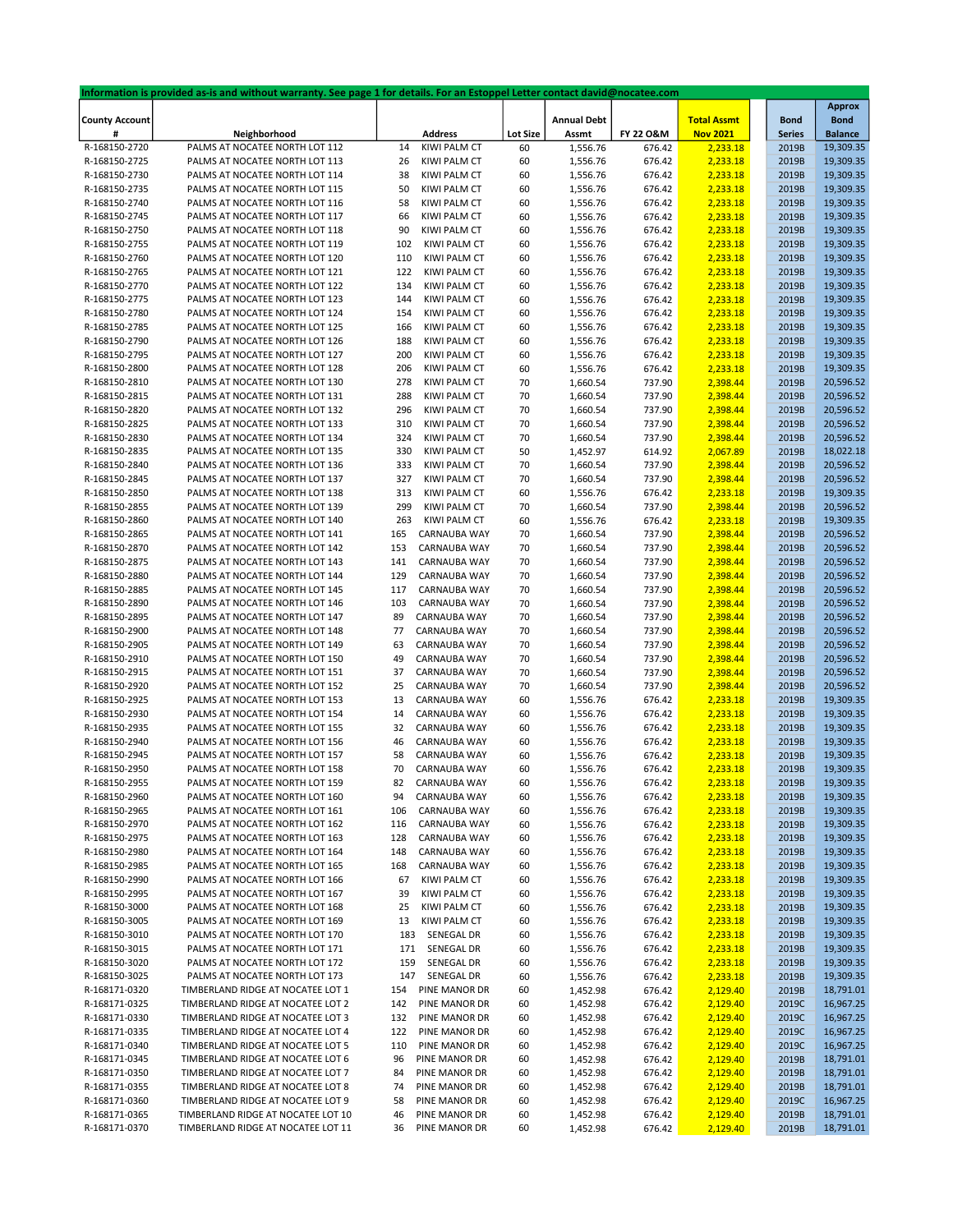|                       | Information is provided as-is and without warranty. See page 1 for details. For an Estoppel Letter contact david@nocatee.com |                                |                 |                    |           |                    |               |                |
|-----------------------|------------------------------------------------------------------------------------------------------------------------------|--------------------------------|-----------------|--------------------|-----------|--------------------|---------------|----------------|
|                       |                                                                                                                              |                                |                 |                    |           |                    |               | <b>Approx</b>  |
| <b>County Account</b> |                                                                                                                              |                                |                 | <b>Annual Debt</b> |           | <b>Total Assmt</b> | <b>Bond</b>   | <b>Bond</b>    |
| #                     | Neighborhood                                                                                                                 | <b>Address</b>                 | <b>Lot Size</b> | Assmt              | FY 22 O&M | <b>Nov 2021</b>    | <b>Series</b> | <b>Balance</b> |
| R-168171-0375         | TIMBERLAND RIDGE AT NOCATEE LOT 12                                                                                           | 26<br>PINE MANOR DR            | 60              | 1,452.98           | 676.42    | 2,129.40           | 2019C         | 16,967.25      |
| R-168171-0380         | TIMBERLAND RIDGE AT NOCATEE LOT 13                                                                                           | PINE MANOR DR<br>14            | 60              | 1,452.98           | 676.42    | 2,129.40           | 2019B         | 18,791.01      |
| R-168171-0385         | TIMBERLAND RIDGE AT NOCATEE LOT 14                                                                                           | 10<br>PINE MANOR DR            | 60              | 1,452.98           | 676.42    | 2,129.40           | 2019B         | 18,791.01      |
| R-168171-0390         | TIMBERLAND RIDGE AT NOCATEE LOT 15                                                                                           | 11<br>PINE MANOR DR            | 60              | 1,452.98           | 676.42    | 2,129.40           | 2019B         | 18,791.01      |
| R-168171-0395         | TIMBERLAND RIDGE AT NOCATEE LOT 16                                                                                           | 25<br>PINE MANOR DR            | 60              | 1,452.98           | 676.42    | 2,129.40           | 2019C         | 16,967.25      |
| R-168171-0400         | TIMBERLAND RIDGE AT NOCATEE LOT 17                                                                                           | 43<br>PINE MANOR DR            | 60              | 1,452.98           | 676.42    | 2,129.40           | 2019B         | 18,791.01      |
| R-168171-0405         | TIMBERLAND RIDGE AT NOCATEE LOT 18                                                                                           | 55<br>PINE MANOR DR            | 60              | 1,452.98           | 676.42    | 2,129.40           | 2019C         | 16,967.25      |
| R-168171-0410         | TIMBERLAND RIDGE AT NOCATEE LOT 19                                                                                           | 67<br>PINE MANOR DR            | 60              | 1,452.98           | 676.42    | 2,129.40           | 2019B         | 18,791.01      |
| R-168171-0415         | TIMBERLAND RIDGE AT NOCATEE LOT 20                                                                                           | 79<br>PINE MANOR DR            | 60              | 1,452.98           | 676.42    | 2,129.40           | 2019C         | 16,967.25      |
| R-168171-0425         | TIMBERLAND RIDGE AT NOCATEE LOT 22                                                                                           | 25<br>AUTUMN KNOLL CT          | 60              | 1,452.98           | 676.42    | 2,129.40           | 2019C         | 16,967.25      |
|                       | TIMBERLAND RIDGE AT NOCATEE LOT 23                                                                                           |                                |                 |                    |           |                    |               |                |
| R-168171-0430         |                                                                                                                              | 37<br>AUTUMN KNOLL CT          | 60              | 1,452.98           | 676.42    | 2,129.40           | 2019B         | 18,791.01      |
| R-168171-0435         | TIMBERLAND RIDGE AT NOCATEE LOT 24                                                                                           | 49<br>AUTUMN KNOLL CT          | 60              | 1,452.98           | 676.42    | 2,129.40           | 2019C         | 16,967.25      |
| R-168171-0440         | TIMBERLAND RIDGE AT NOCATEE LOT 25                                                                                           | 61<br>AUTUMN KNOLL CT          | 60              | 1,452.98           | 676.42    | 2,129.40           | 2019C         | 16,967.25      |
| R-168171-0445         | TIMBERLAND RIDGE AT NOCATEE LOT 26                                                                                           | 69<br>AUTUMN KNOLL CT          | 60              | 1,452.98           | 676.42    | 2,129.40           | 2019C         | 16,967.25      |
| R-168171-0450         | TIMBERLAND RIDGE AT NOCATEE LOT 27                                                                                           | AUTUMN KNOLL CT<br>77          | 60              | 1,452.98           | 676.42    | 2,129.40           | 2019C         | 16,967.25      |
| R-168171-0455         | TIMBERLAND RIDGE AT NOCATEE LOT 28                                                                                           | 76<br>AUTUMN KNOLL CT          | 60              | 1,452.98           | 676.42    | 2,129.40           | 2019B         | 18,791.01      |
| R-168171-0460         | TIMBERLAND RIDGE AT NOCATEE LOT 29                                                                                           | 52<br>AUTUMN KNOLL CT          | 60              | 1,452.98           | 676.42    | 2,129.40           | 2019C         | 16,967.25      |
| R-168171-0465         | TIMBERLAND RIDGE AT NOCATEE LOT 30                                                                                           | 40<br>AUTUMN KNOLL CT          | 60              | 1,452.98           | 676.42    | 2,129.40           | 2019B         | 18,791.01      |
| R-168171-0470         | TIMBERLAND RIDGE AT NOCATEE LOT 31                                                                                           | AUTUMN KNOLL CT<br>24          | 60              | 1,452.98           | 676.42    | 2,129.40           | 2019C         | 16,967.25      |
| R-168171-0475         | TIMBERLAND RIDGE AT NOCATEE LOT 32                                                                                           | 113<br><b>FESTING GROVE DR</b> | 60              | 1,452.98           | 676.42    | 2,129.40           | 2019C         | 16,967.25      |
| R-168171-0480         | TIMBERLAND RIDGE AT NOCATEE LOT 33                                                                                           | FESTING GROVE DR<br>125        | 60              | 1,452.98           | 676.42    | 2,129.40           | 2019B         | 18,791.01      |
| R-168171-0485         | TIMBERLAND RIDGE AT NOCATEE LOT 34                                                                                           | 133<br><b>FESTING GROVE DR</b> | 60              | 1,452.98           | 676.42    | 2,129.40           | 2019B         | 18,791.01      |
| R-168171-0490         | TIMBERLAND RIDGE AT NOCATEE LOT 35                                                                                           | 139<br><b>FESTING GROVE DR</b> | 60              | 1,452.98           | 676.42    | 2,129.40           | 2019B         | 18,791.01      |
| R-168171-0495         | TIMBERLAND RIDGE AT NOCATEE LOT 36                                                                                           | 132<br><b>FESTING GROVE DR</b> | 60              | 1,452.98           | 676.42    | 2,129.40           | 2019B         | 18,791.01      |
| R-168171-0500         | TIMBERLAND RIDGE AT NOCATEE LOT 37                                                                                           | 122<br>FESTING GROVE DR        | 60              |                    |           |                    | 2019C         | 16,967.25      |
|                       |                                                                                                                              |                                |                 | 1,452.98           | 676.42    | 2,129.40           |               |                |
| R-168171-0505         | TIMBERLAND RIDGE AT NOCATEE LOT 38                                                                                           | 112<br><b>FESTING GROVE DR</b> | 60              | 1,452.98           | 676.42    | 2,129.40           | 2019C         | 16,967.25      |
| R-168171-0510         | TIMBERLAND RIDGE AT NOCATEE LOT 39                                                                                           | 102<br><b>FESTING GROVE DR</b> | 60              | 1,452.98           | 676.42    | 2,129.40           | 2019B         | 18,791.01      |
| R-168171-0515         | TIMBERLAND RIDGE AT NOCATEE LOT 40                                                                                           | 94<br><b>FESTING GROVE DR</b>  | 60              | 1,452.98           | 676.42    | 2,129.40           | 2019C         | 16,967.25      |
| R-168171-0520         | TIMBERLAND RIDGE AT NOCATEE LOT 41                                                                                           | <b>FESTING GROVE DR</b><br>84  | 60              | 1,452.98           | 676.42    | 2,129.40           | 2019C         | 16,967.25      |
| R-168171-0525         | TIMBERLAND RIDGE AT NOCATEE LOT 42                                                                                           | 70<br><b>FESTING GROVE DR</b>  | 60              | 1,452.98           | 676.42    | 2,129.40           | 2019B         | 18,791.01      |
| R-168171-0530         | TIMBERLAND RIDGE AT NOCATEE LOT 43                                                                                           | 60<br><b>FESTING GROVE DR</b>  | 60              | 1,452.98           | 676.42    | 2,129.40           | 2019B         | 18,791.01      |
| R-168171-0535         | TIMBERLAND RIDGE AT NOCATEE LOT 44                                                                                           | <b>FESTING GROVE DR</b><br>48  | 60              | 1,452.98           | 676.42    | 2,129.40           | 2019B         | 18,791.01      |
| R-168171-0540         | TIMBERLAND RIDGE AT NOCATEE LOT 45                                                                                           | 121<br>PINE MANOR DR           | 60              | 1,452.98           | 676.42    | 2,129.40           | 2019C         | 16,967.25      |
| R-168171-0545         | TIMBERLAND RIDGE AT NOCATEE LOT 46                                                                                           | 135<br>PINE MANOR DR           | 60              | 1,452.98           | 676.42    | 2,129.40           | 2019C         | 16,967.25      |
| R-168171-0550         | TIMBERLAND RIDGE AT NOCATEE LOT 47                                                                                           | 21<br>ROCKHURST TRL            | 50              | 1,349.18           | 614.92    | 1,964.10           | 2019C         | 15,587.21      |
| R-168171-0555         | TIMBERLAND RIDGE AT NOCATEE LOT 48                                                                                           | ROCKHURST TRL<br>33            | 50              | 1,349.18           | 614.92    | 1,964.10           | 2019B         | 17,448.79      |
| R-168171-0560         | TIMBERLAND RIDGE AT NOCATEE LOT 49                                                                                           | 43<br><b>ROCKHURST TRL</b>     | 50              | 1,349.18           | 614.92    | 1,964.10           | 2019C         | 15,587.21      |
| R-168171-0565         | TIMBERLAND RIDGE AT NOCATEE LOT 50                                                                                           | 57<br>ROCKHURST TRL            | 50              | 1,349.18           | 614.92    | 1,964.10           | 2019B         | 17,448.79      |
| R-168171-0570         | TIMBERLAND RIDGE AT NOCATEE LOT 51                                                                                           | ROCKHURST TRL<br>67            | 50              | 1,349.18           | 614.92    | 1,964.10           | 2019B         | 17,448.79      |
| R-168171-0575         | TIMBERLAND RIDGE AT NOCATEE LOT 52                                                                                           | 75<br><b>ROCKHURST TRL</b>     | 50              | 1,349.18           | 614.92    | 1,964.10           | 2019C         | 15,587.21      |
| R-168171-0580         | TIMBERLAND RIDGE AT NOCATEE LOT 53                                                                                           | 85<br><b>ROCKHURST TRL</b>     | 50              | 1,349.18           | 614.92    | 1,964.10           | 2019C         | 15,587.21      |
|                       | TIMBERLAND RIDGE AT NOCATEE LOT 54                                                                                           | 91<br><b>ROCKHURST TRL</b>     |                 |                    |           |                    | 2019B         | 17,448.79      |
| R-168171-0585         |                                                                                                                              | 99                             | 50              | 1,349.18           | 614.92    | 1,964.10           |               |                |
| R-168171-0590         | TIMBERLAND RIDGE AT NOCATEE LOT 55                                                                                           | ROCKHURST TRL                  | 50              | 1,349.18           | 614.92    | 1,964.10           | 2019B         | 17,448.79      |
| R-168171-0595         | TIMBERLAND RIDGE AT NOCATEE LOT 56                                                                                           | 105<br>ROCKHURST TRL           | 50              | 1,349.18           | 614.92    | 1,964.10           | 2019C         | 15,587.21      |
| R-168171-0600         | TIMBERLAND RIDGE AT NOCATEE LOT 57                                                                                           | 115<br>ROCKHURST TRL           | 50              | 1,349.18           | 614.92    | 1,964.10           | 2019B         | 17,448.79      |
| R-168171-0605         | TIMBERLAND RIDGE AT NOCATEE LOT 58                                                                                           | 127<br>ROCKHURST TRL           | 50              | 1,349.18           | 614.92    | 1,964.10           | 2019C         | 15,587.21      |
| R-168171-0610         | TIMBERLAND RIDGE AT NOCATEE LOT 59                                                                                           | 135<br>ROCKHURST TRL           | 50              | 1,349.18           | 614.92    | 1,964.10           | 2019B         | 17,448.79      |
| R-168171-0615         | TIMBERLAND RIDGE AT NOCATEE LOT 60                                                                                           | ROCKHURST TRL<br>141           | 50              | 1,349.18           | 614.92    | 1,964.10           | 2019C         | 15,587.21      |
| R-168171-0620         | TIMBERLAND RIDGE AT NOCATEE LOT 61                                                                                           | 145<br>ROCKHURST TRL           | 50              | 1,349.18           | 614.92    | 1,964.10           | 2019B         | 17,448.79      |
| R-168171-0625         | TIMBERLAND RIDGE AT NOCATEE LOT 62                                                                                           | ROCKHURST TRL<br>126           | 50              | 1,349.18           | 614.92    | 1,964.10           | 2019C         | 15,587.21      |
| R-168171-0630         | TIMBERLAND RIDGE AT NOCATEE LOT 63                                                                                           | ROCKHURST TRL<br>112           | 50              | 1,349.18           | 614.92    | 1,964.10           | 2019C         | 15,587.21      |
| R-168171-0635         | TIMBERLAND RIDGE AT NOCATEE LOT 64                                                                                           | 102<br>ROCKHURST TRL           | 50              | 1,349.18           | 614.92    | 1,964.10           | 2019C         | 15,587.21      |
| R-168171-0640         | TIMBERLAND RIDGE AT NOCATEE LOT 65                                                                                           | ROCKHURST TRL<br>86            | 50              | 1,349.18           | 614.92    | 1,964.10           | 2019B         | 17,448.79      |
| R-168171-0645         | TIMBERLAND RIDGE AT NOCATEE LOT 66                                                                                           | ROCKHURST TRL<br>74            | 50              | 1,349.18           | 614.92    | 1,964.10           | 2019B         | 17,448.79      |
| R-168171-0650         | TIMBERLAND RIDGE AT NOCATEE LOT 67                                                                                           | ROCKHURST TRL<br>64            | 50              | 1,349.18           | 614.92    | 1,964.10           | 2019B         | 17,448.79      |
| R-168171-0655         | TIMBERLAND RIDGE AT NOCATEE LOT 68                                                                                           | ROCKHURST TRL<br>56            | 50              | 1,349.18           | 614.92    | 1,964.10           | 2019C         | 15,587.21      |
| R-168171-0660         | TIMBERLAND RIDGE AT NOCATEE LOT 69                                                                                           | ROCKHURST TRL<br>48            | 50              | 1,349.18           | 614.92    | 1,964.10           | 2019B         | 17,448.79      |
| R-168171-0665         | TIMBERLAND RIDGE AT NOCATEE LOT 70                                                                                           | <b>ROCKHURST TRL</b><br>40     | 50              | 1,349.18           | 614.92    | 1,964.10           | 2019C         | 15,587.21      |
|                       | TIMBERLAND RIDGE AT NOCATEE LOT 71                                                                                           | 32                             |                 |                    |           |                    |               |                |
| R-168171-0670         |                                                                                                                              | ROCKHURST TRL                  | 50              | 1,349.18           | 614.92    | 1,964.10           | 2019B         | 17,448.79      |
| R-168171-0675         | TIMBERLAND RIDGE AT NOCATEE LOT 72                                                                                           | ROCKHURST TRL<br>22            | 50              | 1,349.18           | 614.92    | 1,964.10           | 2019C         | 15,587.21      |
| R-168171-0680         | TIMBERLAND RIDGE AT NOCATEE LOT 73                                                                                           | 91<br><b>FORESTVIEW LN</b>     | 50              | 1,349.18           | 614.92    | 1,964.10           | 2019C         | 15,587.21      |
| R-168171-0685         | TIMBERLAND RIDGE AT NOCATEE LOT 74                                                                                           | 99<br><b>FORESTVIEW LN</b>     | 50              | 1,349.18           | 614.92    | 1,964.10           | 2019C         | 15,587.21      |
| R-168171-0690         | TIMBERLAND RIDGE AT NOCATEE LOT 75                                                                                           | <b>FORESTVIEW LN</b><br>109    | 50              | 1,349.18           | 614.92    | 1,964.10           | 2019C         | 15,587.21      |
| R-168171-0695         | TIMBERLAND RIDGE AT NOCATEE LOT 76                                                                                           | <b>FORESTVIEW LN</b><br>119    | 50              | 1,349.18           | 614.92    | 1,964.10           | 2019C         | 15,587.21      |
| R-168171-0700         | TIMBERLAND RIDGE AT NOCATEE LOT 77                                                                                           | <b>FORESTVIEW LN</b><br>127    | 50              | 1,349.18           | 614.92    | 1,964.10           | 2019C         | 15,587.21      |
| R-168171-0705         | TIMBERLAND RIDGE AT NOCATEE LOT 78                                                                                           | <b>FORESTVIEW LN</b><br>137    | 50              | 1,349.18           | 614.92    | 1,964.10           | 2019C         | 15,587.21      |
| R-168171-0710         | TIMBERLAND RIDGE AT NOCATEE LOT 79                                                                                           | 147<br><b>FORESTVIEW LN</b>    | 50              | 1,349.18           | 614.92    | 1,964.10           | 2019C         | 15,587.21      |
| R-168171-0715         | TIMBERLAND RIDGE AT NOCATEE LOT 80                                                                                           | 155<br><b>FORESTVIEW LN</b>    | 50              | 1,349.18           | 614.92    | 1,964.10           | 2019B         | 17,448.79      |
| R-168171-0720         | TIMBERLAND RIDGE AT NOCATEE LOT 81                                                                                           | <b>FORESTVIEW LN</b><br>165    | 50              | 1,349.18           | 614.92    | 1,964.10           | 2019B         | 17,448.79      |
| R-168171-0725         | TIMBERLAND RIDGE AT NOCATEE LOT 82                                                                                           | <b>FORESTVIEW LN</b><br>179    | 50              | 1,349.18           | 614.92    | 1,964.10           | 2019C         | 15,587.21      |
| R-168171-0730         | TIMBERLAND RIDGE AT NOCATEE LOT 83                                                                                           | <b>FORESTVIEW LN</b><br>182    | 50              | 1,349.18           | 614.92    | 1,964.10           | 2019C         | 15,587.21      |
| R-168171-0735         | TIMBERLAND RIDGE AT NOCATEE LOT 84                                                                                           | <b>FORESTVIEW LN</b><br>176    | 50              | 1,349.18           | 614.92    | 1,964.10           | 2019B         | 17,448.79      |
|                       |                                                                                                                              |                                |                 |                    |           |                    |               |                |